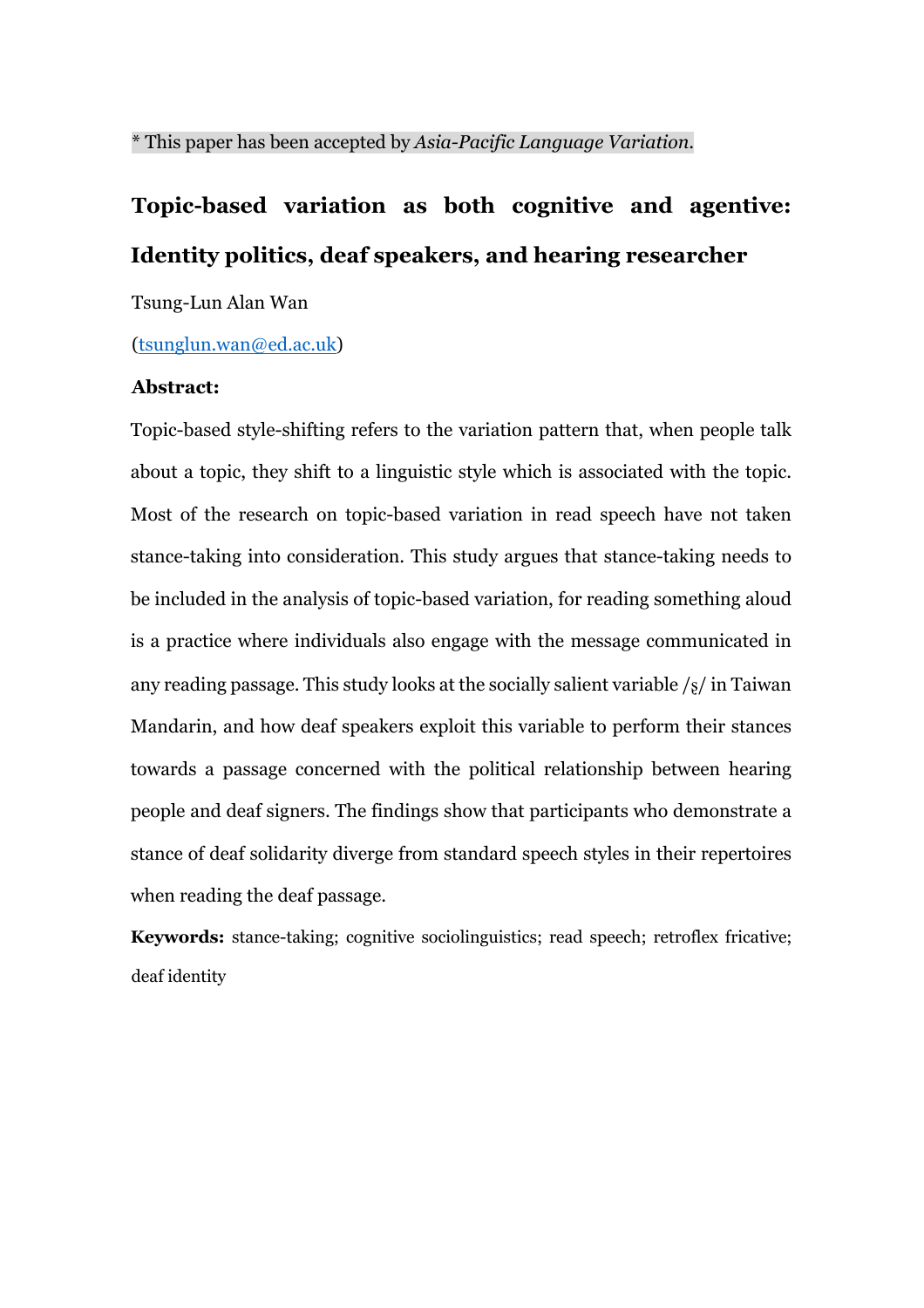# **1. Introduction**

This study explores how oral deaf speakers of Taiwan Mandarin utilise linguistic style-shifting to negotiate their relationship with a passage which represents the relationship between hearing people and deaf signers as structural oppression.

By 'oral deaf people', I mean deaf people who are orally educated. The term 'oral' is ideologically loaded. It emphasises how oralism deems spoken language as a superior modality to signed/written language, and how a shift to oral education has been framed as a move to "inclusive education" or "mainstreaming" since the 1980s in Taiwan, where efforts were seen to ban signed language in regular (hearing) schools in the 1980s (Liu et al., 2014).

Most of the participants in this study identify as 聽障者 *tīngzhàngzhě* (lit. 'hearing disabled people') or 聽損者 *tīngsǔnzhě* (lit. 'hearing loss people'). In contrast, people who attend deaf schools and receive education in Taiwan Sign Language (TSL) usually identify as 聾人 *lóngrén* (lit. 'deaf people'). It is rare to see oral deaf people identify as *lóngrén*, for this label has a strong connection with signed language use. Some oral deaf adults who learn TSL as a second language<sup>1</sup> and do not use it as their dominant language also identify as *lóngrén*. In this article, unless I look at how my participants specifically identify themselves, I follow Kusters, O'Brien, and De Meulder's (2017, p. 15) proposal to "define 'deaf' as a term describing all kinds of deaf persons, including those who are hard of hearing".

I explore how oral deaf people shift speech styles when reading a passage concerned with the dominance over deaf signers by hearing people. Theoretically, this article contributes to topic-based style-shifting research (§2). At a

2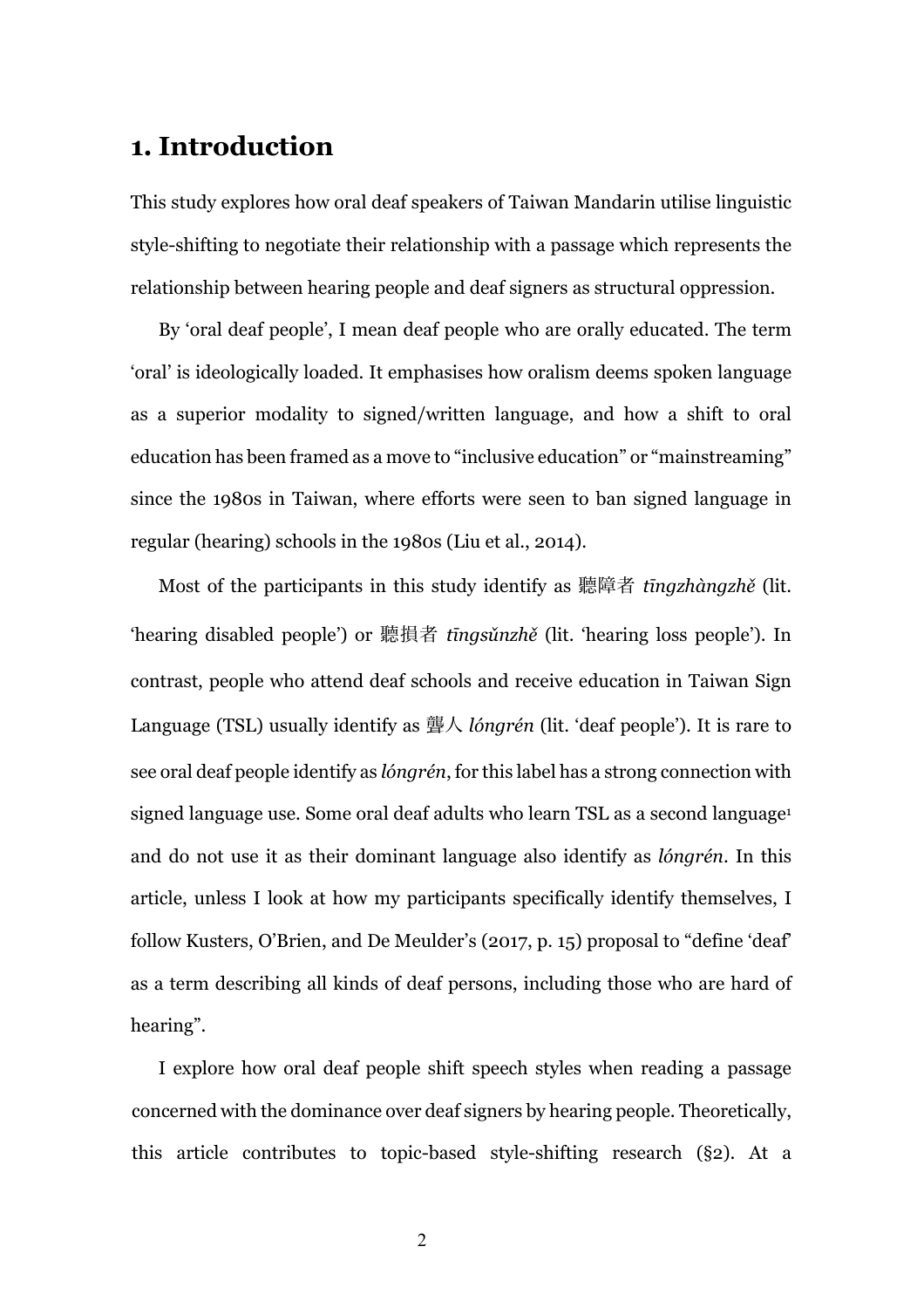macrosocial level, the topic itself is not stereotypically associated with any speech styles. At an individual level, it is expected that when an oral deaf person shows solidarity with deaf signers, this topic is associated with their own casual speech styles (usually known as 'deaf accent', §4.2). In the present study, the oral deaf participants demonstrate different patterns of topic-based linguistic variation when shifting to the topic of identity politics about deaf signers. This study is a part of the 'deaf speech' project (see Wan 2021a) which explores agentive linguistic practices among oral deaf people. This paper analyses the inter-speaker difference in terms of whether a person demonstrates 'deaf solidarity'.

This article is structured as follows: first, I review mainstreamed perspectives on topic-based style-shifting. Then, I provide descriptions of how the participants of this study were recruited, what task they were invited to participate in, and my positionality. Then, I focus on the linguistic variable used in this study and present findings. Finally, I review how the cognitive model of topic-based linguistic variation can be revised to explain the empirical phenomenon.

# **2.Topic-based style-shifting**

Topic-based style-shifting refers to a phenomenon where individuals travel between different linguistic styles under different topics. In terms of phonetic/phonological variation, most topic-based style-shifting research is on conversational or interview speech (Becker, 2009; Boyd, 2018; Hall-Lew, Cardoso, et al., 2021; Hay & Foulkes, 2016; Lee & Idemaru, 2021; Levon, 2009; Moore & Carter, 2015); some work is on read speech (e.g., Hashimoto, 2019; Lin, 2018; Love & Walker, 2013; Walker, 2019).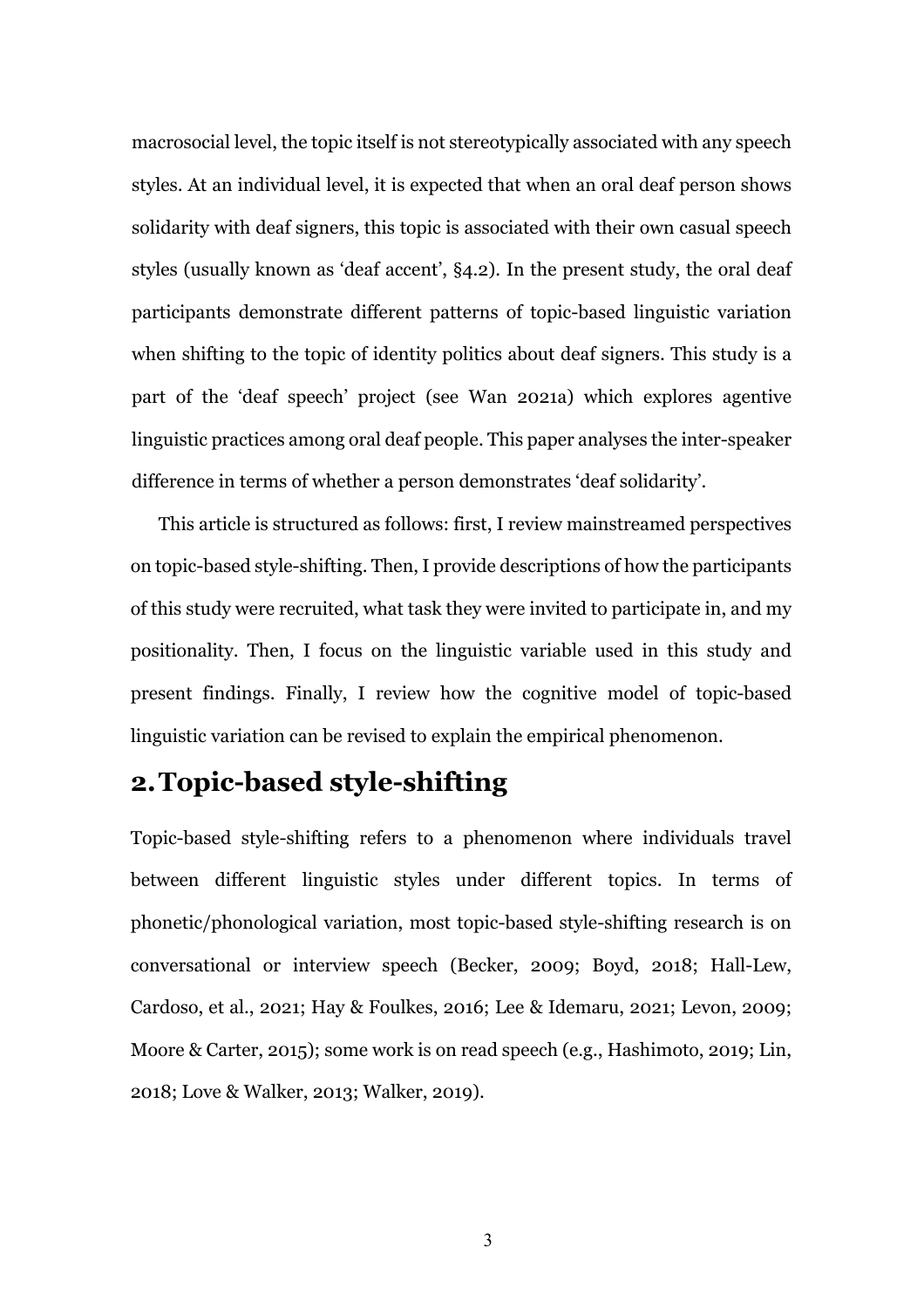The topic effect has been approached from different theoretical perspectives. In a broad sense, there are two major perspectives – *agency theory* and *cognition theory*. In agency theory, emphasis is put on how people perform their relationship with the topic. For example, speakers shift to speech styles associated with specific topics (e.g., ethnicity, place, sexuality) to perform their identities associated with those topics (Becker, 2009; Boyd, 2018; Hall-Lew, Cardoso, et al., 2021). At a microsocial level, Kiesling (2011) argues that topicbased style-shifting should be considered a product of *stance-taking*. For instance, Moore and Carter (2015) point out that a Scillonian person educated in mainland Britain shifts to different English speech styles when talking about different employees under a "company" topic; this speaker uses more mainlandoriented vowel variants when talking about certain captains who achieved "authority, discipline, ambition and institutional status", and shifts to Scillyoriented variants to distance himself from other employees who don't achieve this kind of status. Kiesling (2011) argues that topic-based style-shifting is not driven by the conversational topic per se; instead, it is the stance taken by people that drives the topic effect.

In cognition theory, the emphasis is instead put on how social information and linguistic information are cognitively associated, thereby enabling topicbased linguistic variation. Walker (2019) points out that stereotypical sociolinguistic representations drive topic-based variation. As agentive factors do not always show a significant influence on the topic effect, researchers question whether agency is a necessary condition for topic-based linguistic variation (Devlin et al., 2019; Love & Walker, 2013). Especially for read speech, individual agency has been reported to play no effect in such 'non-interactional' settings. For

4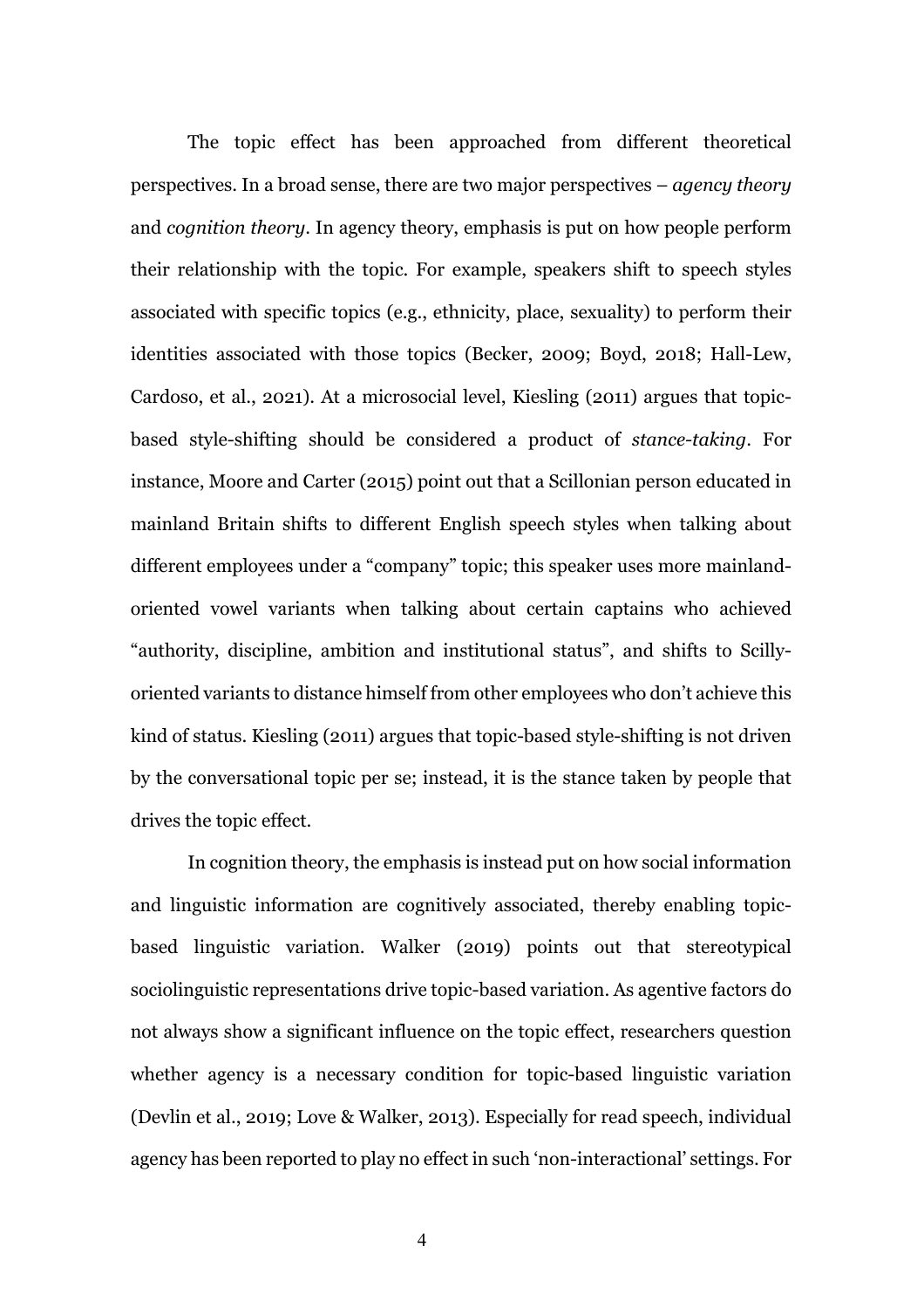instance, in Hashimoto's (2019) research on Pākehā New Zealand English speakers, when reading a passage on Māori culture, Pākehā speakers realise Māori loanwords with the Māori-imported variant [ɾ] rather than the adapted variant [ɹ]; the topic effect has no statistical interaction with a person's attitude towards Māori language and culture. In contrast, Lin (2018) reports no significant topic effect among Xiamen Mandarin speakers who study in Beijing when they read two promotional materials introducing Xiamen and Beijing. In other words, cognitive association is necessary for topic-based variation, but some other agentive factors may also be necessary.

Even when the present interlocutor (i.e., the researcher) remains the same person, individuals engage with expectations of different social groups in their style design. Levon (2009) notices that in terms of intra-speaker variation, Israeli gay men do not stick to the same speech style when talking about gay topics. Instead, it depends on whether the conversational frame is an opinion or a narrative. When framing one's speech as an opinion, speakers shift to speech styles (e.g., a higher pitch) which cater to positive Israeli stereotypes of feminine gay men; when framing one's speech as a narrative, they shift to speech styles (e.g., a lower pitch) which embody masculinity, catering to the expectations of other gay men. This observation has theoretical implications for topic-based style-shifting in read speech.

Reading tasks are not really 'non-interactional' settings, and experiments are not context-free (Montgomery & Moore, 2018). Self-conscious read speech is highly performative. Previous work on topic-based variation in read speech do not invite speakers to comment on the passages. In the *stance triangle* framework proposed by Du Bois (2007), individuals not only take a stance to objects; they

5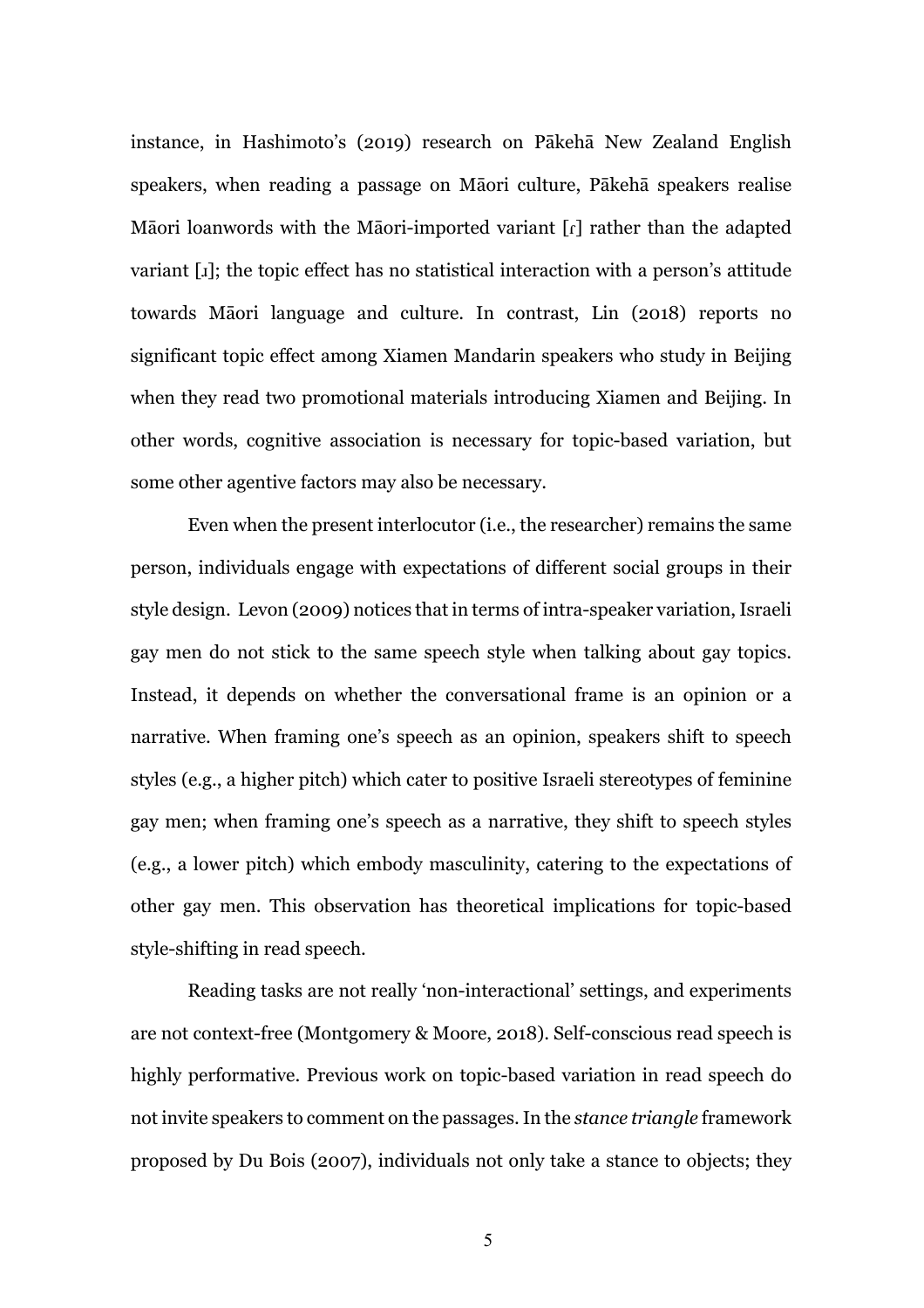also take a stance to the stance of their interlocutors, which contributes to mutual stance-taking between interlocutors. Specifically, speakers take a stance towards the act of performing a reading task as well as to the researcher's presence (Gafter, 2016; Stuart-Smith et al., 2013).

Texts are not neutral materials. The author of a text takes a stance towards what's communicated, and people who read the text also take a stance towards its content. Reading a text aloud is a discursive activity where speakers inevitably interact with how others in society respond to this text and their act of reading it out loud. Based on previous experiences, individuals are socialised to take a certain stance towards a certain type of text. In this study, I show how stancetaking is a factor which should be considered in research on topic-based styleshifting in read speech.

# **3.Research design**

#### **3.1 Reading tasks**

Two passages were used in this study. The first passage was on a royal story that took place during the Qing dynasty of China and had a total of 26 characters (syllables) with the target linguistic variable (see §4). The second passage was relevant to deaf people and had a total of 21 tokens with the target variable. The two stories were comparable in terms of affective valence; both stories were unhappy stories.

The first passage (henceforth, NON-DEAF passage) was concerned with how an empress broke up with the emperor by cutting her own hair to put a curse on the emperor, a taboo in Manchurian culture. No participant knew this story before the reading task. This story was chosen because for the participants it was distant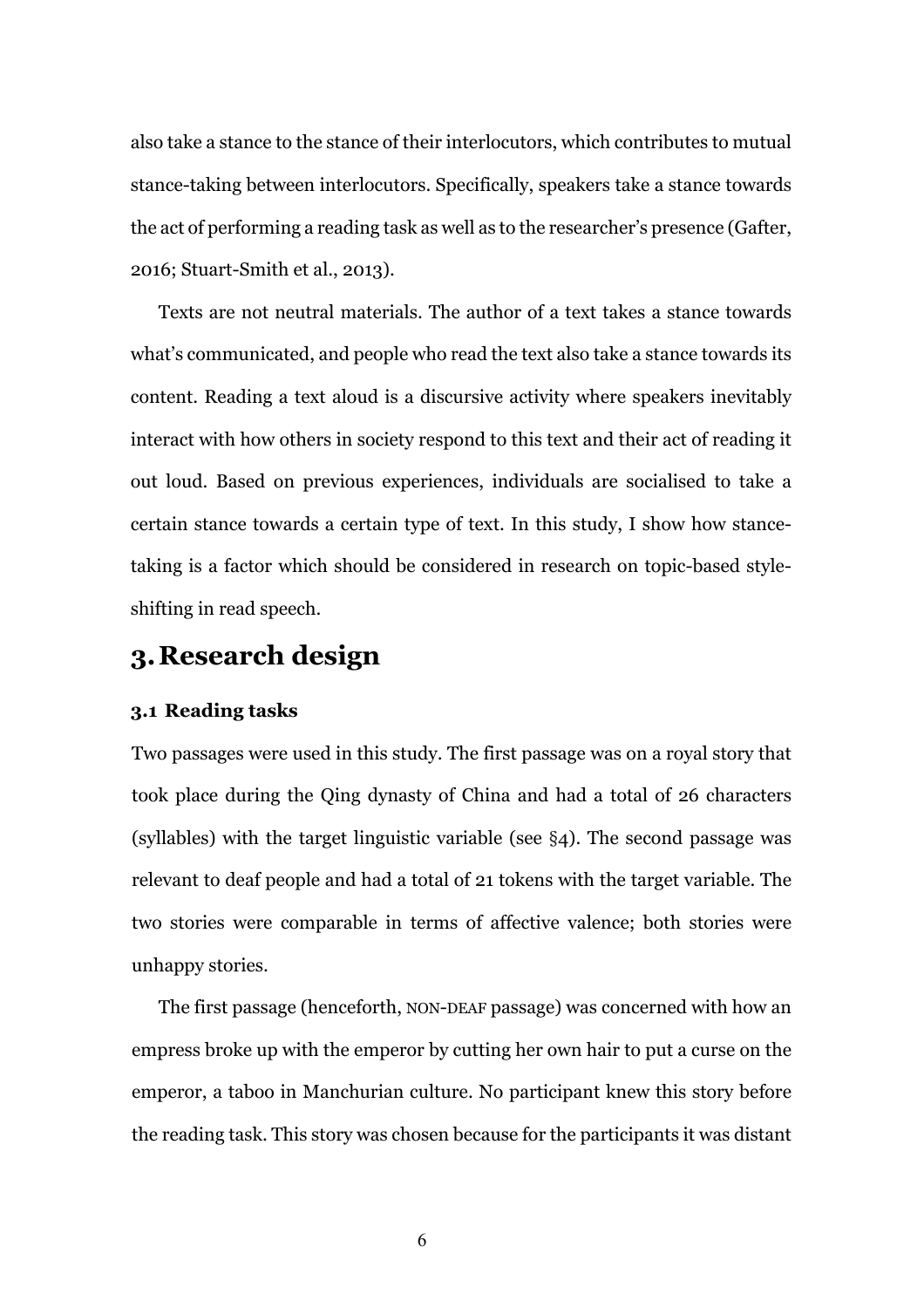in space and time, in contrast to the second passage, close to the participants' life experiences.

The second passage (henceforth, DEAF passage) was a fictional story based on a story written by Hsin-yi Lu (2012), a deaf artist who published this story in a news outlet. In the story, there was a kingdom where "Wei people" and "Bi people" were the two major ethnic groups (see the Appendix). Wei people were the dominant group and royalty (this setting serves to create a colonial situation), forcing Bi people to abandon the signed language because Wei people thought signed language was not real language (this setting served to represent the language ideology of signed language in real world). All the participants were aware of the allegorical nature of this story, pointing to the relationship between hearing people and deaf signers in real life.

All participants were required to read the two passages before the recording to see whether the pronunciation of any of the Chinese characters was unknown to them. That is, before the recording, the participants knew what the two passages were about. After the reading tasks, the participants were invited to comment on the DEAF passage. All the data used were from the recording by Zoom  $H_5$  (sampling rate = 44.1 kHz), with built-in microphone.

Before the reading tasks, I interviewed them about their comments on TSL, how they identified themselves, and how they understood the relationship between TSL and themselves. I compared the interview speech to the read speech to know how each participant engaged with the investigated linguistic variable to perform standard speech (§4.2). This is crucial, as not every participant engaged with the investigated linguistic variable in the same way as how hearing people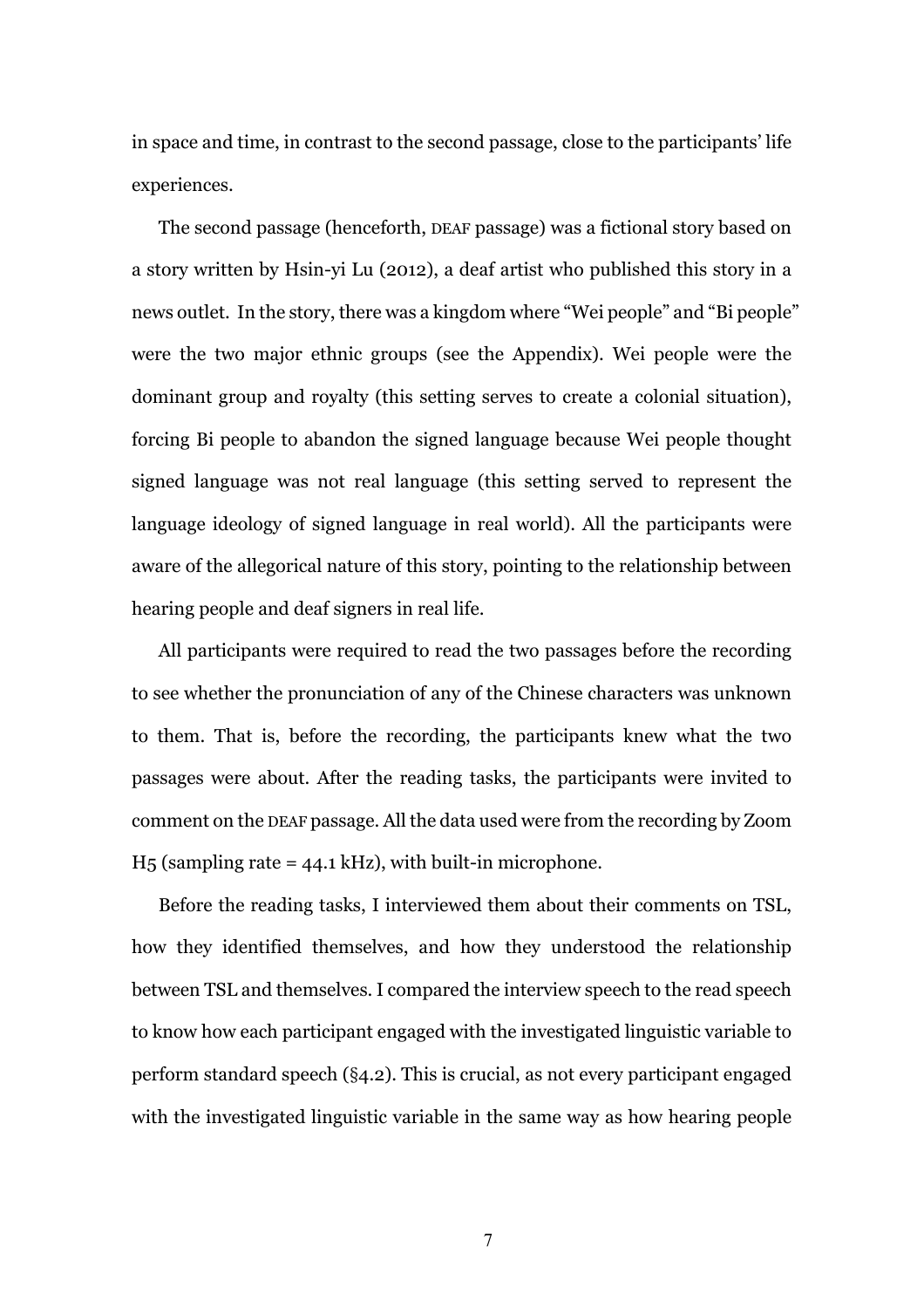did. They may invoke different articulatory gestures to index the same social meaning.

This study does not focus on any topic effect of the NON-DEAF passage. As the NON-DEAF passage is the first passage to be read, we expect to see the topic effect of the DEAF passage elicit style-shifting from speakers. If the results show there is no variation in the target linguistic variable between the two passages, we will take it to mean there is no topic effect from the DEAF topic (c.f. Hashimoto, 2019).

### **3.2 Participants and the researcher**

A total of 14 deaf participants were recruited from Greater Taipei, through posting recruitment advertisements in the public Facebook group "公「聽」並觀,「障」 義執言- 聽障者權益論壇 Deaf and HOH forum Taiwan" between December 2018 and January 2019. All participants voluntarily contacted me on Facebook. The average age is 25.9 (max=44; min=18). All the participants used Mandarin as their dominant language and never attended a deaf school.

Among all the participants, 5 of them sign Taiwan Sign Language (TSL). One participant – Sandy – learned TSL in early childhood from her parents, who are both deaf signers and received education in TSL. Sandy learned spoken Mandarin from her (hearing) grandparents. However, she could only communicate specific topics which she would discuss with her parents in TSL. At the time of interview, she did not identify as *lóngrén*.

The other four persons learned TSL in adulthood – Zuo-Zuo, A-Wei, Huei, and Xiao-Lu. All four persons were born to hearing parents and speak Mandarin as their first language. They learned TSL from classes offered by deaf non-profit organizations. Their experiences with TSL are different from deaf people who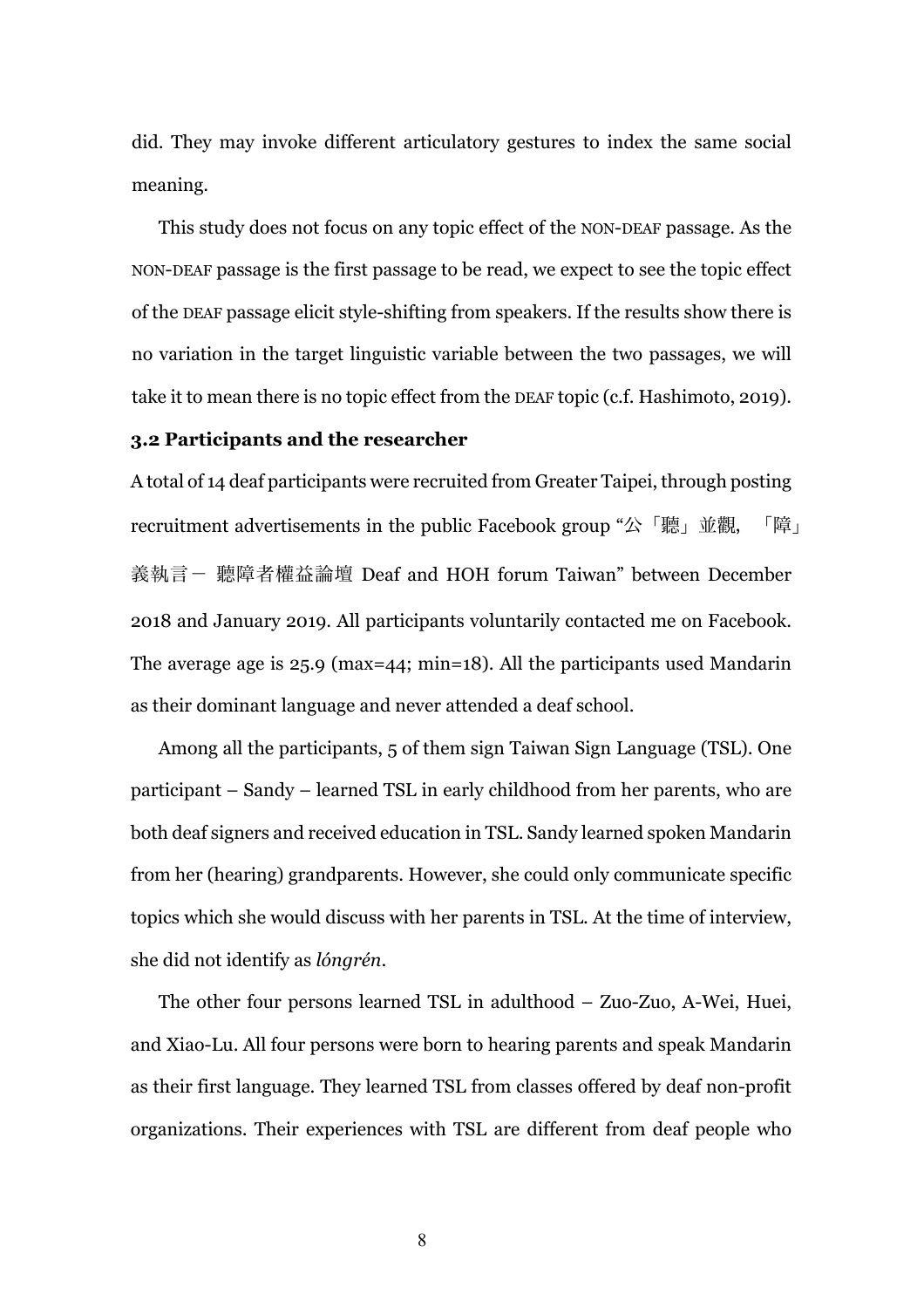acquire TSL as a late first language. At the time of interview, A-Wei and Huei also identified as *lóngrén*. A total of 9 participants did not sign, none of whom identified as *lóngrén*.

I am a hearing man from New Taipei, aged 25 at the time of interview. In the recruitment text, my descriptive stance towards deaf speech is specified. To differentiate myself from speech-language pathologists, who are often the ones recruiting oral deaf people to participate in research projects, it is written that the researcher has no intention to measure the correctness of the participant's speech by the standard of hearing speech. In the consent form, it is again emphasised that "the mainstreamed society has many misunderstandings about deaf people [...] this study does not test whether your pronunciation meets the standard of hearing people". There are deaf persons who do not favor an identity politics emphasising the dominance of hearing people. To avoid discouraging them from participating in the study, apart from what's described above, the recruitment text does not mention anything which might be considered 'radical'. That is, for the participants, it is not explicit whether I take a positive or negative stance towards the perspective that deaf people are dominated by hearing people.

Campbell-Kibler (2021) reports that white people perceive a social danger of displaying racial bias, and this perceived social danger has an effect on how they deliberatively avoid relying on facial information to evaluate accentedness of recordings. In this research, instead, oral deaf people are invited to read a passage on how hearing people dominate deaf signers and to comment on it to a hearing researcher. Specifically, some of the participants may perceive a social danger of displaying negative attitudes towards hearing people. As there is no other deaf person present, they may perceive little social danger of displaying negative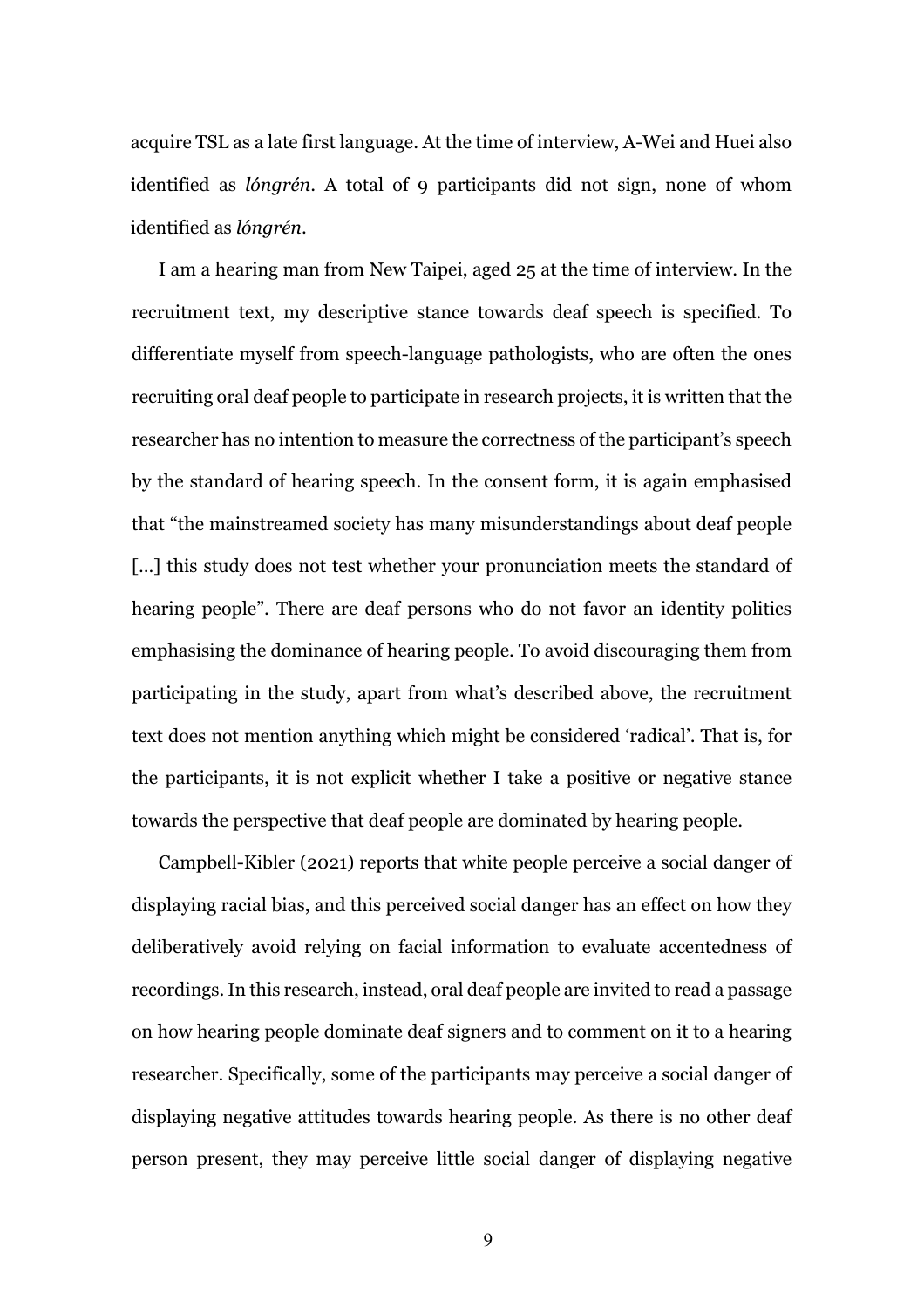attitudes towards deaf signers. This may lead the participants to perform "hearingness" (Henner & Robinson, 2021a) by distancing themselves from the passage. In the context of US academia, Henner and Robinson (2021a, p. 102) observe that deaf scholars are pressured to perform they are like hearing scholars through various linguistic practices such as showing superior writing skills or signing in an English-like way. In this study, due to the researcher's hearing privilege, some of the participants perform affiliating themselves with hearing people and avoiding aligning themselves with the DEAF passage. I am aware that their discourse in the interview is an example of "performative hearingness" rather than a socially neutral medium which mirrors what they internally think.

# **4.Linguistic variable: /**ʂ**/, to retroflex or not**

# **4.1 Hearing people and /ʂ/**

In Taiwan Mandarin, the alveolar-retroflex contrast (including the /s/-/ʂ/, /ts/- /tʂ/, and /tsh/-/tʂh/ contrast) is undergoing a merging process, in the direction of the alveolar (Tso, 2017). This study looks at the socially salient variable – 'retroflexion' – in the retroflex sibilant  $\frac{1}{8}$ .

The retroflexion of  $\frac{1}{8}$  is achieved by a bunched tongue; Taiwan Mandarin speakers who demonstrate a clear alveolar-retroflex distinction produce  $\frac{s}{\sqrt{2}}$  by elevating the tongue tip and blade (Chiu et al., 2020). The articulatory difference is acoustically reflected in the measurement of the spectral centre of gravity (CoG) of the sibilant: alveolar sibilants receive higher CoG values than retroflex sibilants. As there is a general trend of de-retroflexion among hearing speakers of Taiwan Mandarin, the full retroflexion of  $\frac{s}{s}$  is a marked variant, associated with Mandarin speakers from People's Republic of China (Brubaker, 2012; Tso, 2017).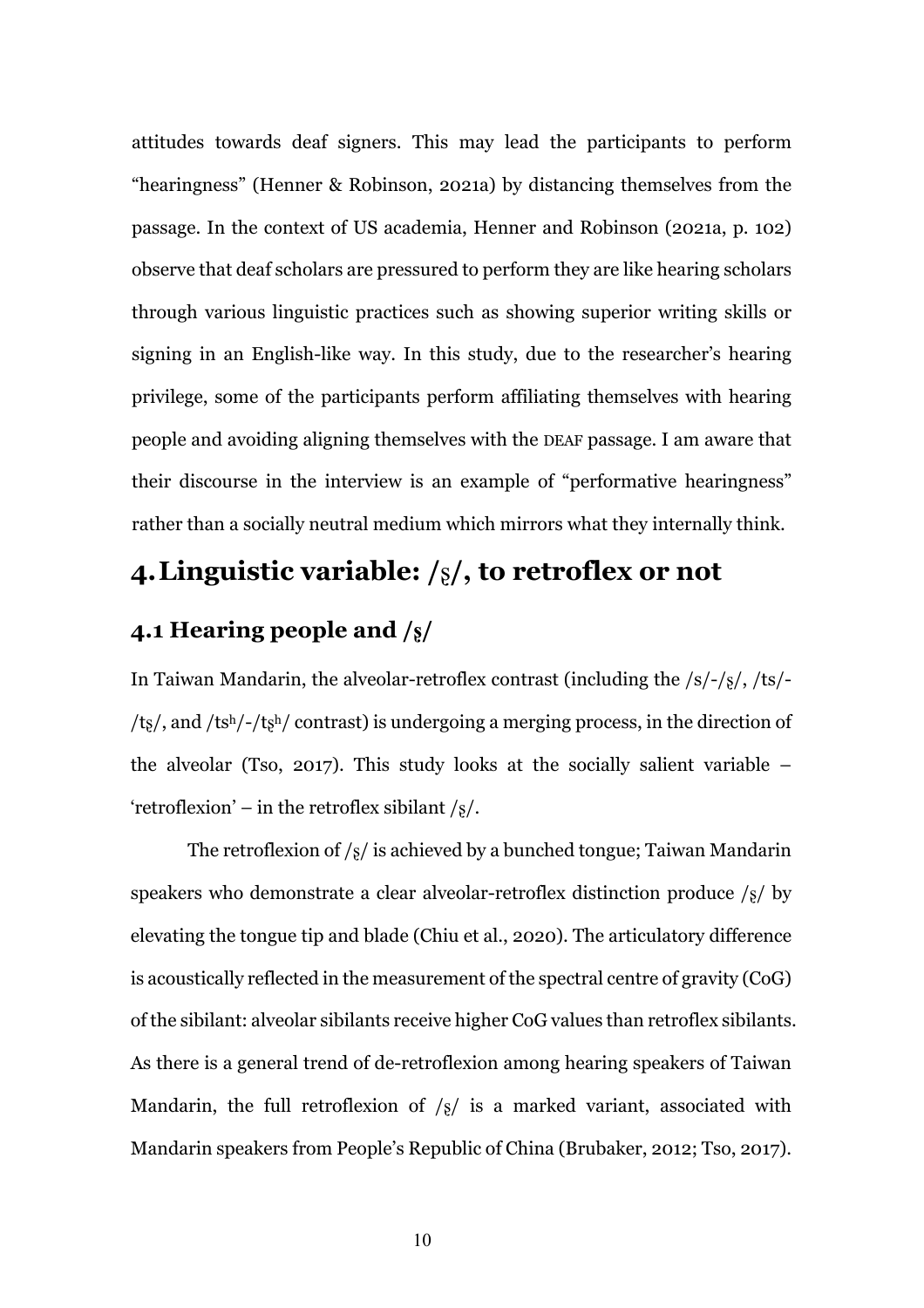It is also perceived as a standard variant used in read speech (Starr, 2016). Women are more likely to realise retroflexion in read speech than men (Fon, 2018; Kuo, 2018). When hearing people shift from spontaneous speech to read speech, a higher retroflexion is usually observed – a decline of 200 to 300 Hz in the CoG of  $\frac{1}{8}$  (Tso, 2017). Thereby, it is locally appropriated to perform an academic persona (Baran, 2014) or educator persona (Starr, 2016).

## **4.2 'Deaf accents' and /ʂ/**

As hearing people are the majority in society, spoken Mandarin is developed based on hearing people's auditory status. Hearing people do not express referential or indexical meanings via acoustic signals they have no auditory access to (e.g., ultrasound). There are acoustic signals which hearing people have auditory access to, but some deaf people don't. For the participants of this study, most of them report having no access to the fricative sibilants or the acoustic differences between them, for most of their acoustic energy occurs at higher frequencies.

As fricative sibilants are difficult for deaf speakers who have limited access to higher sound frequencies to acquire, deaf speakers adopt different strategies to realise the fricative sibilants. The inter-speaker variability of 'deaf accents' is very high. Some deaf speakers stick to fricative sibilants but do not necessarily make use of the same sounds as used by hearing people; some deaf speakers utilise sounds other than fricative sibilants.

Among the 14 participants, 4 of them demonstrate variants of  $\frac{1}{8}$  which are considered "substitution errors" by speech-language pathologists (Li & Munson, 2016). Specifically, speakers may drop the sibilant or use sounds which exist in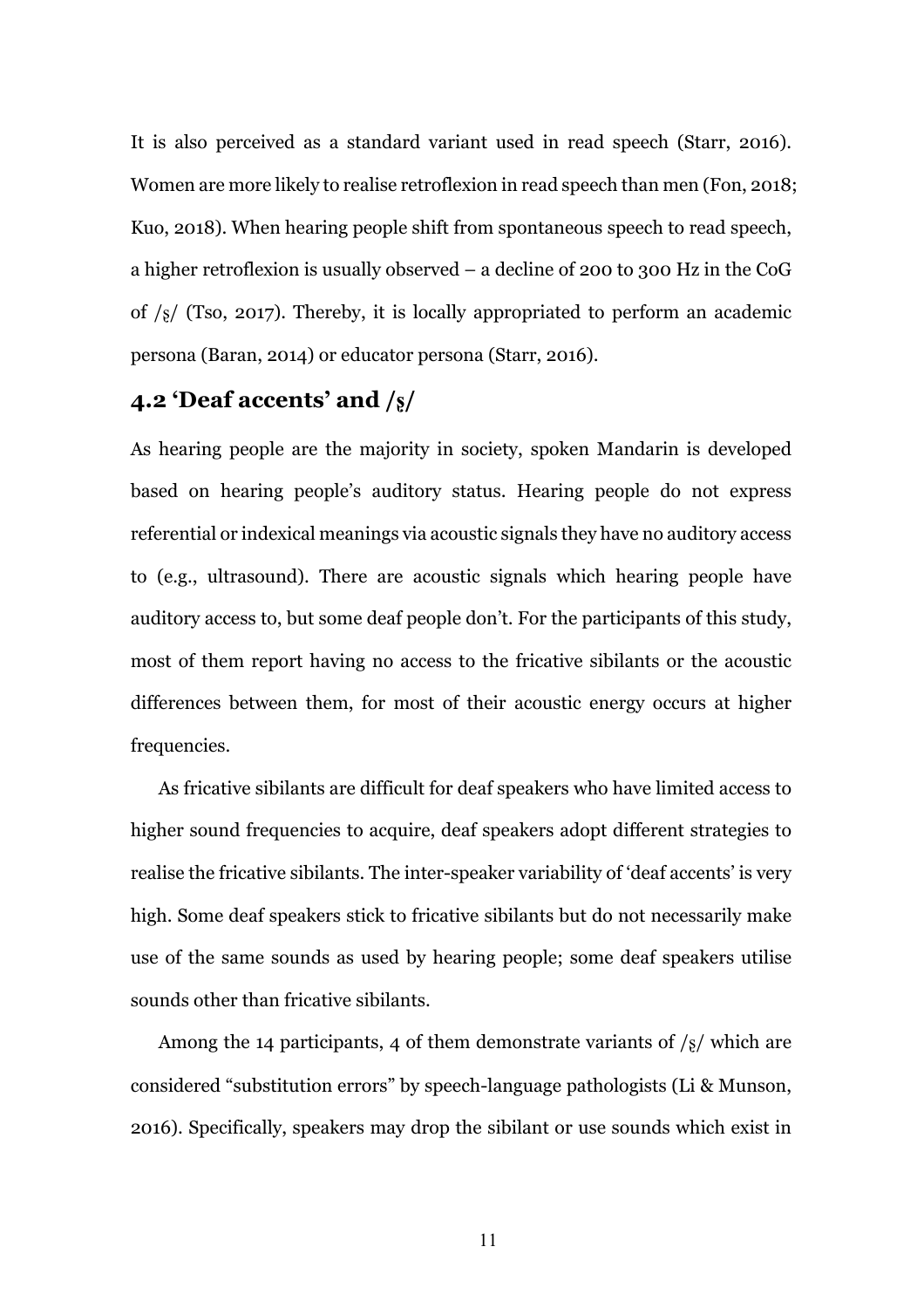Mandarin to pronounce the sibilant, including stopping ([k], [p], [kh], and [ph]), affrication ([ts], [ts], [tsh], and [tsh]), or glottalization ([h]). These are processes identified from the current data; other deaf speakers might have other ways to realise the sibilant. I refer to these speakers as 'pathologised speakers'.

The other 10 participants do not demonstrate the above phonological processes. I refer to them as 'non-pathologised speakers' in this paper. They instead realise  $\sqrt{s}$  as other fricative sibilants, for example, [c] and [s].  $\sqrt{s}$  is in complementary distribution with  $\frac{s}{s}$ ;  $\frac{s}{a}$  and  $\frac{s}{s}$  are in merging process. Travelling between these three variants does not really influence speech intelligibility. The style-shifting between these sibilants can be studied as an acoustic continuum.

Generally, deaf speakers who engage in the medicalization of their speech (e.g., speech therapy or training) may tend to consider retroflexion as a strategy to perform a standard speech; others who do not receive a speech therapy or training instead tend to see de-retroflexion as a strategy to perform standard speech. Note that standard language ideology is entangled with multiple structural oppressions such as racism, sexism, and ableism (Henner & Robinson, 2021b; Phuong & Cioè-Peña, 2022). When deaf speakers perform standard speech, they are performing hearingness (or abled-bodiedness in general) (Henner & Robinson, 2021a).

To compare interview speech and read speech, a linear mixed effects model was fit into the CoG data of the 10 non-pathologised speakers by the *lme4* package (Bates et al., 2015) in R (R Core Team, 2019). Temporal-midpoint CoG values were automatically extracted on Praat (Boersma & Weenink, 2019), using a 25 ms Gaussian window, by a script (Reetz, 2020). A high-pass filter was set at 1,000 Hz to eliminate low frequency noise and co-articulatory voicing from the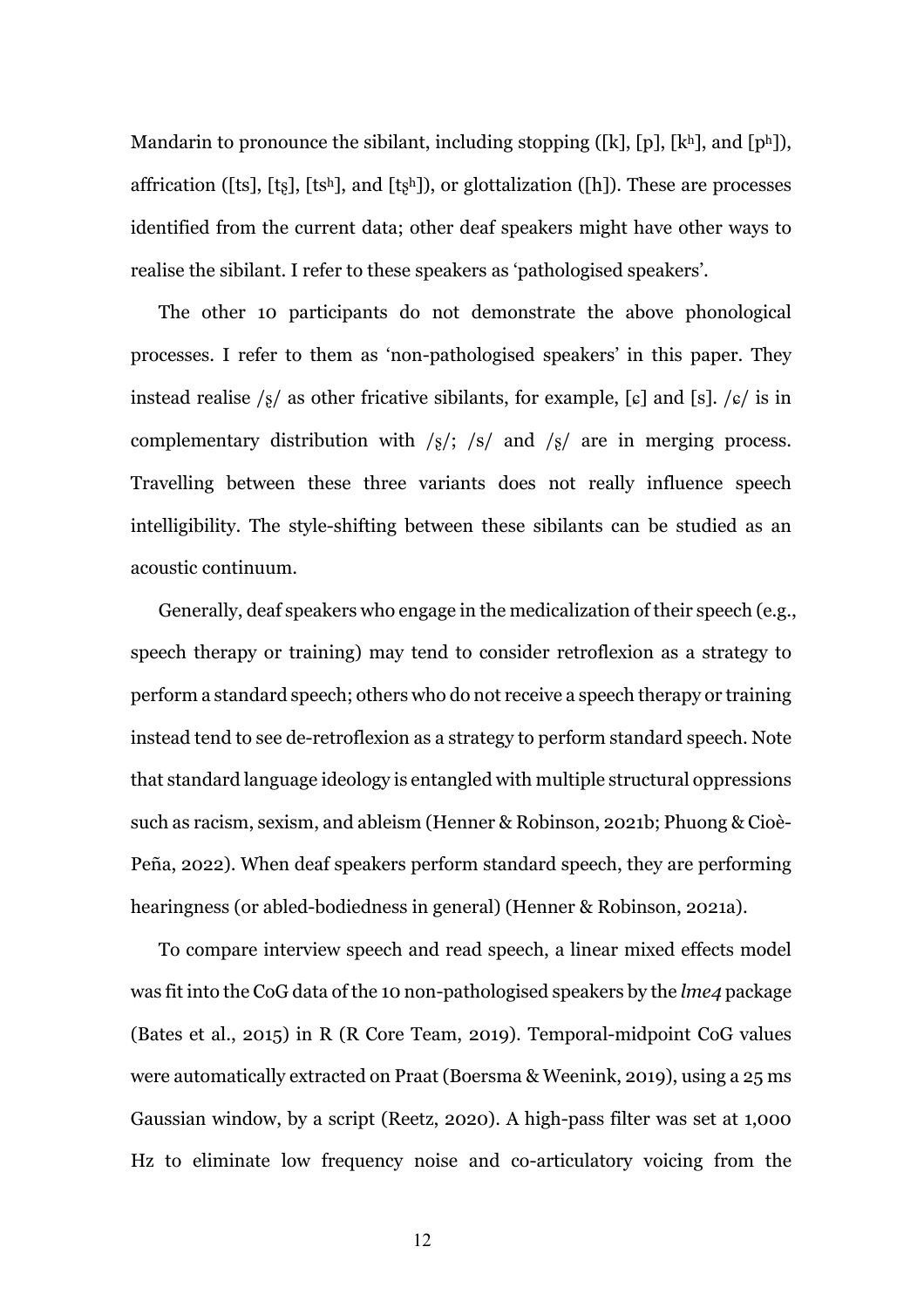surrounding segments (Chang & Shih, 2015). Data points whose CoG was not within two standard deviations from the mean were excluded from the dataset, so were those with duration less than 30 ms.

The model considered vowel height (high/mid/low), vowel roundedness (yes/no), log-transformed sibilant duration, and register (read/interview) as fixed effects. Register-by-speaker random slope was also included in the model. There was no main effect of register. As there was no community pattern, the coefficient of by-speaker random slope was extracted (see Forrest, 2015).

Figure 1 shows how individual speakers engage with the effect of register on CoG. 4 speakers (Sandy, QPM, McCrispy, Huei) raise CoG of the retroflex sibilant in read speech; the other 6 speakers instead lower CoG of the retroflex sibilant like hearing people. The standard speech style is processed as a categorical variable (retroflexion/de-retroflexion) in later analysis.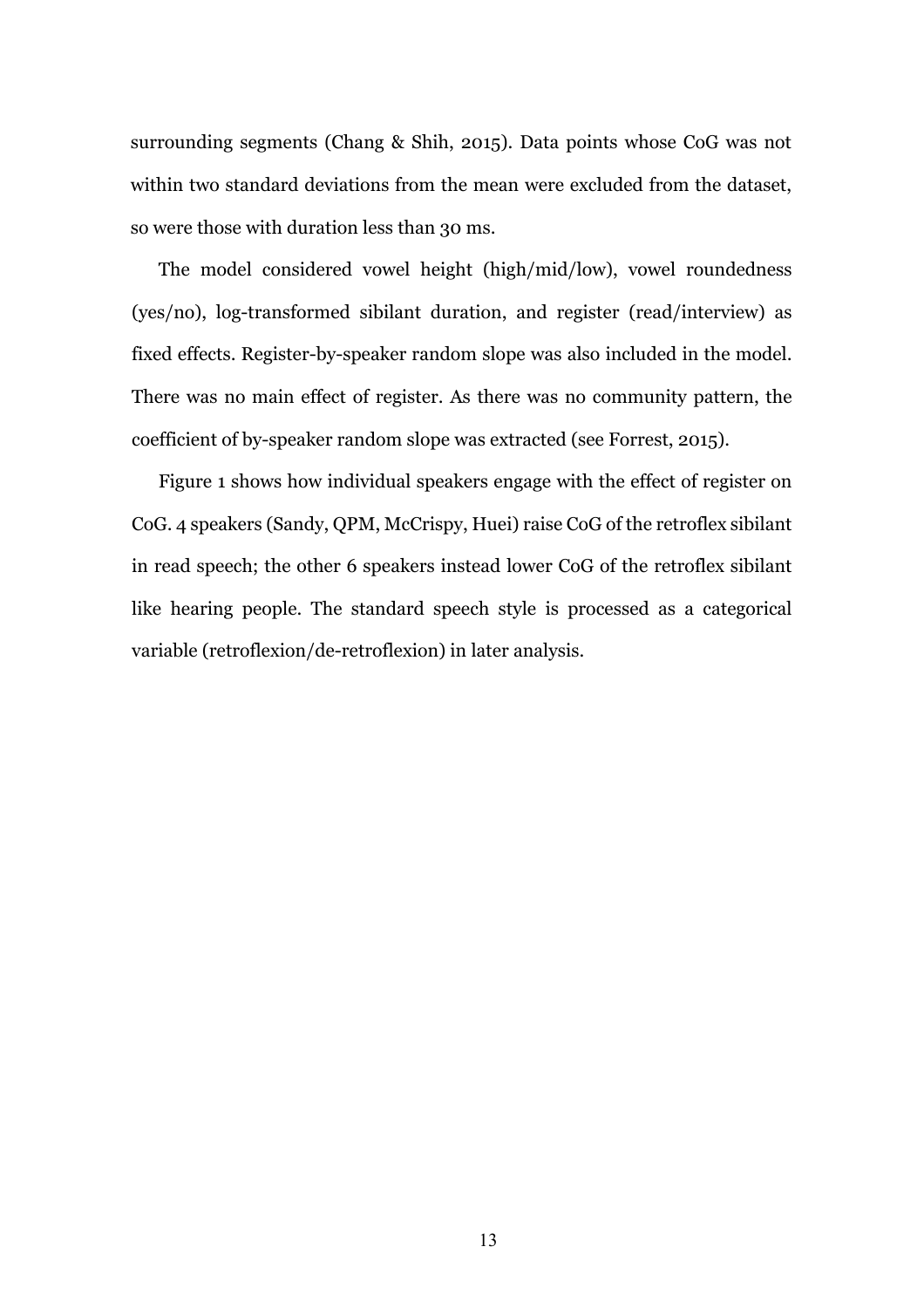

Figure 1. By-speaker random slope of register (x-axis: CoG (Hz))

The absolute values of individual random slopes are extracted by the *coef* function in the *stats* R package. It is a continuous variable, termed as 'register difference', used as a proxy for the amount of symbolic work individuals do "to affirm their membership in groups or communities" (Eckert, 1989, p. 259). This factor is included in order to consider individual speakers' tendency to respond to the register demand of standard speech, as not every speaker from the same community is equally sensitive to the social meanings indexed by linguistic variants or demonstrates the same amount of linguistic difference for styleshifting (Hall-Lew, Honeybone, et al., 2021; Hall-Lew & Boyd, 2020).

When recruiting participants, I did not balance the number of participants allocated to each of the groups of other social factors, such as gender, age, and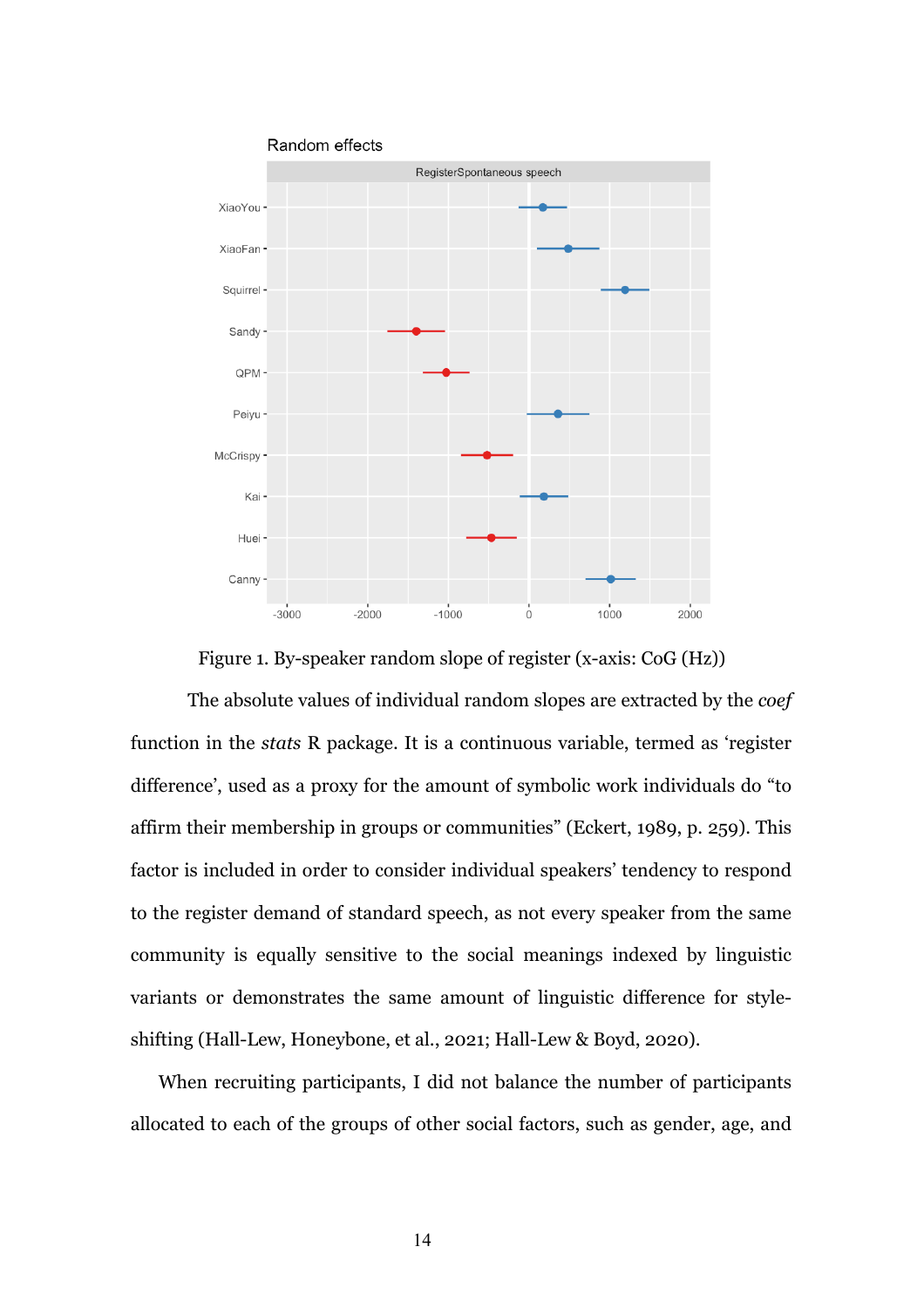social class. These factors may affect the tendency to shift the place of articulation of /ʂ/ (Fon, 2018; Tso, 2017). Practically it is hard to achieve a balance in participant allocation when working with marginalised and stigmatised speakers. Deaf people are a small population. It is estimated that around 1.16% of newborn Taiwanese children do not pass the newborn hearing screening, and less than 85% of them follow up the screening results (Chen & Lim, 2021). Without controlling for macrosocial factors, this study uses 'register difference' as a proxy to prevent assuming every person has equal access to the semiotic landscape.

## **5.Stance-taking analysis**

The framework of *stance triangle* (Du Bois, 2007) is applied to highlight how interlocutors take stances towards a stance object, and the stances taken by interlocutors further contribute to the alignment between stance-takers. The stance object in this study is the DEAF passage. Among the 14 participants (including the 4 pathologised speakers and 10 non-pathologised speakers), two broad stances towards the DEAF passage can be identified – a stance of solidarity and a stance of distance. All the pseudonyms are offered by the participants.

### **5.1A stance of solidarity**

After reading the passage, the participants comment on the DEAF passage: 8 participants (Table 1) think of their own experiences negotiating with hearing people after reading the DEAF passage.

|                    |                        |                       | 'Pathologised' |
|--------------------|------------------------|-----------------------|----------------|
| <b>Participant</b> | <b>TSL</b> proficiency | <b>Speech therapy</b> | speakers       |

Table 1: Participants who take a stance of solidarity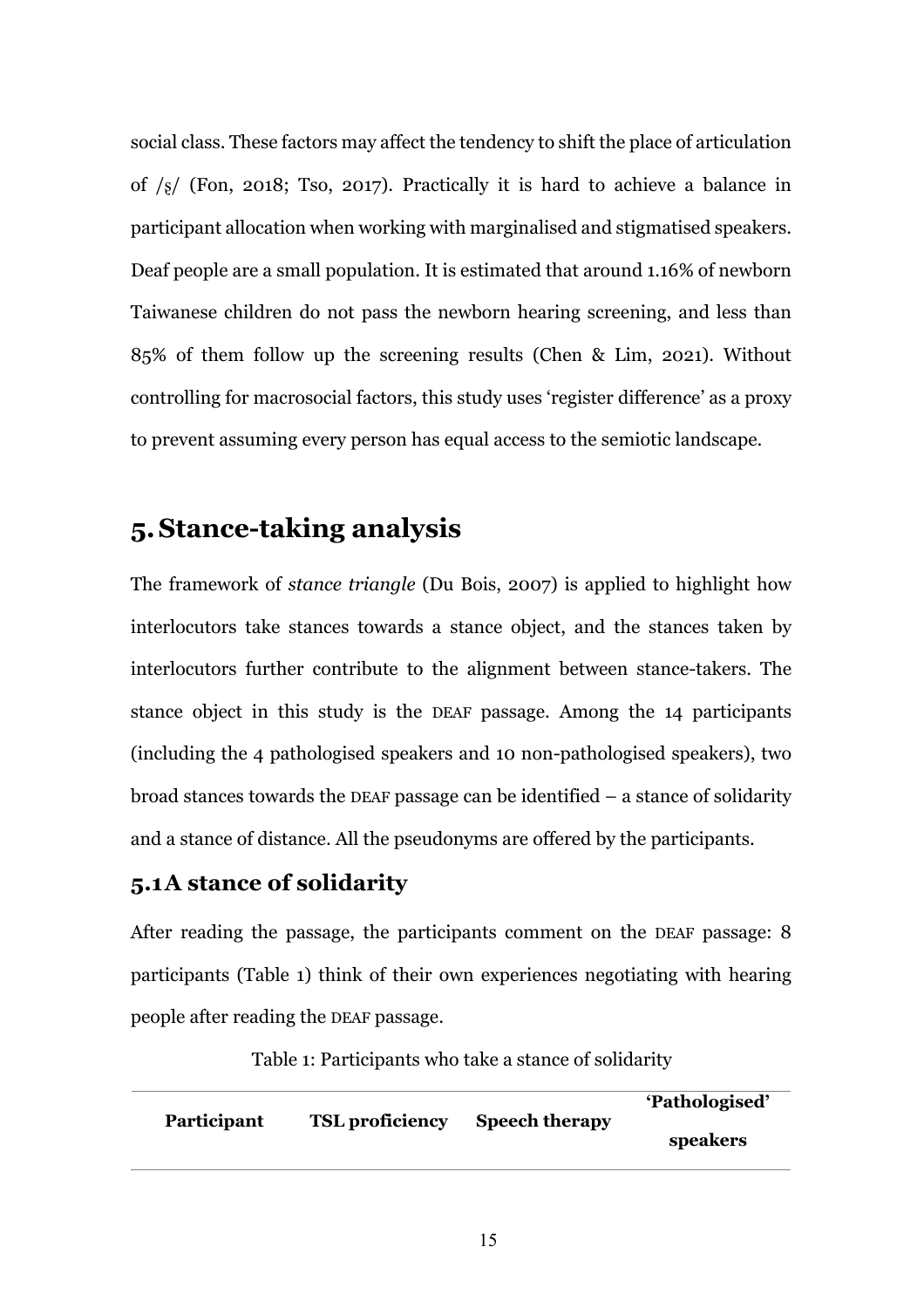| Hua             | non-signer | N <sub>o</sub> | Yes            |
|-----------------|------------|----------------|----------------|
| A-Wei           | signer     | Yes            | Yes            |
| Zuo-Zuo         | signer     | Yes            | Yes            |
| Xiao-Lu         | signer     |                | Yes            |
| <b>Sandy</b>    | signer     |                | N <sub>o</sub> |
| Huei            | signer     |                | N <sub>o</sub> |
| <b>QPM</b>      | non-signer | N <sub>0</sub> | N <sub>0</sub> |
| <b>McCrispy</b> | non-signer | N <sub>o</sub> | N <sub>0</sub> |

The comments are focused on one's own negative experience of audism (Hua, QPM, McCrispy), one's experience in signing communities (A-Wei, Zuo-Zuo, Xiao-Lu, Huei), or both (Sandy). Audism, as part of ableism, refers to hearing ways of dominating, restructuring, and exercising authority over deaf people (Lane, 1992).

People do not necessarily have the same definition of a situation (Wang, 2018). Some of the current participants frame the discussion of the DEAF passage as one of hearing people's oppression. For example, QPM talks about how hearing employers refuse to make reasonable adjustments for her in the workplace. The other participants instead interpret the DEAF passage as one about what's going on within the signing community. For instance, Huei mentions Gallaudet University in the United States and expresses her desire for **a** unified signing community in Taiwan. While at face value the two types of comments are oriented to different topics, the 8 participants all take a positive stance towards the message communicated in the passage, demonstrating 'deaf solidarity'.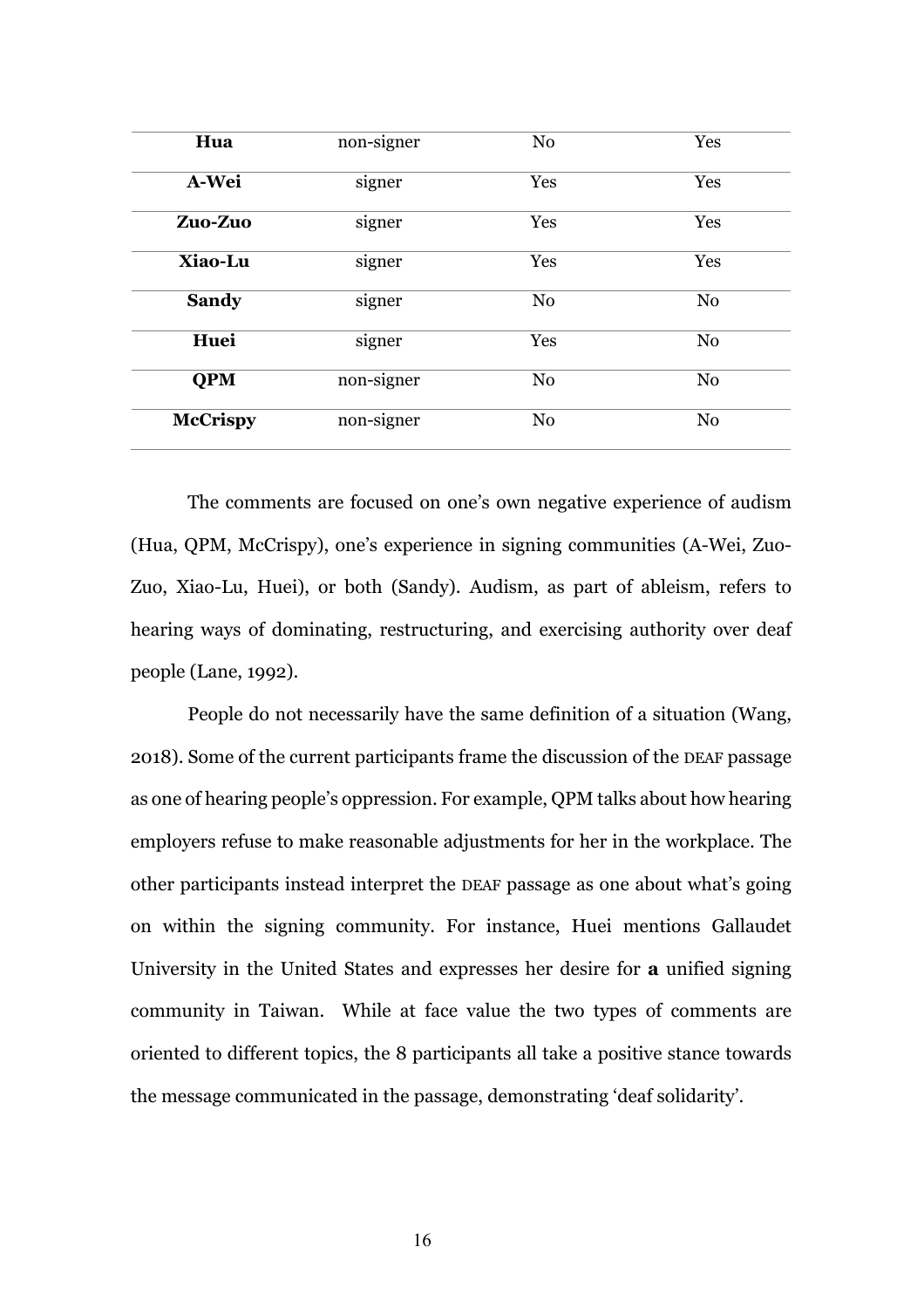In terms of cognitive schema (Bourdieu, 1977; Dodsworth, 2008), there seems a shared socio-autobiographical background among these participants, against which they are habitualised to take a positive stance towards the claim that hearing people are oppressing deaf people. They do not perceive a social danger of explicitly criticizing hearing people in the presence of a hearing researcher.

Half of the 8 participants did not receive speech therapy, and the other half did. Speech therapy is not only about working with deaf people on how to be intelligible to hearing people; speech therapy, as an institutionalised medical practice, also imposes upon deaf people the ableist ideologies that disabled ways of languaging are framed as inferior and less human-like (Henner & Robinson, 2021b; St. Pierre & St. Pierre, 2018). Medicalization does not necessarily entail ableism; disabled people also engage with medicalization to secure equal rights (Grue, 2015). I use the term ableist medicalization to refer to medicalization which involves institutionalised ableist ideologies. Major early intervention institutes in Taipei are sometimes ableist in their practices – disabled ways of languaging, such as signed language (and sometimes lip-reading), are discouraged under "auditory-verbal therapy" (see a critique by Friedner, 2022).

The participants receiving speech therapy during childhood all decided to learn Taiwan Sign Language (TSL) from deaf signers when they became adults. With the language learning experiences, they are connected to deaf signers, and develop an insider perspective about the relationship between hearing people and deaf signers. Among the five TSL signers, only A-Wei and Huei also identify as *lóngrén*; nevertheless, all the five signers demonstrate a stance of solidarity. That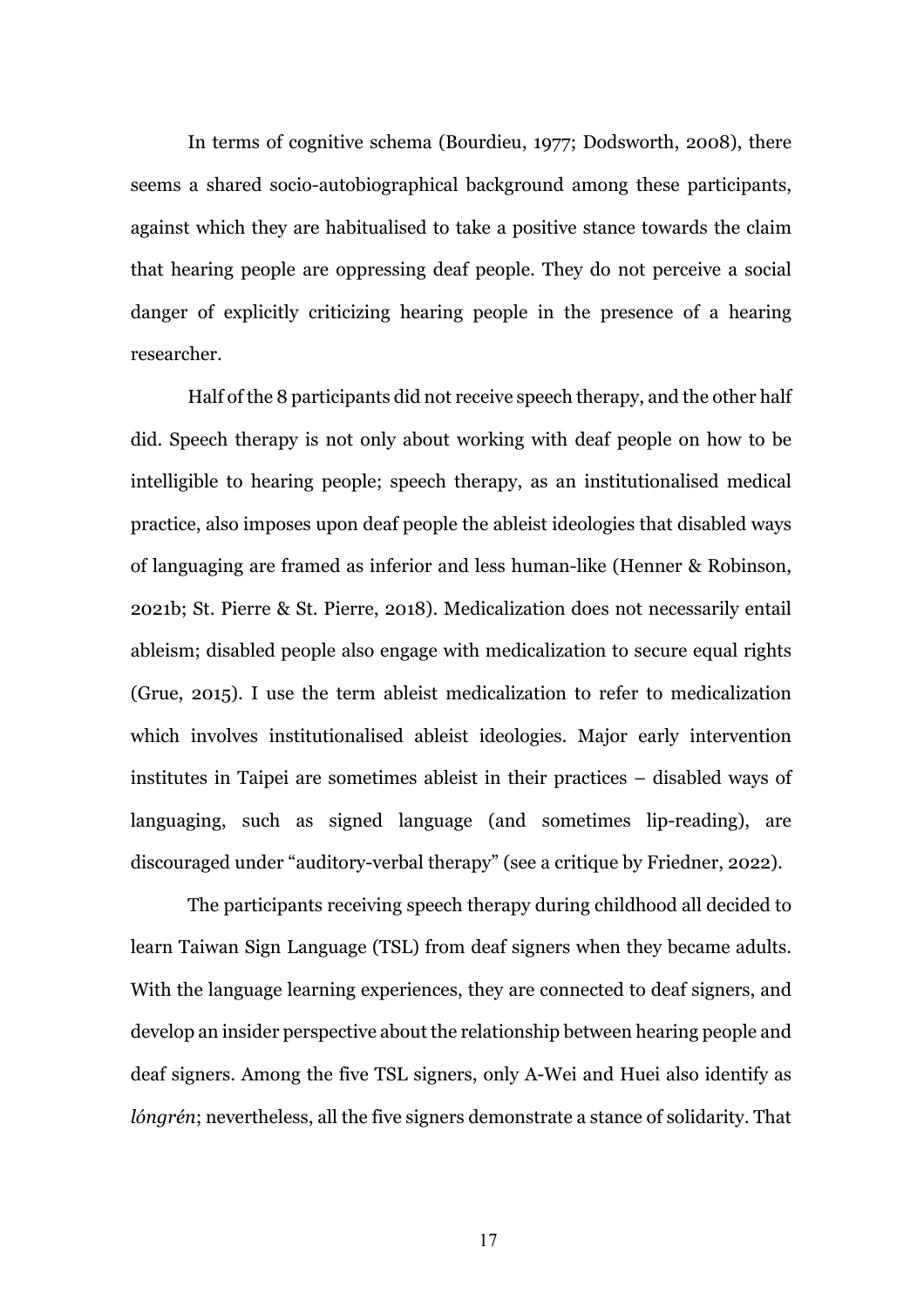is, compared to 'identity', stance-taking may be a better site where we can see how the difference lying in speaker agency can influence style-shifting here.

As mentioned, Sandy is the only participant who is an L1 TSL signer. Sandy is aligned with the DEAF passage in that her family and she have experienced much discrimination against TSL from hearing people:

"When I was at junior high school, my cousin came to me with tears. She is hearing, but her parents are both signers. She told me she was bullied by her classmates because they found she communicates with her parents in signed language. I said, 'what's wrong with those people?' I told her she should tell her teacher, but she said she didn't have the courage [...] If some guy looks down upon signed language, they won't want to date me. But I was told it can be a good opportunity to know whether someone will be a good boyfriend."

For Sandy, the message communicated in the DEAF passage is very relatable. We can also see how Sandy takes a resistant approach to audism, rather than accommodate to hearing people: for example, reporting audist classmates to the teacher, and excluding ableist hearing guys from "good boyfriend" list.

For some participants, they might perform their *lóngrén* identity when commenting on the passage. However, what matters to this paper is the fact that one does not need to identify as *lóngrén*, but they can still perform 'deaf solidarity'. In a broad sense, the stance of solidarity contributes to a "performative deafness" (cf. Henner & Robinson, 2021a).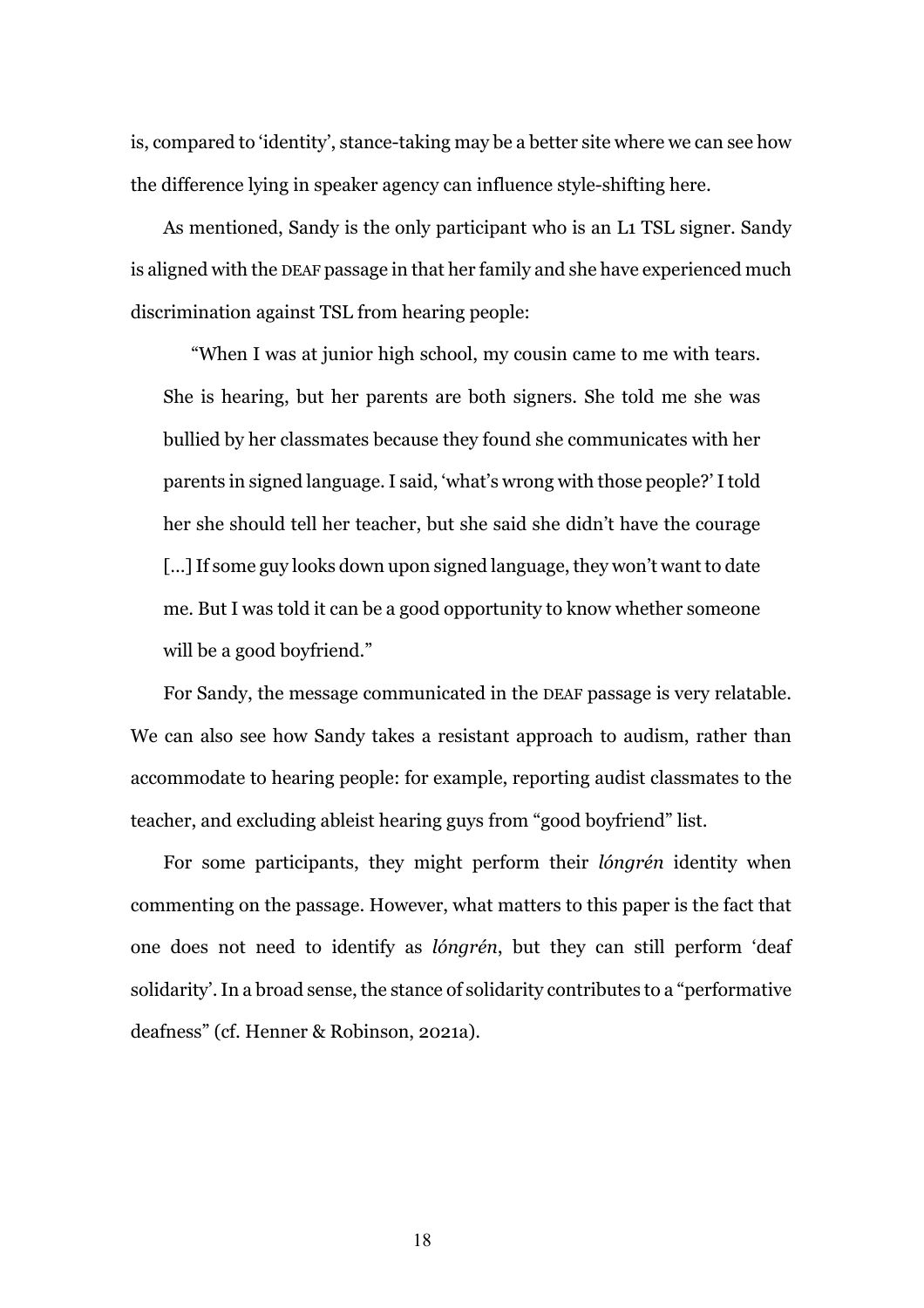### **5.2 Stance of distance**

When commenting on the passage, 6 participants take a stance of distance towards the DEAF passage (Table 2). In this group, comments are quite varied. Broadly speaking, they might define the situation described in the passage as about negative experience with hearing people (Canny, Kai), or conflicts between hearing people and deaf signers (Squirrel, Peiyu, XiaoYou, XiaoFan).

|                 | <b>TSL</b> proficiency |                       | 'Pathologised' |  |
|-----------------|------------------------|-----------------------|----------------|--|
| Participant     |                        | <b>Speech therapy</b> | speakers       |  |
| <b>XiaoYou</b>  | non-signer             | Yes                   | N <sub>0</sub> |  |
| <b>XiaoFan</b>  | non-signer             | Yes                   | N <sub>0</sub> |  |
| Peiyu           | non-signer             | Yes                   | N <sub>o</sub> |  |
| Kai             | non-signer             | N <sub>o</sub>        | N <sub>o</sub> |  |
| <b>Squirrel</b> | non-signer             | Yes                   | N <sub>0</sub> |  |
| Canny           | non-signer             | <b>Yes</b>            | N <sub>0</sub> |  |
|                 |                        |                       |                |  |

Table 2: Participants who take a distant stance

When orienting her stance towards negative experience with hearing people, Canny frames the discussion of audism as an issue of individual personality rather than structural violence, as described in the passage. This is a stance divergent from the passage. Kai states that he is fluent in spoken language, and he does not sign, so he does not have relatable experience to what's described in the passage; here, he also distances himself from the passage.

The other participants frame this passage as one about conflicts between hearing people and deaf **signers**. XiaoYou and XiaoFan explicitly point out that this passage is not about them. For instance, when invited to comment on the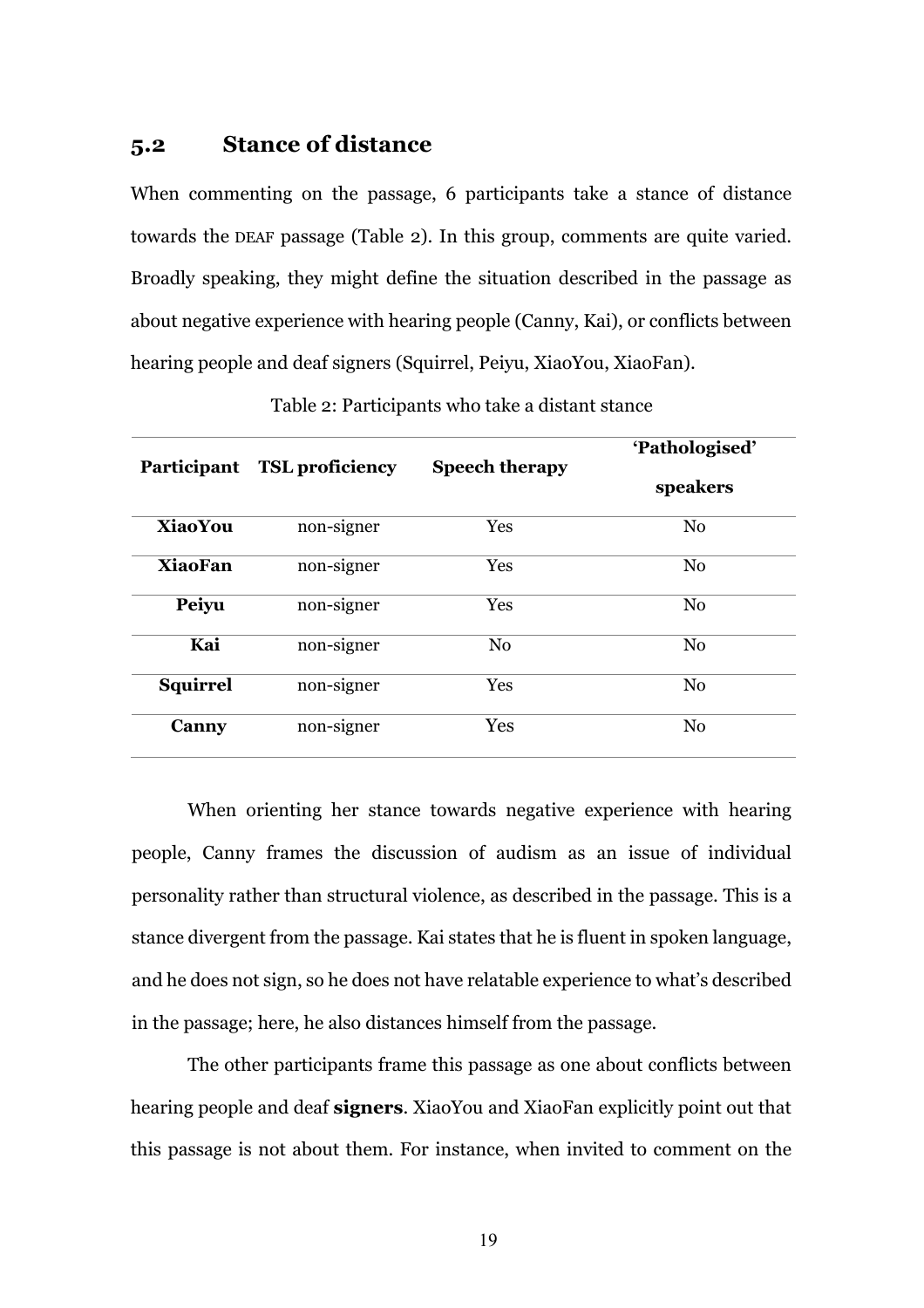passage, XiaoYou immediately said "I think this piece is from the perspective of *lóngrén*". She further points out that this passage is biased:

"In real life, yes, there are people who don't like *lóngrén*, but we should not have a blanket statement, because there are people willing to accept these people. And, from my own experiences, **I don't sign**, but I've seen many people enjoy conversation by writing, no matter whether they are hearing or *lóngrén*." [emphasis my own]

XiaoYou emphasises that she doesn't sign, so this passage is not very relatable for her. She also points out that there are also nice hearing people, and argues the perspective expressed in the passage is a "blanket statement", which demonstrates a divergent stance from the passage.

The other participants focusing on the conflicts adopt discursive strategies to 'objectively' analyse why the conflicts may happen. For example, Squirrel compares the oppression described in the passage to the ethnic conflicts in Africa:

"The part where hearing people and *lóngrén* have conflicts is very like the ethnic conflicts in African countries. […] I think *lóngrén* is a group and normal people is another group. When *lóngrén* live in the mainstream society, they find they are the minority as a group."

By comparing the oppression of hearing people to conflicts between African ethnic groups without any group explicitly being an oppressor in the discourse, Squirrel takes a distant stance from the passage, and approaches the passage from a third-person viewpoint. Then, he speaks from his own experience:

"We, *tīngzhàngzhě* [hearing disabled people], are in the grey area between the two groups […] We incorporate ourselves to the mainstream

20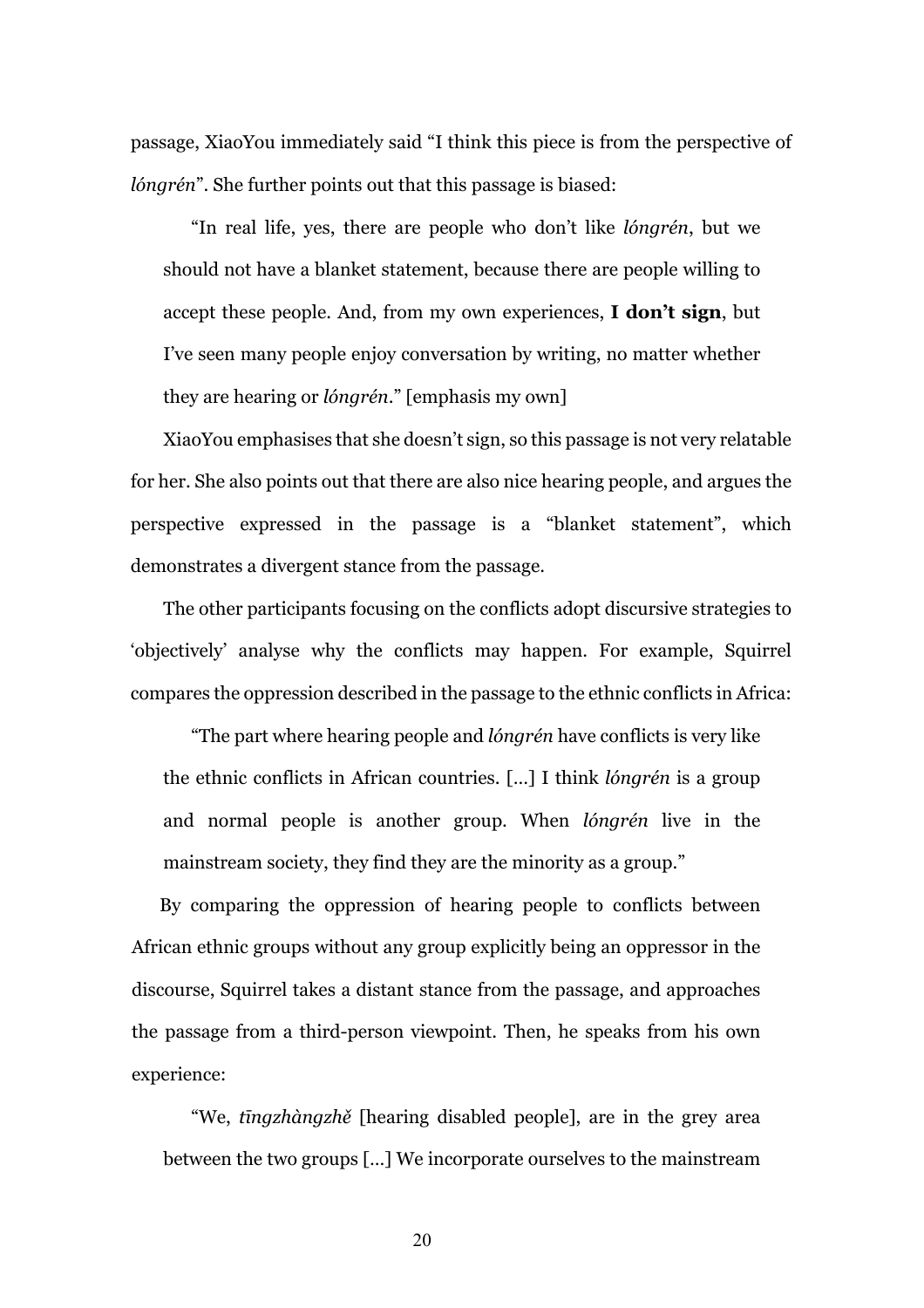society as individuals, like minorities. Sometimes when there is only one *tīngzhàngzhě*, and I have something that I need hearing people to do for me […] I feel sorry. To appreciate their help, I used to help them with their coursework"

In this follow-up comment, it becomes clear that Squirrel does not see himself as part of the dominated group as described in the passage. Instead, he does not belong to either hearing people or *lóngrén*, strengthening his distant stance towards the passage. He also foregrounds how he feels sorry for asking hearing people for help, possibly due to the presence of the hearing researcher. That is, Squirrel takes a very different stance towards the passage from those who demonstrated 'deaf solidarity' in the previous group.

Most of the participants in this group (Table 2) received speech therapy during childhood. No experience learning TSL may be one of the reasons why they do not algin themselves with the deaf signers described in the passage. They may be sensitive to the potential social danger of criticising hearing people in front of a hearing person (the researcher).

Under ableist medicalization, if one fails to comply with the ableist norm, the disabled person is the one to be blamed, instead of abled people. The argument for this, from an ableist perspective, is that they are not working hard enough to 'overcome' their disabilities when there is a neoliberal free market of medical assistance (Mitchell & Snyder, 2015). The perspective is reflected in many inspirational narratives admiring some disabled people's achievement in 'overcoming' their disabilities. Disabled people can be critical of ableism while having inspirational experiences (Chrisman, 2011); yet, the regime of ableist medicalization usually does not authorise such a possibility. In fact, neoliberal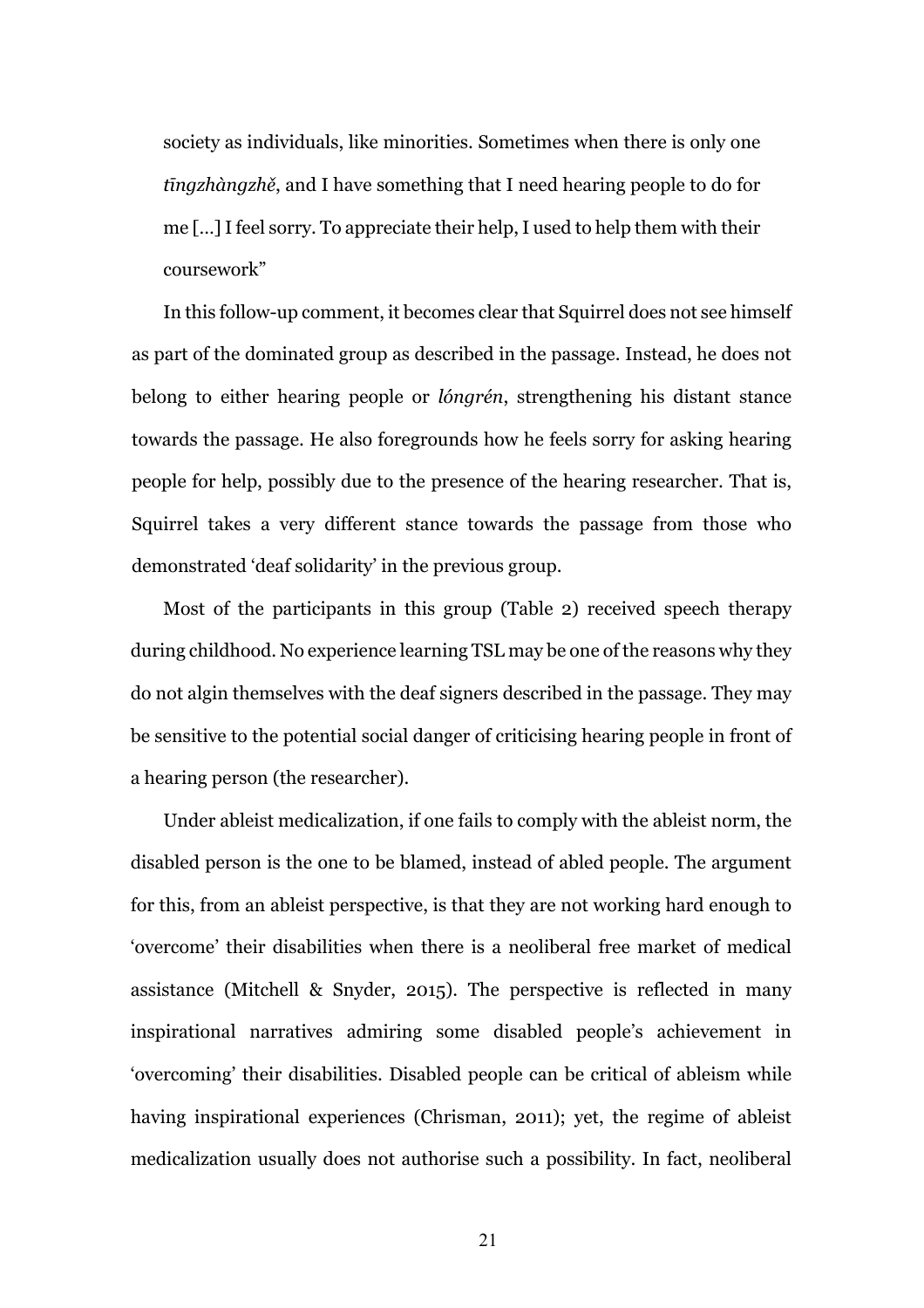ideologies (individual responsibility, free choice, etc.) have been experimentally observed to undermine socio-political solidarity and collective action (Girerd & Bonnot, 2020).

It is important to emphasise that deaf individuals engage with deaf identity politics from a different perspective because of socio-autobiographic experiences. What is important to the current study is the displayed stance in the presence of the hearing researcher. What underlies the stance-taking here is "performative hearingness" (Henner & Robinson, 2021a), by which deaf people perform accommodating to hearing people's ways of living under the huge pressure of audism. In the remainder of this article, I will show how stance-taking mobilises the emergence of the topic-based linguistic variation in the passage reading task.

# **6.Data analysis**

As mentioned above, among the 14 participants of this study, 10 do not demonstrate pathologised variants (substitution or dropping) of the target variable, and the other four participants do. For the four pathologised speakers, the variants of  $\frac{1}{8}$  vary, including stops, affricates, the glottal fricative [h], and deletion. Therefore, the focus is not on whether they invoke retroflexion. Instead, the focus is on how they shift between the categorical variants. Therefore, I frame the data analysis as two small studies: one on the pathologised speakers, and one on the others.

### **6.1Pathologised speakers**

There are four pathologised speakers – Hua, Zuo-Zuo, A-Wei, and Xiao-Lu. All demonstrate a stance of solidarity to the DEAF passage. We expect them to invoke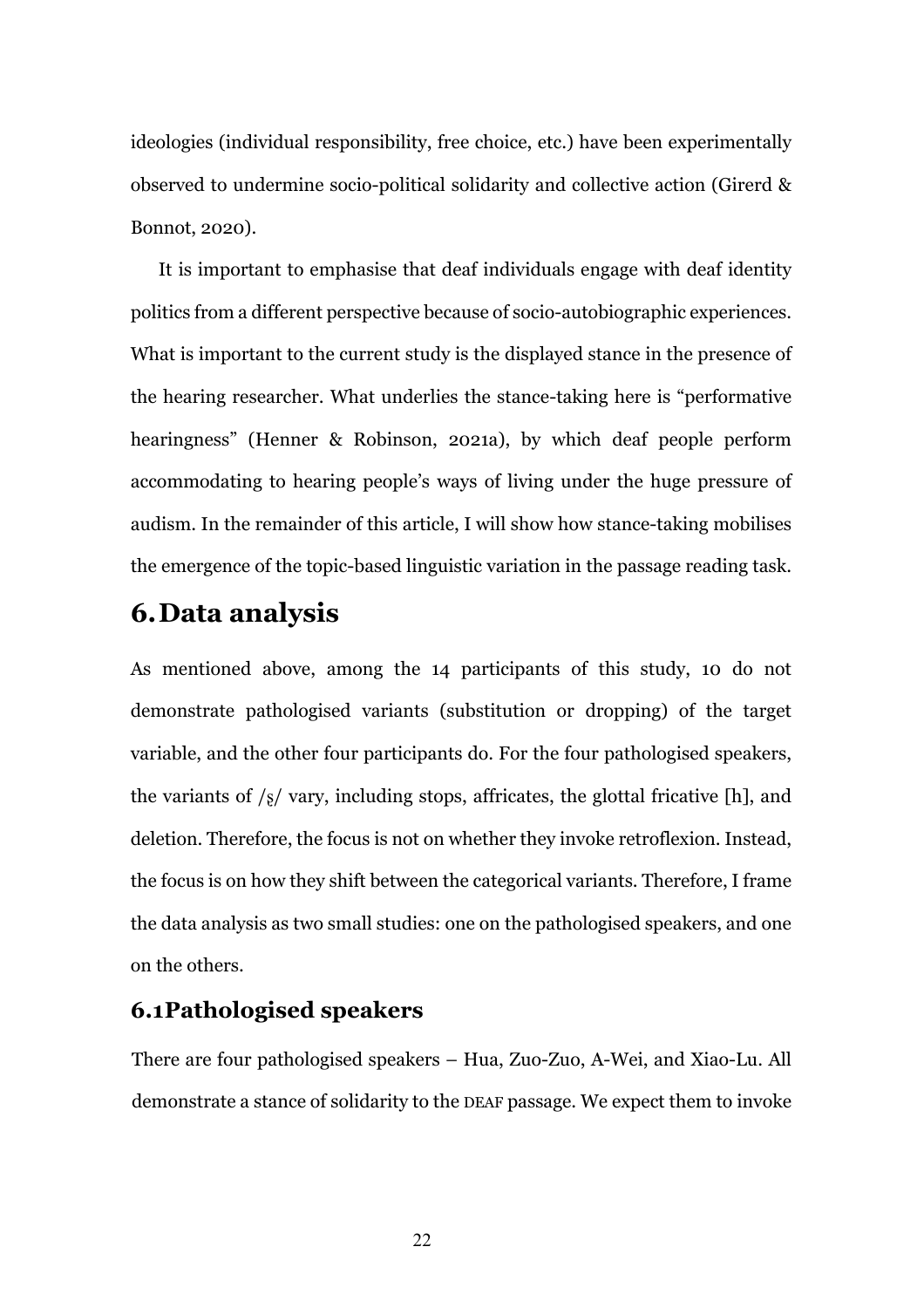the same direction of style-shifting in topic-based variation – shifting to variants indexing deafness (non-standardness) when reading aloud the DEAF passage.

Each speaker has a different set of variants that are used to realise the retroflex sibilant. There are five categories of variants observed in this study which they adopt to realise the retroflex fricative: deletion, the glottal fricative [h], plosives (e.g., [k], [p]), affricates (e.g., [ts], [tsh]), and fricative sibilants (i.e., [s], [ʂ]). Five main categories are used to code the variants.

The main idea of the coding scheme is to represent how hearing-like (how standard) a variant is, in relation to other variants in personal stylistic repertoires. The coding is based on both phonetic similarity to the hearing variant, and how difficult it is for deaf speakers to produce that sound. To capture the individual difference in terms of stylistic space, each variant is coded with a 'relative rank' for each speaker (Table 3). That is, the same phone does not always receive the same rank across participants. The most dissimilar variant from the hearing variant is coded as 1; the most similar variant to the hearing variant is coded as 2. Variants that do not exist in a speaker's repertoire for realising /ʂ/ do not receive a rank. When phones are more phonetically similar to the hearing variant [ʂ], they are also more difficult for deaf speakers to acquire. That is, the coding scheme takes care of both aspects.

| participant deletion plosives [h] |      |     | affricates | sibilants |
|-----------------------------------|------|-----|------------|-----------|
| A-Wei                             |      |     |            | 2         |
| Hua                               |      |     |            | 2         |
| Xiao-Lu                           | 1.25 | 1.5 | 1.75       |           |

Table 3: The coding of variants in each speaker's stylistic repertoire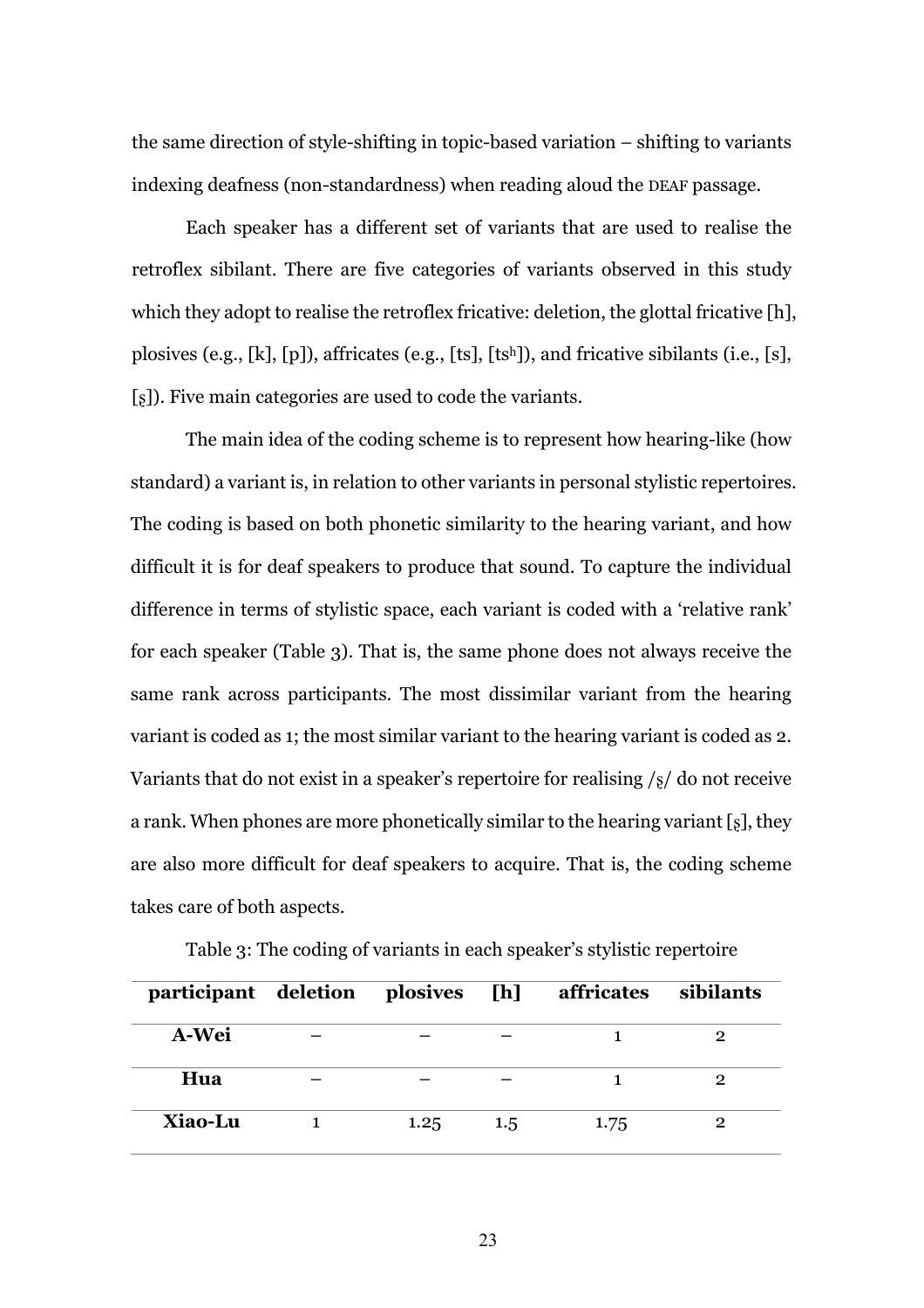| Zuo-Zuo | - |  | - |  |
|---------|---|--|---|--|
|         |   |  |   |  |

For instance, A-Wei and Hua only travel between affricates and fricative sibilants; in contrast, Xiao-Lu switches between all the five categories. Namely, even if the three speakers all realise a particular  $\frac{1}{8}$  token as [ts], this phone is not equally weighted in their repertoires. For A-Wei and Hua, it is the least standard (hearing-like) variant, but for Xiao-Lu, it is the second most standard variant. For Xiao-Lu, the manner of articulation of [h] is phonetically more similar to the fricative sibilant than plosives are, and [h] is more difficult for deaf speakers to acquire than plosives are (Peng et al., 2004). Thereby, [h] receives a higher rank than plosives do. The relative rank is operationalised as a continuous variable later to measure 'hearing-like-ness' of tokens. In terms of statistical modelling, I am interested in how the speakers shift the degree of hearing-like-ness between the two topics. The dependent variable is the relative rank of hearingness of each token.

Linear mixed effect models were fit to the data in R (R Core Team, 2019), using *lme4* package (Bates et al., 2015). Models were expanded incrementally from the null model. The two passages differ in terms of the words that contain an initial fricative. We need to exclude the possibility that a topic effect results from different phonological environments in the two passages. Thus, during model expansion, the following linguistic factors were considered: lexical tone (level/contour), whether the following vowel is rounded (yes/no) (Chang & Shih, 2015; Chiu et al., 2020) and the height of the following vowel (high/mid/low) (Chiu et al., 2020), and log-transformed Chinese character frequency (Chui et al., 2017).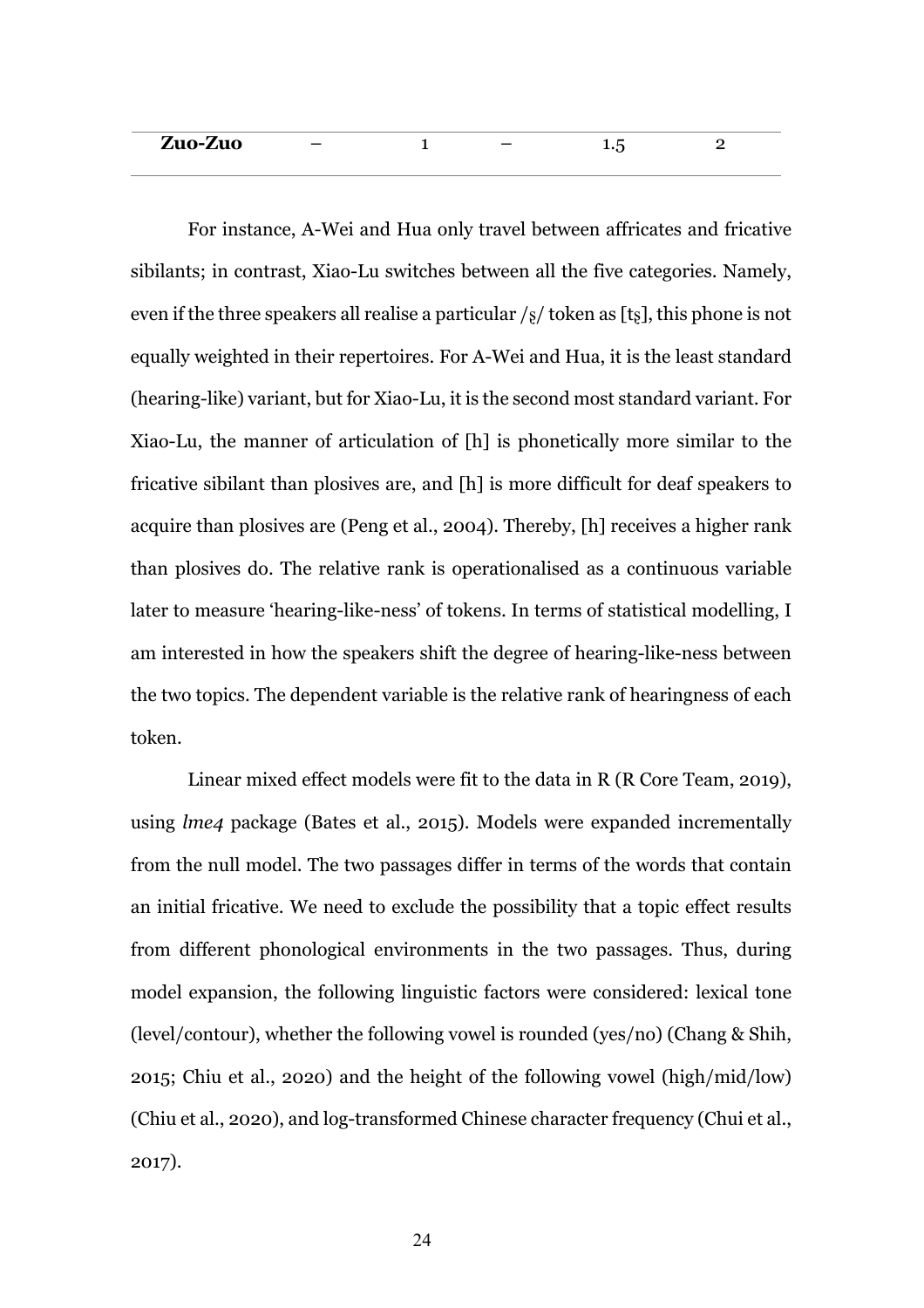By-speaker and by-Chinese character intercepts were included as random effects2. Topic-by-speaker random slope was also included. Likelihood ratio tests were run to determine whether the model fit of an expanded model was improved. Fixed effects and interaction terms were only retained in the model if the model fit was improved. Model expansion continued until incorporating another independent variable did not improve the model fit.

The best-fitting linear mixed effect model is *Rank* ∼ *Topic + (1 | Chinese Character) + (1 + Topic | Speaker)*. Topic is the only fixed effect and shows a significant effect on CoG (Estimate =  $-0.12$ , SE =  $0.05$ , *t* $-$ value=  $-2.35$ , *p* =  $0.019$ <sup>\*</sup>). In other words, the four speakers take a stance of solidarity towards the DEAF passage and shift to less hearing-like variants when reading aloud the DEAF passage (Figure 2).



Figure 2. Individual pathologised speakers' topic-based style-shifts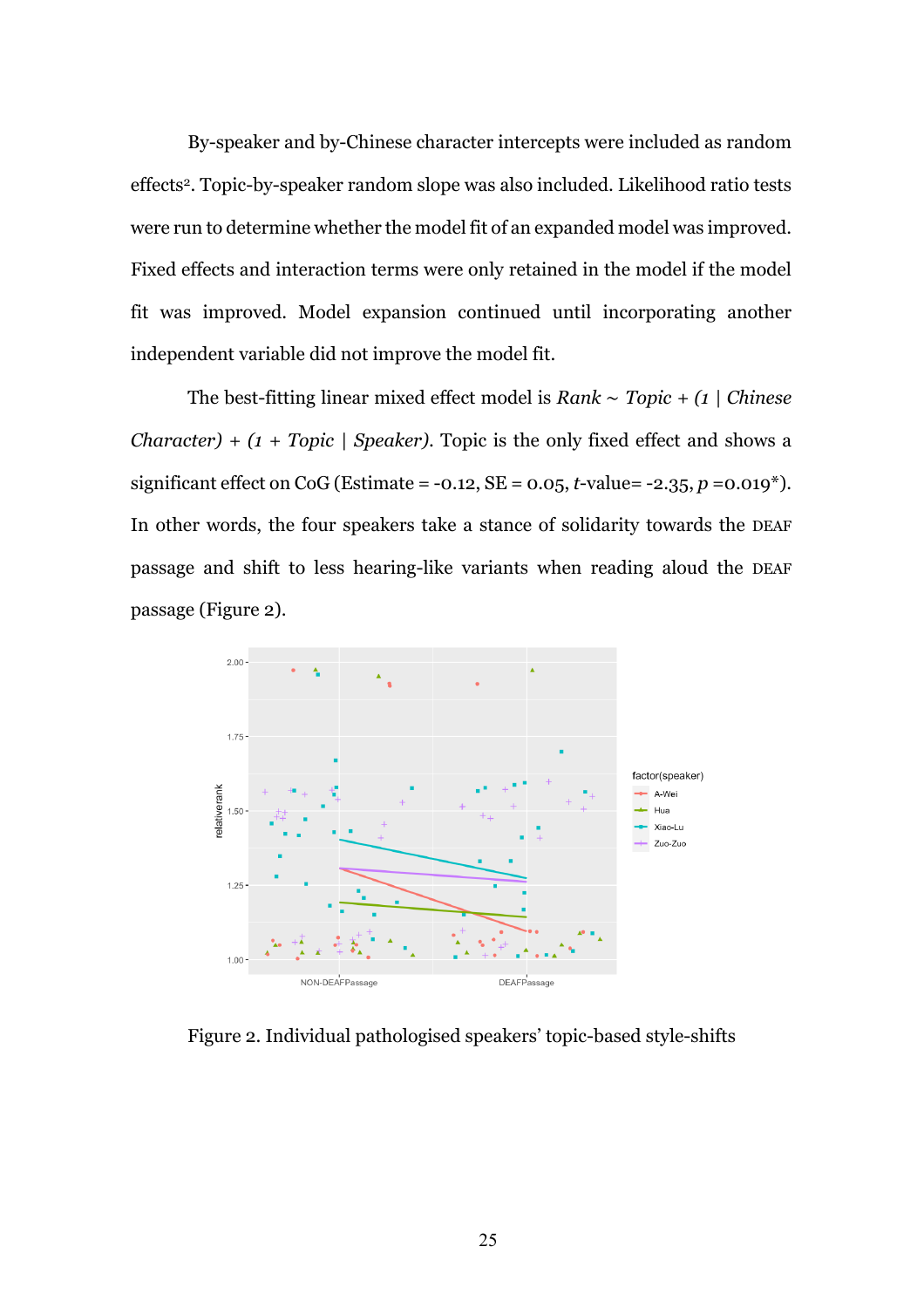### **6.2 Non-pathologised speakers**

In the second study, I explore how speakers of non-pathologised speech engage with the target linguistic variable between topics. The dependent variable is the temporal-midpoint CoG of the syllable-initial /ʂ/ (the same extraction method as in §4.2).

For modelling the topic-based variation, linear mixed effects models were fit into the data. The model expansion proceeded in the same way as mentioned earlier. In addition to topic, other factors which were considered included lexical tone (level/contour), vowel roundedness (yes/no)3, vowel height (high/mid/low), log-transformed character frequency, and log-transformed frication duration. The preceding segment of the sibilant has little influence on the CoG of fricative sibilants in Taiwan Mandarin (Chiu et al., 2020), so it was not considered. The effect of prosodic prominence was already considered in the factor of frication duration (Chang & Shih, 2015).

As shown in Table 4, the 10 participants included in this study have two kinds of standard speech styles (which were identified in §4.2). It is parallel to their stance to the DEAF passage. It might not be coincidental, as the participants who perform the standard accent in the same way as hearing people do are also more immersed in ableist medicalization of deafness, thereby distancing themselves from the DEAF passage.

| Participant     | <b>Standard speech style</b> | <b>Stance to the DEAF passage</b> |
|-----------------|------------------------------|-----------------------------------|
| <b>Squirrel</b> | retroflexion                 | distance                          |
| Canny           | retroflexion                 | distance                          |
| <b>XiaoFan</b>  | retroflexion                 | distance                          |

Table 4: Performed standard  $\frac{s}{a}$  and stance-taking are parallel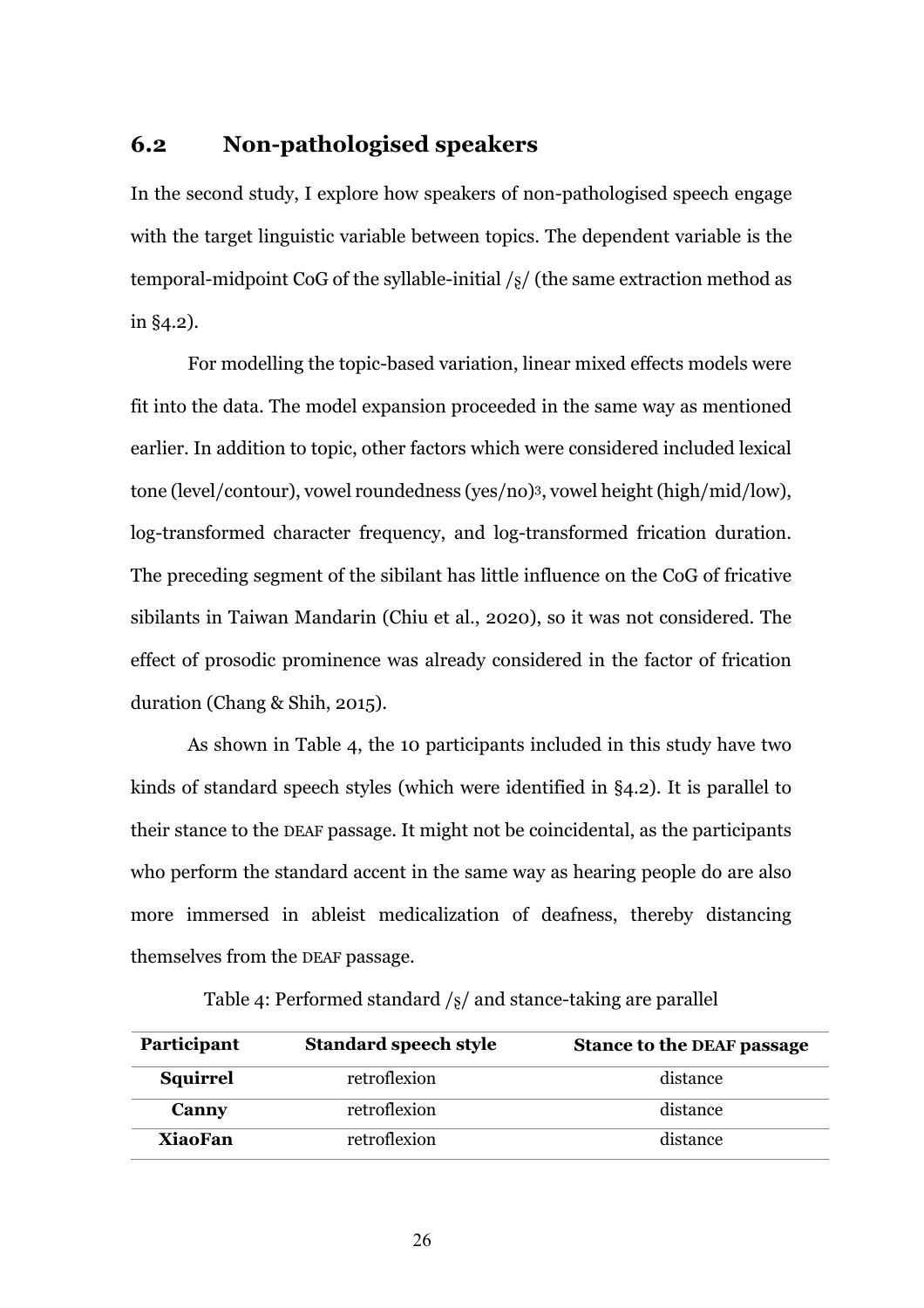| Peiyu           | retroflexion    | distance   |
|-----------------|-----------------|------------|
| <b>XiaoYou</b>  | retroflexion    | distance   |
| Kai             | retroflexion    | distance   |
| Huei            | de-retroflexion | solidarity |
| <b>McCrispy</b> | de-retroflexion | solidarity |
| <b>OPM</b>      | de-retroflexion | solidarity |
| <b>Sandy</b>    | de-retroflexion | solidarity |

As the two social factors are parallel, we only need to include one of them in the statistical modelling. Standard speech style is considered. If the DEAF passage elicits a topic effect due to any automatic cognitive activation of one's own deaf accent, it should elicit the same indexical shift from the 10 participants, regardless of stance-taking. In this case, we expect to see an interaction between standard speech style and topic, as the two groups of stance-takers have opposite ways of performing standard speech. If speaker agency does play a role in the current topic effect, we expect to see a lack of interaction between standard speech style and topic, for the two groups should invoke the same phonetic shift which indexes different social meanings for the two groups.

Register difference (continuous, mean-centred; §4.2) is also considered, to represent the inter-speaker variability in the amount of symbolic work in performing standard (hearing) speech.

The best-fitting model is as follows: *CoG* ∼ *topic \* register difference + standard speech style + (1 | Chinese character) + (1 + topic | speaker)*. No linguistic factor is retained in the model. The factor of standard speech style alone shows a significant effect. It is not surprising that speakers who utilise retroflexion to perform standard speech demonstrate a lower CoG than those who utilise de-retroflexion.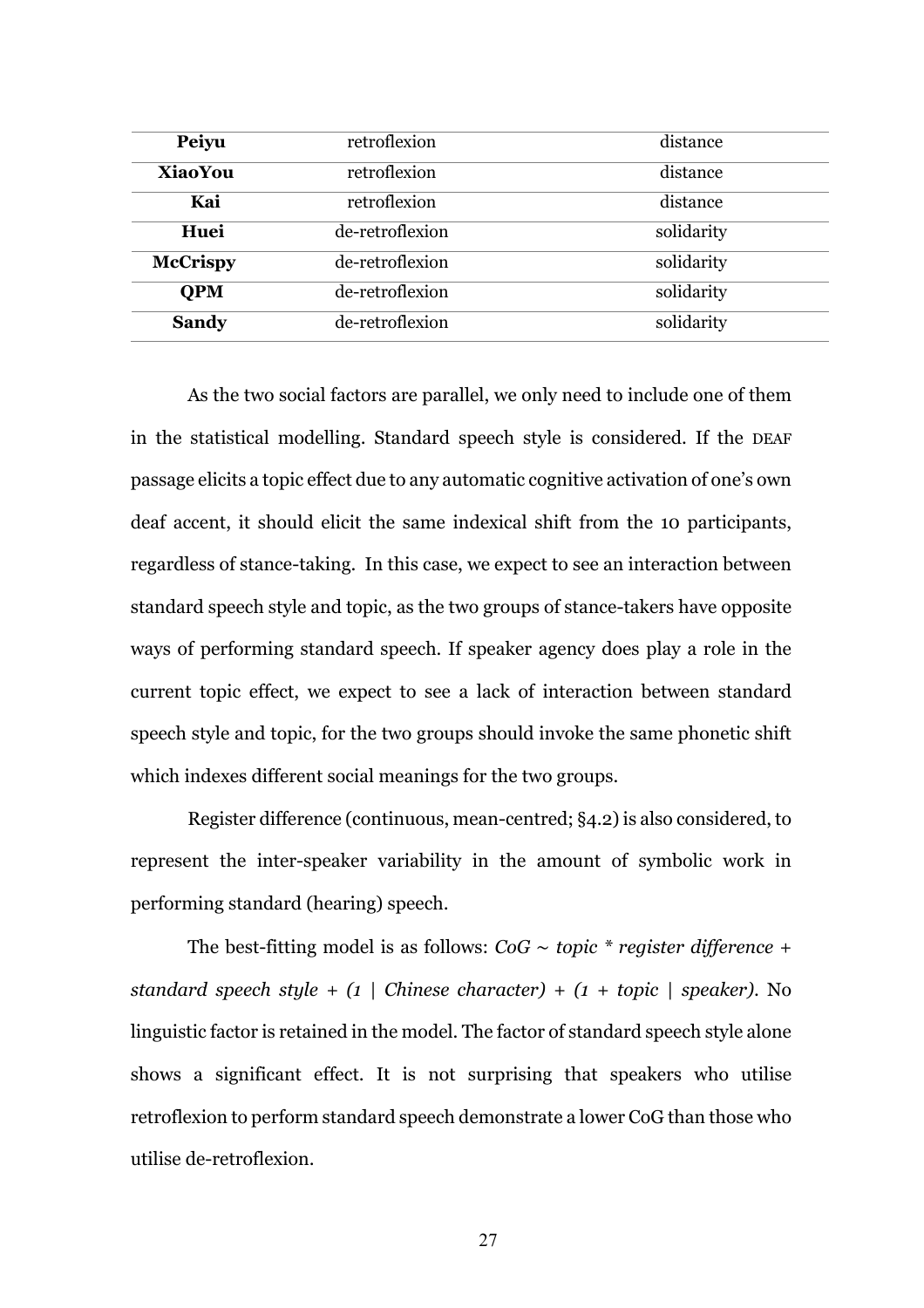The interaction between standard speech style and topic was not significant, nor did it improve the model fit; thus, it was not retained in the model. That is, no matter how a speaker performs standard speech, they shift to a lower CoG under DEAF topic (Table 5). Recall that the speakers index **different** social meanings by the same direction of phonetic shift.

Table 5: Summary of the linear modelling of CoG value of  $\frac{1}{8}$  demonstrated by 'non-pathologised' speakers

|                                                                     |          | Estimate Std. Error t value $Pr(> t )$ |         |             |
|---------------------------------------------------------------------|----------|----------------------------------------|---------|-------------|
| (Intercept)                                                         | 7077.06  | 480.14                                 | 14.73   | $0.001$ *** |
| standard speech style = retroflexion-1985.69                        |          | 611.1                                  | $-3.24$ | $0.014*$    |
| $topic = DEAF$                                                      | $-284.7$ | 83.39                                  | $-3.41$ | $0.001$ *** |
| $\text{topic} = \text{DEAF} \times \text{register difference}$ 0.43 |          | 0.17                                   | 2.45    | $0.015*$    |

We see a group-level effect of the topic that CoG of  $\frac{s}{s}$  decreases significantly under the DEAF topic. By extracting individual slopes of the topic effect, it is confirmed that every single participant lowers the CoG under the DEAF topic.

The speakers who perform standard speech via de-retroflexion (hereafter, 'de-retroflexing' speakers) invoke more retroflexion under the DEAF topic, compared to the other topic. That is, these speakers perform deafness when reading the DEAF passage. Sociolinguistically, it is the same indexical shift as shown in the results of the first study, where the pathologised speakers shifted to less hearing-like variants under the DEAF topic.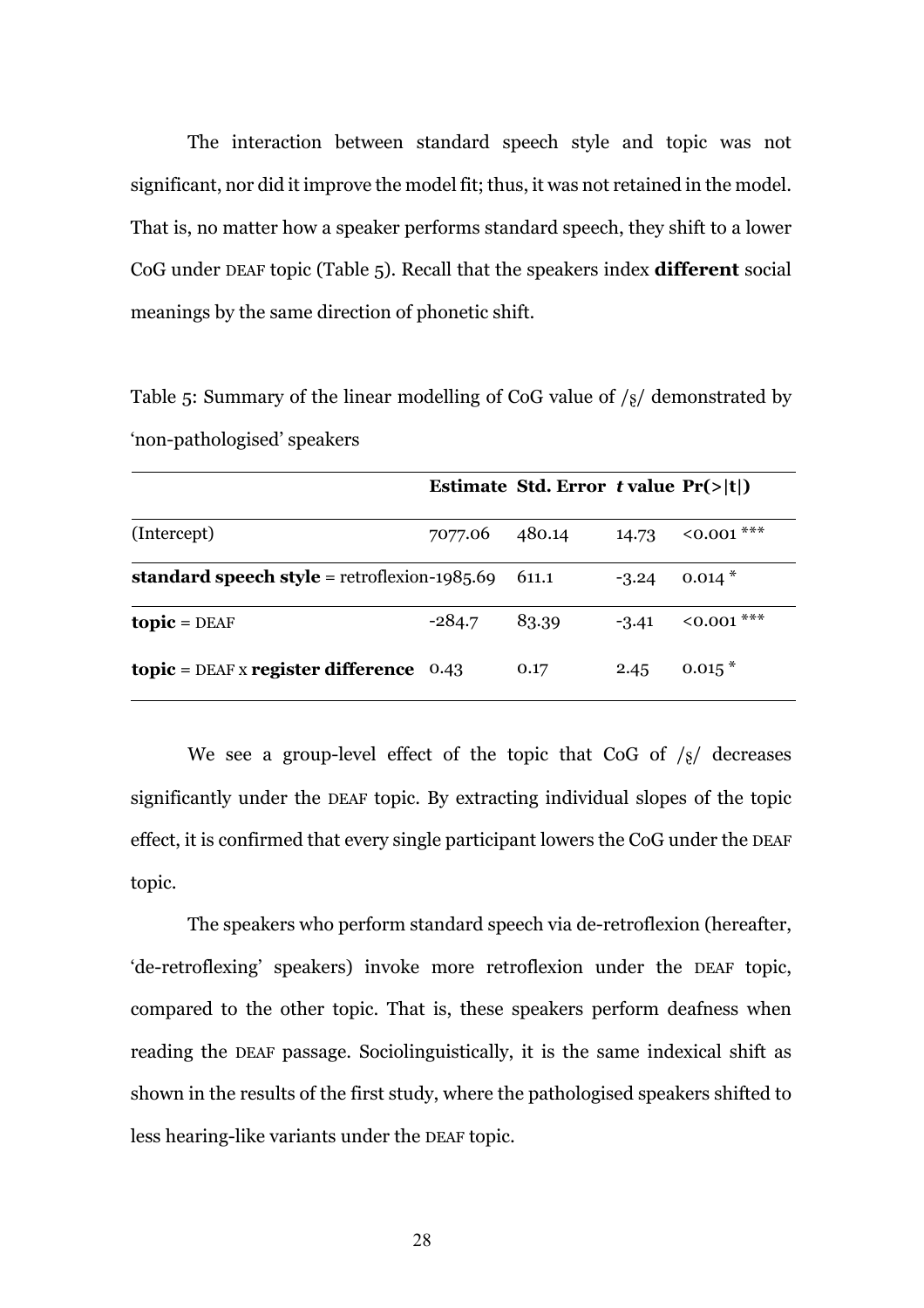In contrast, the speakers who perform standard speech via retroflexion (hereafter, 'retroflexing' speakers) invoke more retroflexion under the DEAF topic, compared to the other topic. That is, they diverge from deaf speech styles, consistent with their stance towards the DEAF passage. The two groups of participants demonstrate different indexical shifts.

Register difference alone is not a significant factor. However, the significant interaction between topic and register difference indicates that speakers who demonstrate a larger CoG difference between registers show a smaller topic effect (Figure 3). Each speaker's standard speech style has been considered in the model. Thus, the interaction here is not driven by whether one has articulatory space to further retroflex the sibilant after having retroflexed the sibilant when shifting from interview to read speech.

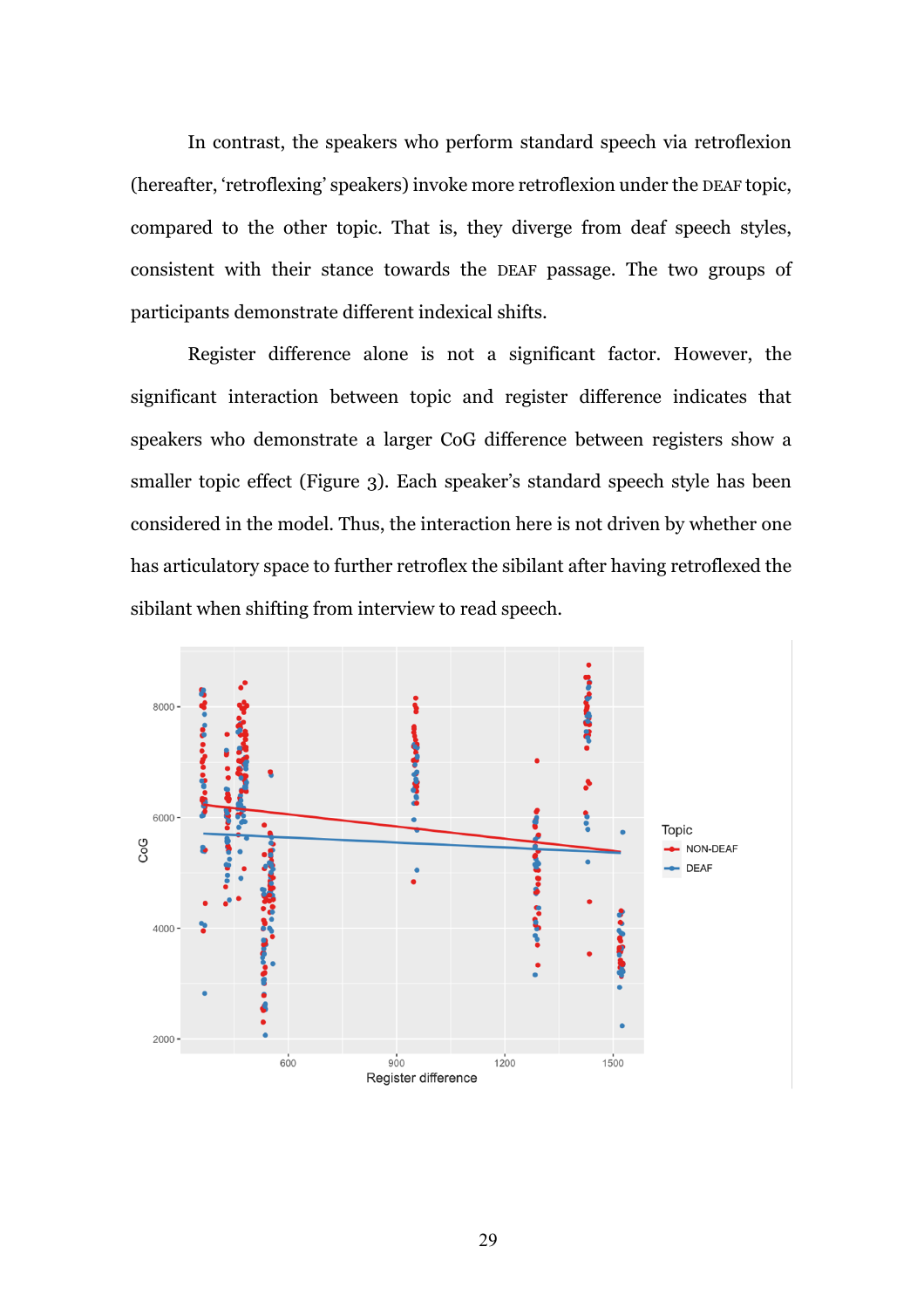Figure 3. The topic effect is reduced among speakers who demonstrate larger changes in CoG (Hz) when shifting to read speech

The interaction indicates that when a speaker does greater symbolic work to perform standard speech in read speech, they are less inclined to show semiotic engagement with the DEAF topic through  $\frac{s}{}$ . We can see a speaker's tendency to perform standard speech as a tendency to engage with performative hearingness (Henner & Robinson 2021a). Then, it is not surprising that among individuals who make greater symbolic work to perform hearingness, there is a weaker trend to style-shift to embody their relationship with deaf identity politics. However, as there are only 10 speakers included in this model, this claim awaits validation in future research.

# **7. Discussion**

In this paper, I have demonstrated how stance-taking also contributes to different style-shifting in terms of indexical meanings in topic-based variation in read speech. However, it does not indicate that the framework of cognitive activation does not matter here. What the results show is we need a cognitive model of topic-based variation which always considers speaker agency.

As mentioned in the introduction, read speech does not occur in social vacuum, and the practice of reading aloud per se is a site where speakers take stance on the content of the passage to negotiate their relationship with potential audiences. I argue that passage reading should be analysed as a social practice where people engage with not only the passage but also the social values which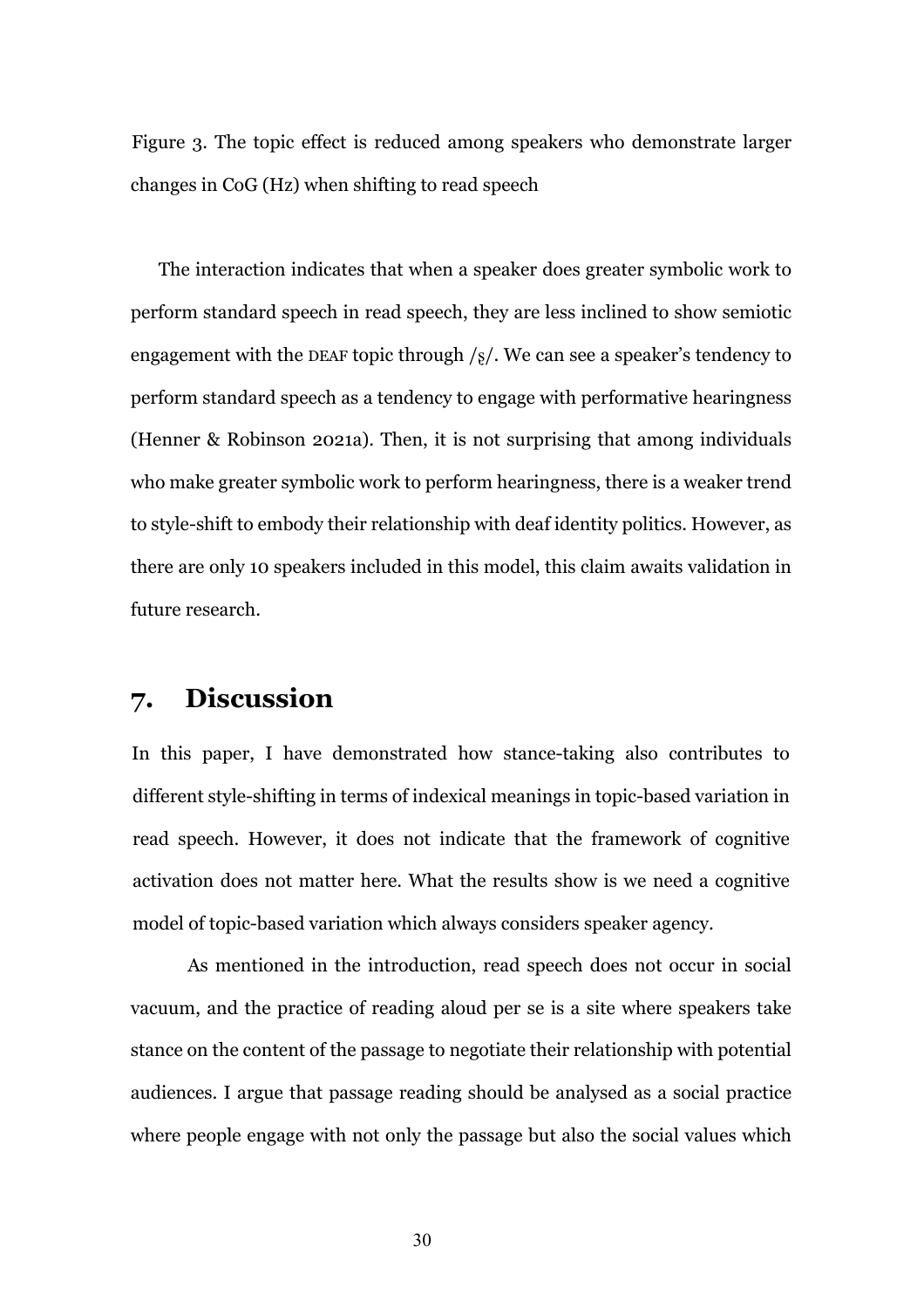are linked to such an activity. The reading practice is not different from other social practices where there is no real-person interaction, such as a viewing practice. For instance, in Park's (2021) analysis of a video advertisement where South Koreans dramatically become physically paralysed when they are approached by native English speakers, he points out that South Korean viewers can immediately recognise the paralysed Korean persons as representing Korean people as incompetent English speakers and be aligned to the negative affective orientation towards the inability to communicate with native English speakers. A practice-based explanation can shift our focus to how instances of similar practices are cognitively conceptualised as an exemplar of that practice, where contextual information recurring in this kind of practices retains.

As in the current research, the DEAF passage is concerned with condemning audism, which demonstrates interdiscursivity with other discourses in society (Silverstein, 2005) addressing the relationship between deaf people and hearing people. For some of the participants, in those discursive practices, deaf people may face social danger when they condemn hearing people; for example, they may be accused of having a "blank statement", i.e., being biased (as seen in XiaoYou's case).

In fact, a cognitive framework and a framework of speaker/signer agency are not mutually exclusive (Drager & Kirtley, 2016; Hay & Foulkes, 2016). When researchers emphasise how stance-taking mobilises a topic-based style-shifting, they do not negate the fact that the invoked linguistic style is cognitively linked to the invoked "stance indexicality" (Kiesling, 2009). Surely the social indexicality of a linguistic variant is only widely recognised in a community when people have experienced adequate events where the social meaning co-occurs with linguistic

31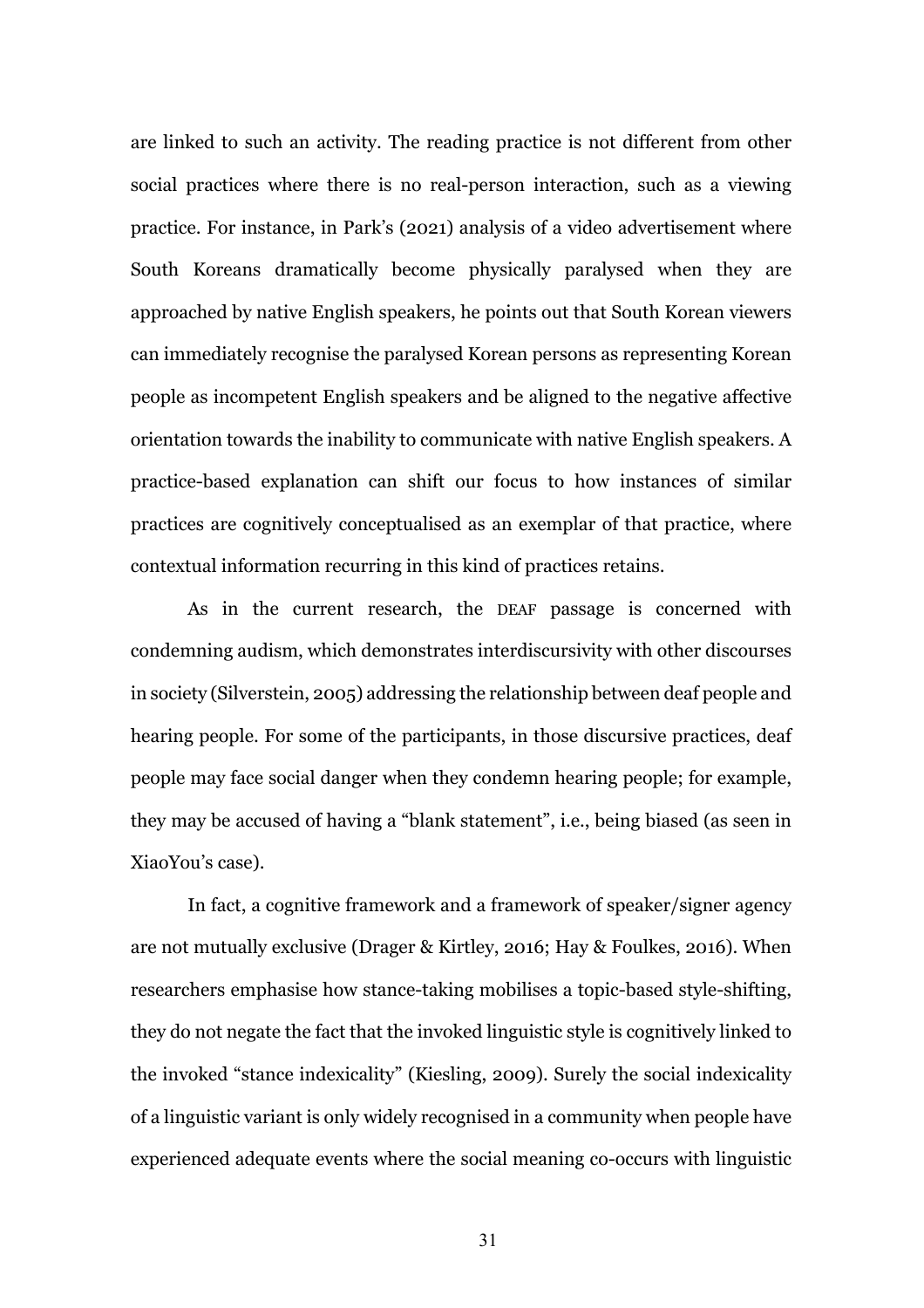variants. Furthermore, agentive processes do not stem from nowhere but from speakers' cognitive schemas where they have been habitualised to take a particular stance towards a certain topic (Bourdieu, 1977). Again, what we lack is a cognitive framework which acknowledges the fact that speaker agency is also rooted in cognitive schema (Dodsworth, 2008).

In the current research, we can see a potential relationship between whether one is highly aligned with medicalization and the stance that one takes towards the DEAF passage. While it is not a one-to-one mapping, it is speculated that when DEAF people are more involved in medicalization, they are also more likely to be immersed in ableist ideologies, and therefore cognitively tend to distance themselves from criticising audism in the presence of a hearing person. It is also true that in the neoliberal ableist society, a positive social persona of disabled people has never included being critical of ableism but is concerned with how disabled people work hard and 'overcome' physical impairments without complaining about others (i.e., abled people). Thus, it is not strange that a large portion of deaf participants in the current research hesitate to align themselves with the DEAF passage.

In the cognitive framework, a cognitive activation of a linguistic feature by the priming of a social exemplar is argued to be inhibited or reinforced by the subject's attitudinal orientation to that social exemplar (Drager & Kirtley, 2016). However, when events are stored as episodic memories in cognition, information like stances reoccurring in the similar events are also stored in the memories; they are not external to the memories. For instance, psychologists point out that certain emotions are elicited by particular people or things because emotional experiences are stored with the people or things which arouse those emotions and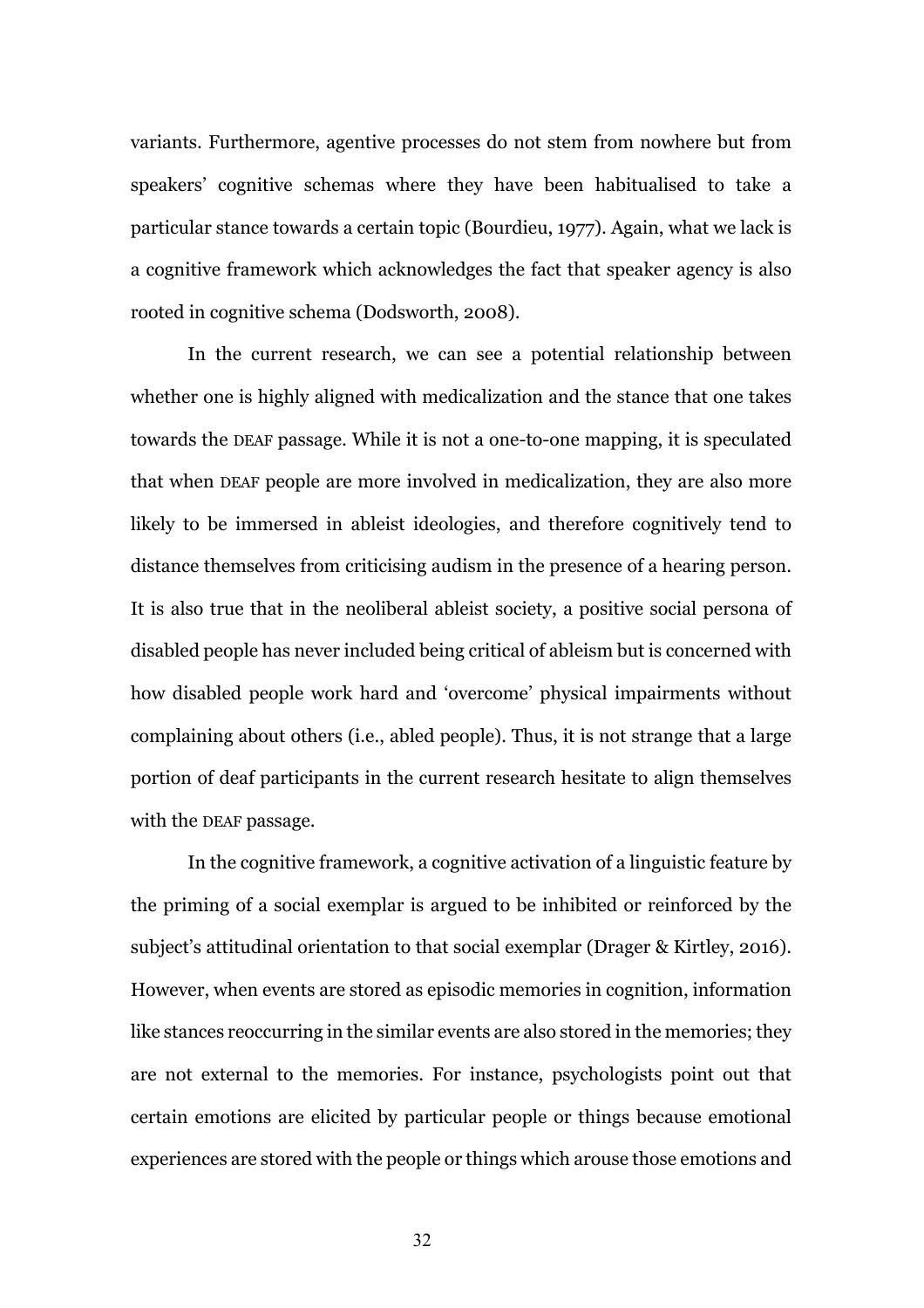get weighted in cognition (Lebois et al., 2020); if engaging in some activities leads to an uncomfortable feeling many times, then the link between this activity and an uncomfortable feeling gets reinforced.



Figure 4: A practice-based indexical exemplar stores the contingency among elements which recurs in this kind of social practice. The arrows indicate how the contextual information are co-indexed.

I argue that we should situate our analysis of topic-based linguistic variation in how the brain activates a practice-based indexical exemplar (Figure 4) where the contingency among a social type of people, their linguistic features, the subject's stance towards the social group is stored as a single conceptual unit. Note that the subject's stance toward the social group may be mediated by their interlocutors – talking about the same topic to different interlocutors may be cognitively stored with different stances (see Rickford & McNair-Knox, 1994). This model can account for situations where individuals do not demonstrate topic-based style-shifting when they seem to take 'neutral' stances towards those topics (e.g., Devlin et al., 2019; Lee & Idemaru, 2021).

It may not be the case that, when talking about a certain topic, its associated linguistic style is activated in the first place, and then because the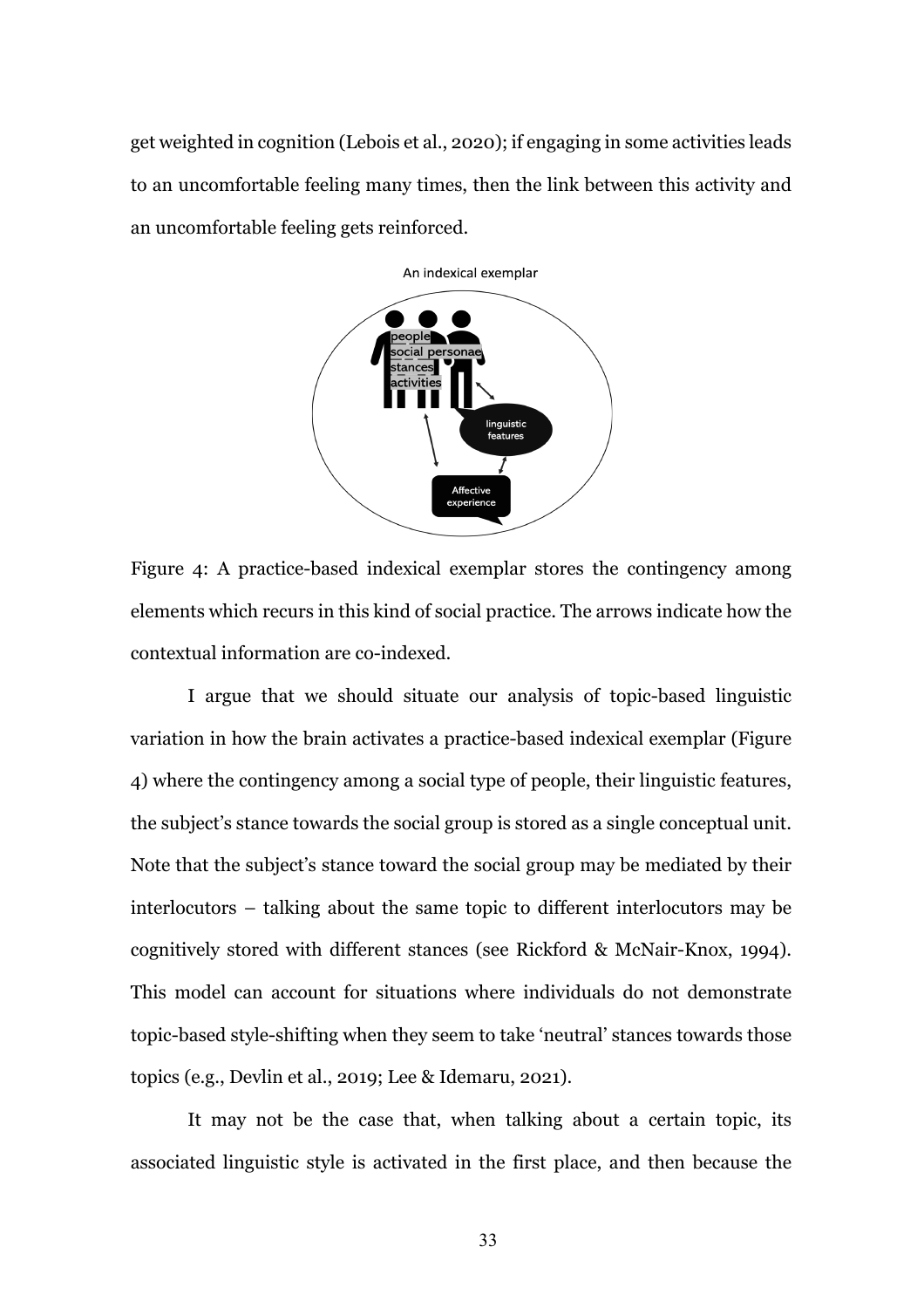subject has negative affective orientation towards the topic, the linguistic activation is inhibited. Instead, I propose that when one engages in/with a social practice, the stance cognitively stored with the social practice in cognition is activated, and this activation leads to whether other information like, for example, sociolinguistic representation can be activated. It is rare to talk about a certain topic without any stance included, if the topic is something which the speaker has often experienced in everyday life. When the speaker engages with a new situation, the brain does not always look for the most weighted exemplar where minimal information is present; the brain can look for other less weighted exemplars where similar contextual information with the new situation is present; for instance, time frames (Hay & Foulkes, 2016).

The current finding is comparable to Drager, Hay, and Walker's (2010) study on New Zealand English speakers, where they found that after reading good facts about Australia, the participants who were sport fans shifted to New Zealand speech style in wordlist reading, whereas those who were not sport fans shifted to Australian speech style. If reading good facts about Australia firstly activates the link between Australia and Australian English, it is not clear why sport fans end up with producing New Zealand English variants. If we foreground the role of the speaker agency (i.e., stance) here, the practice-based exemplar model predicts that the act of stating good facts about their opponent, for sport fans, activates a rivalrous stance, and then this stance invites further practices to embody it – for instance, shifting to one's national variety.

Some deaf participants perceive a stance of affective or political solidarity towards the act of resisting audism (cf. Dumas, 2016). The positive stance towards this act may also be habitualised from a person's previous lived

34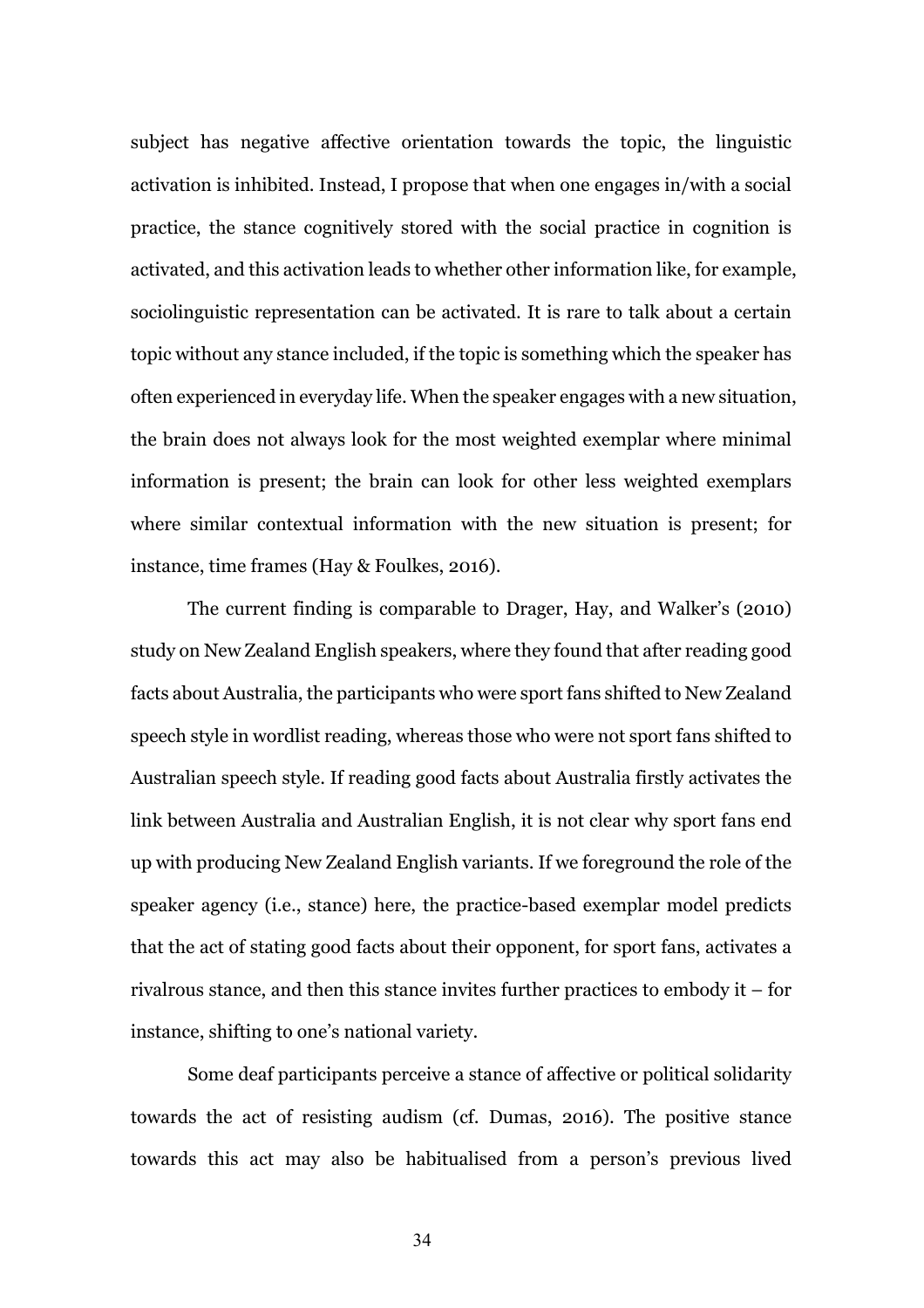experience in society. For instance, QPM mentioned how hearing employers refuse to adjust things for her, after she made a request.

In contrast, some deaf participants may perceive social danger (i.e., not being accepted by the dominant group) from not distancing themselves from what's being discussed to a hearing researcher. This negative stance is stored in cognition from past events where they encountered similar events before. For example, in my own experience navigating online public deaf spaces, there are instances where deaf persons complained about hearing people, and they are however the ones who are blamed by others for not working hard enough and 'playing the blame game'. That is, a negative stance to the practice of condemning hearing people can be experienced and stored in cognition, even to an onlooker. For the subject, the intuitive response to a situation which activates a perception of social danger is to distance oneself from the practice which causes negative feelings. In everyday conversation, people can change topics or just leave the conversation. Yet, in an interview where the speakers are asked to respond to such topics, speech divergence from the topics becomes a cognitive strategy to distance themselves from the practice.

# **8. Conclusion**

This article demonstrates how individual agency is important in modelling topicbased linguistic variation in read speech and proposes that we should not miss the fact that passage reading is a social practice where people engage with the message conveyed in the passage. In this study, deaf speakers invoke different directions of shift in indexical meanings when reading aloud the same passage about hearing people's oppression towards deaf signers.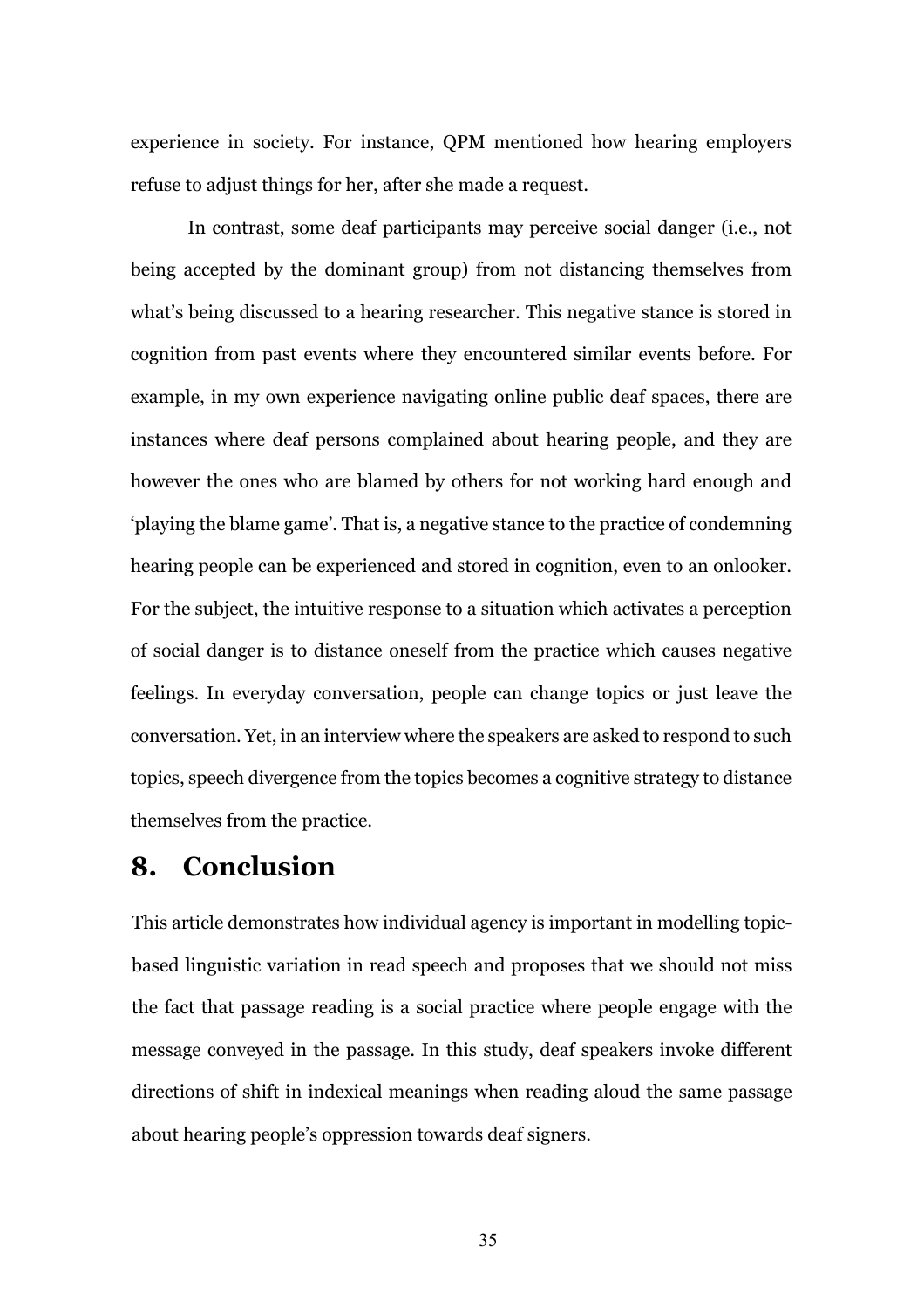Future research can explore how the topic-based variation may appear different when the interviewer is deaf speaker, or deaf signer. In addition, given that assistive technologies such as cochlear implants have been reported to affect how deaf individuals position themselves in relation to disability (see Wan 2021b; Wan et. al, in press), one reviewer suggests future research to investigate how the interviewer's and the interviewee's use of assistive technologies may influence the connection between stance-taking and topic-based variation. When a deaf interviewer encounters a topic-based style-shifting different from what's observed in the current research, we have evidence to support the proposal that we should always include stance-taking in a cognitive account of topic-based variation.

#### **Acknowledgements**

I would like to thank Christian Ilbury, Claire Cowie, Jane Stuart-Smith, Lauren Hall-Lew, Michael Ramsammy, and Scott Kiesling for their suggestions on an early draft of this article. I also appreciate the helpful comments from the two anonymous reviewers. An early version of this study was presented at UKLVC 13. Special thanks to Squirrel, one of my participants, for giving me feedback about my perspective. All errors remain my own.

#### **Notes**

1. After the "Development of National Languages Act" was passed in 2018, Taiwan is trying to introduce mandatory national language classes to at all stages of compulsory education (elementary and junior high education). Students can take any of the national languages as their target language, including Taiwan Sign Language (TSL). Therefore, it is likely that there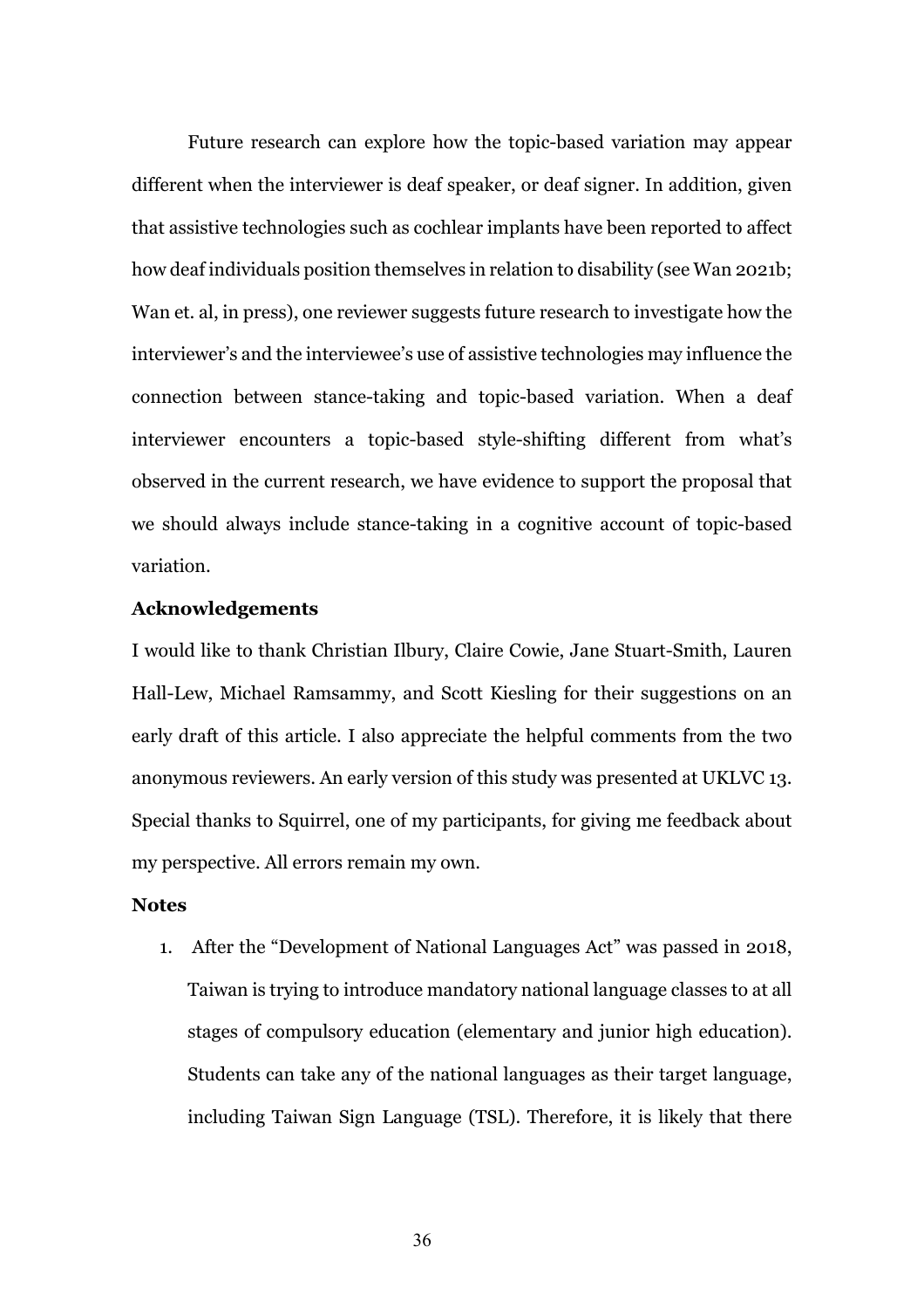will a trend among oral deaf students to learn TSL at an early age if they choose TSL as their target language.

- 2. Mandarin uses a writing system that does not denote word boundaries. Some words share the same Chinese character which conveys the same meaning. For example, three words  $-$  失傳 ('[a tradition] is lost'), 失去 ('to lose [something]'), and 失寵 ('to fall out of [someone's] favour') – share the character 失, which means 'to lose'. A model which included word as a random effect was compared to another model which included Chinese character as a random effect through a likelihood ratio test, and the latter improved the model fit significantly (*p*<.001).
- 3. Previous research pointed out that Mandarin speakers sometimes invoke extra lip rounding when making a retroflex fricative (Chiu et al., 2020). Among the 465 observations in the original dataset, there are 415 observations of unrounded vowel. To know whether the observed topic effect on the CoG of the retroflex fricative is from lip rounding on unrounded vowels, tokens of unrounded vowels that follow the retroflex fricative were segmented, and midpoint F2 values were automatically extracted on Praat. A linear mixed effects model was run: *F2* <sup>∼</sup> *Topic + Vowel Class + (1 | Chinese Character) + (1 + Topic | Speaker).* No topic effect on F2 values was found.

#### **Reference**

Baran, Dominika. (2014). Linguistic practice and identity work: Variation in Taiwan Mandarin at a Taipei County high school. *Journal of Sociolinguistics*, *18*(1), 32–59.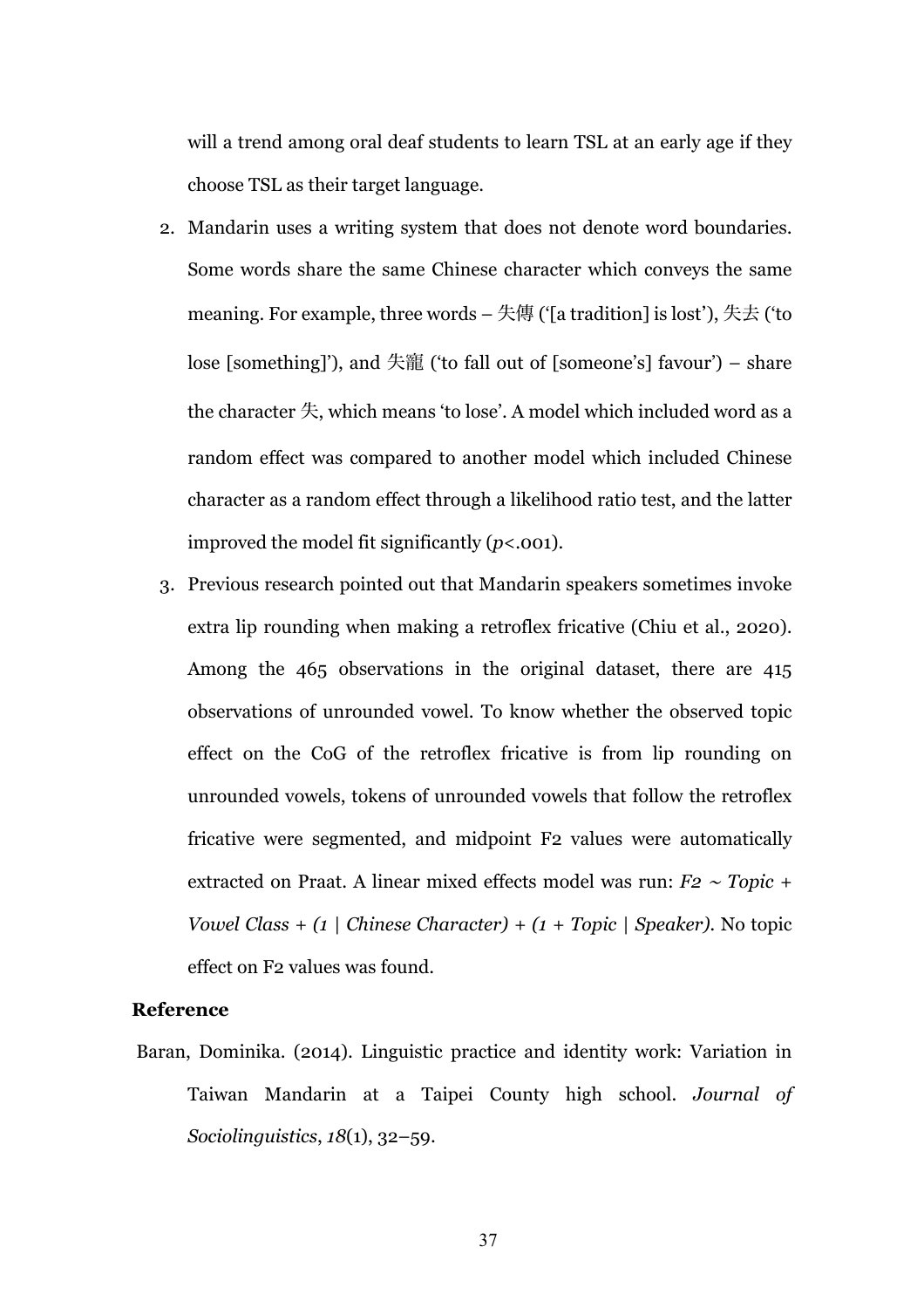- Bates, Douglas, Mächler, Martin, Bolker, Ben, & Walker, Steve (2015). Fitting linear mixed-effects models using lme4. *Journal of Statistical Software*, *67*(1), 1–48.
- Becker, Kara (2009). /r/ and the construction of place identity on New York City's Lower East Side. *Journal of Sociolinguistics*, *13*(5), 634–658.
- Boersma, Paul, & Weenink, David (2019). *Praat: Doing phonetics by computer. Version 6.1.08*. praat.org
- Bourdieu, Pierre (1977). *Outline of a Theory of Practice*. Cambridge University Press.
- Boyd, Zac (2018). *Cross-linguistic Variation of /s/ as an Index of Non-normative Sexual Orientation and Masculinity in French and German Men* [PhD dissertation]. University of Edinburgh.
- Brubaker, Brian Lee (2012). *The Normative Standard of Mandarin in Taiwan: An Analysis of Variation in Metapragmatic Discourse*. Pittsburgh: University of Pittsburgh PhD dissertation.
- Campbell-Kibler, Kathryn (2021). Deliberative control in audiovisual sociolinguistic perception. *Journal of Sociolinguistics*, *25*(2), 253–271.
- Chang, Yung-Hsiang Shawn, & Shih, Chilin (2015). Place contrast enhancement: The case of the alveolar and retroflex sibilant production in two dialects of Mandarin. *Journal of Phonetics*, *50*, 52–66.
- Chen, Pei-Hua, & Lim, Tang-Zhi (2021). Newborn hearing screening and early auditory-based treatment in Taiwan. *International Journal of Audiology*, *60*(7), 514–520.
- Chiu, Chenhao, Wei, Po-Chun, Noguchi, Masaki, & Yamane, Noriko (2020). Sibilant fricative merging in Taiwan Mandarin: An investigation of tongue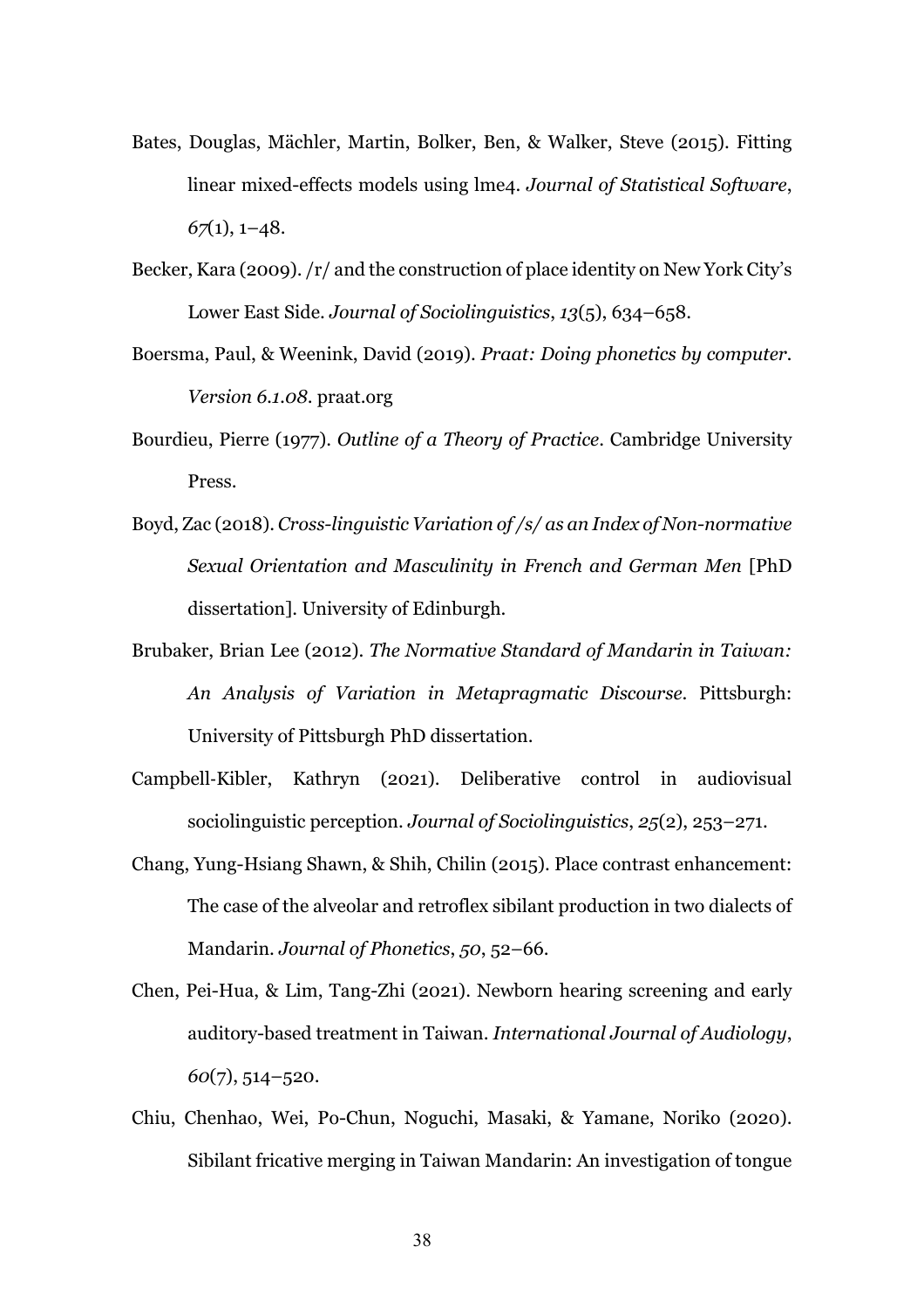postures using ultrasound imaging. *Language and Speech*, *63*(4), 877– 897.

- Chrisman, Wendy L. (2011). A reflection on inspiration: A recuperative call for emotion in disability studies. *Journal of Literary & Cultural Disability Studies*, *5*(2), 173–184.
- Chui, Kawai, Lai, Huei-Ling, & Chan, Huei-Chen (2017). Taiwan spoken Chinese corpus. In R. Sybesma (Ed.), *Encyclopedia of Chinese Language and Linguistics* (pp. 257–259). Brill.
- Devlin, Thomas, French, Peter, & Llamas, Carmen (2019). Vowel change across time, space, and conversational topic: The use of localized features in former mining communities. *Language Variation and Change*, *31*(3), 303–328.
- Dodsworth, Robin (2008). Sociological consciousness as a component of linguistic variation. *Journal of Sociolinguistics*, *12*(1), 34–57.
- Drager, Katie, Hay, Jennifer, & Walker, Abby (2010). Pronounced rivalries: Attitudes and speech production. *Te Reo: Journal of the Linguistic Society of New Zealand*, *53*, 27–53.
- Drager, Katie, & Kirtley, M. Joelle (2016). Awareness, salience, and stereotypes in exemplar-based models of speech production and perception. In Anna M. Babel (Ed.), *Awareness and Control in Sociolinguistic Research* (pp. 1–24). Cambridge University Press.
- Du Bois, John W. (2007). The stance triangle. In Robert Englebretson (Ed.), *Stancetaking in Discourse: Subjectivity, Evaluation, Interaction* (pp. 139–182). John Benjamins Publishing.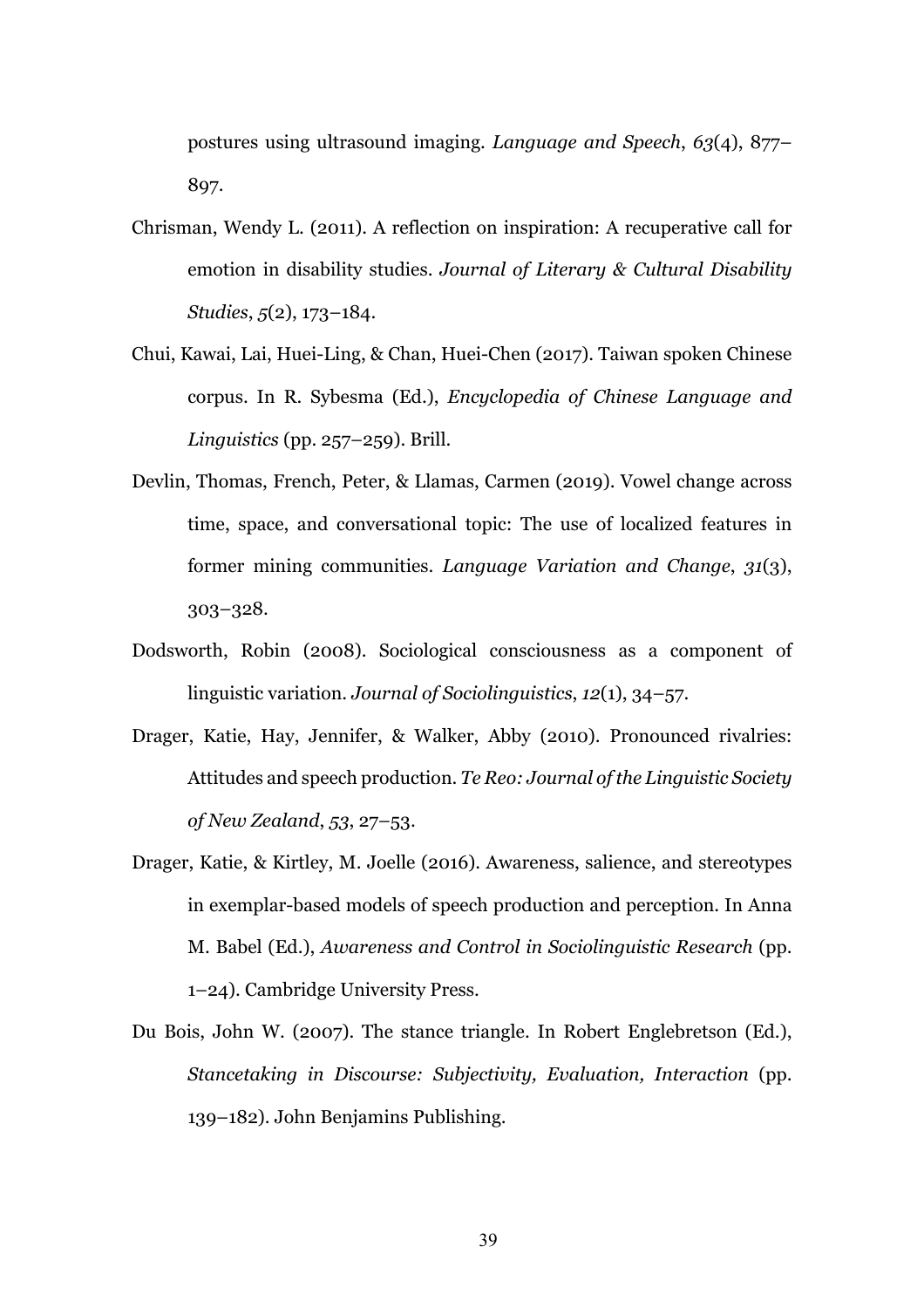- Dumas, Nathaniel W. (2016). "This guy says I should talk like that all the time": Challenging intersecting ideologies of language and gender in an American Stuttering English comedienne's stand-up routine. *Language in Society*, *45*(3), 353–374.
- Eckert, Penelope (1989). The whole woman: Sex and gender differences in variation. *Language Variation and Change*, *1*(3), 245–267.
- Fon, Janice (2018). The effect of Min dialect and speech genre on the realization of retroflex fricatives in Taiwan Mandarin. Paper presented at *The 20th International Congress of Linguists*, Cape Town, South Africa.
- Forrest, Jon (2015). Community rules and speaker behavior: Individual adherence to group constraints on (ING). *Language Variation and Change*, *27*(3), 377–406.
- Friedner, Michele Ilana. (2022). From hoping to expecting: Cochlear implantation and habilitation in India. *Cultural Anthropology*, 37(1), 125– 149.
- Gafter, Roey J. (2016). What's a stigmatized variant doing in the word list? Authenticity in reading styles and Hebrew pharyngeals. *Journal of Sociolinguistics*, *20*(1), 31–58.
- Girerd, Lola, & Bonnot, Virginie (2020). Neoliberalism: An ideological barrier to feminist identification and collective action. *Social Justice Research*, *33*(1), 81–109.

Grue, Jan (2015). *Disability and Discourse Analysis*. Routledge.

Hall-Lew, Lauren, & Boyd, Zac (2020). Sociophonetic perspectives on stylistic diversity in speech research. *Linguistics Vanguard*, *6*(s1).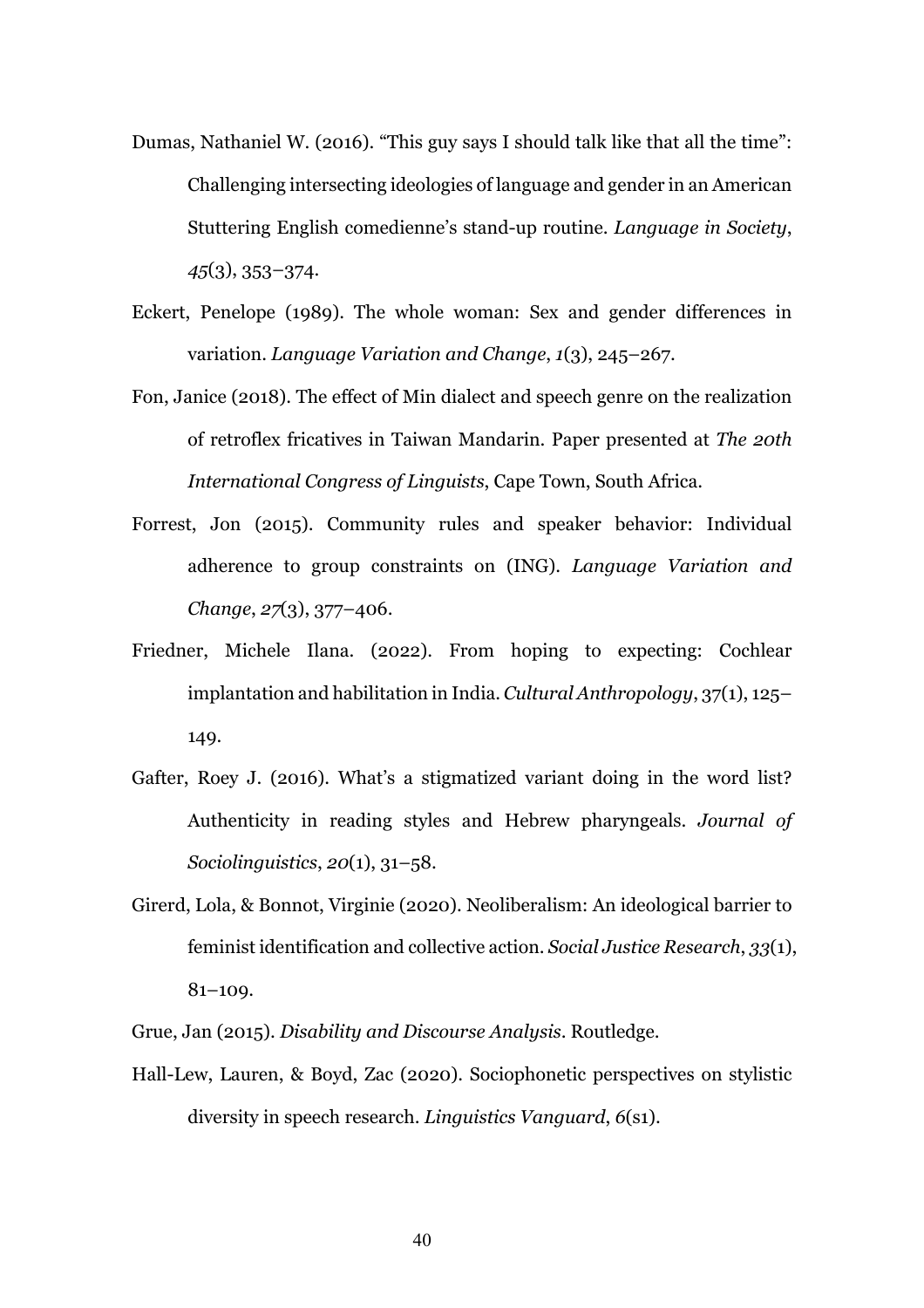- Hall-Lew, Lauren, Cardoso, Amanda, & Davies, Emma (2021). Social meaning and sound change. In Lauren Hall-Lew, Emma Moore, & Robert J. Podesva (Eds.), *Social Meaning and Linguistic Variation: Theorizing the Third Wave*. Cambridge University Press.
- Hall-Lew, Lauren, Honeybone, Patrick, & Kirby, James (2021). Individuals, communities, and sound change: An introduction. *Glossa: A Journal of General Linguistics*, *6*(1), 67.
- Hashimoto, Daiki (2019). Sociolinguistic effects on loanword phonology: Topic in speech and cultural image. *Laboratory Phonology*, *10*(1), 11.
- Hay, Jennifer, & Foulkes, Paul (2016). The evolution of medial /t/ over real and remembered time. *Language*, *92*(2), 298–330.
- Henner, Jon, & Robinson, Octavian (2021a). Signs of oppression in the academy: The case of signed languages. In Gaillynn Clements & Marnie Jo Petray (Eds.), *Linguistic Discrimination in US Higher Education: Power, Prejudice, Impacts, and Remedies* (pp. 73–86). Routledge.
- Henner, Jon, & Robinson, Octavian (2021b). *Unsettling languages, unruly bodyminds: Imaging a crip linguistics* [Preprint]. PsyArXiv. https://doi.org/10.31234/osf.io/7bzaw
- Kiesling, Scott F. (2009). Style as stance: Stance as the explanation for patterns of sociolinguistic variation. In *Stance: Sociolinguistic Perspective*. Oxford University Press.
- Kiesling, Scott F. (2011). *Linguistic Variation and Change*. Edinburgh University Press.
- Kuo, Jennifer (2018). A large-scale smartphone-based sociophonetic study of Taiwan Mandarin. *Asia-Pacific Language Variation*, *4*(2), 197–230.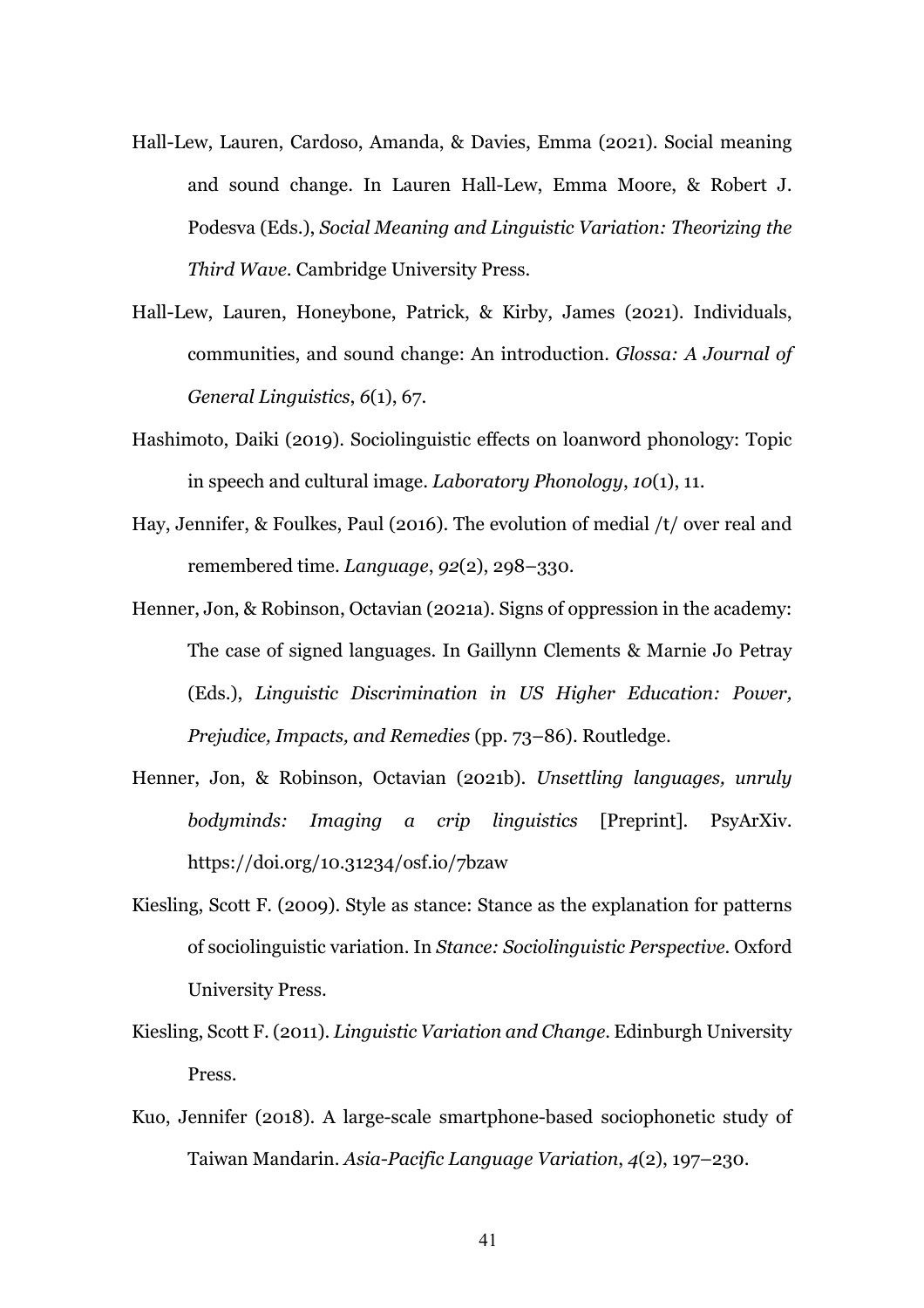- Kusters, Annelies, O'Brien, Dai, & De Meulder, Maartje (2017). Innovations in Deaf studies: Critically mapping the field. In Annelies Kusters, Maartje De Meulder, & Dai O'Brien (Eds.), *Innovations in Deaf Studies: The Role of Deaf Scholars* (pp. 1–53). Oxford University Press.
- Lane, Harlan (1992). *The Mask of Benevolence: Disabling the Deaf Community*. Knopf.
- Lebois, Lauren A. M., Wilson-Mendenhall, Christine D., Simmons, W. Kyle, Barrett, Lisa Feldman, & Barsalou, Lawrence W. (2020). Learning situated emotions. *Neuropsychologia*, *145*, 106637.
- Lee, Jungah, & Idemaru, Kaori (2021). Stop production and language attitudes among North Korean refugees living in South Korea. Paper presented at *New Ways of Analyzing Variation 49*.
- Levon, Erez (2009). Dimensions of style: Context, politics and motivation in gay Israeli speech. *Journal of Sociolinguistics*, *13*(1), 29–58.
- Li, Fangfang, & Munson, Benjamin (2016). The development of voiceless sibilant fricatives in Putonghua-speaking children. *Journal of Speech, Language, and Hearing Research*, *59*(4), 699–712.
- Lin, Yuhan (2018). *Stylistic Variation and Social Perception in Second Dialect Acquisition* [PhD dissertation]. The Ohio State University.
- Liu, Hsiu Tan, Liu, Chun Jung, & Andrews, Jean F. (2014). Literacy and deaf students in Taiwan: Issues, practices and directions for future research: Part I. *Deafness & Education International*, *16*(1), 2–22.
- Love, Jessica, & Walker, Abby (2013). Football versus football: Effect of topic on /r/ realization in American and English sports fans. *Language and Speech*, *56*(4), 443–460.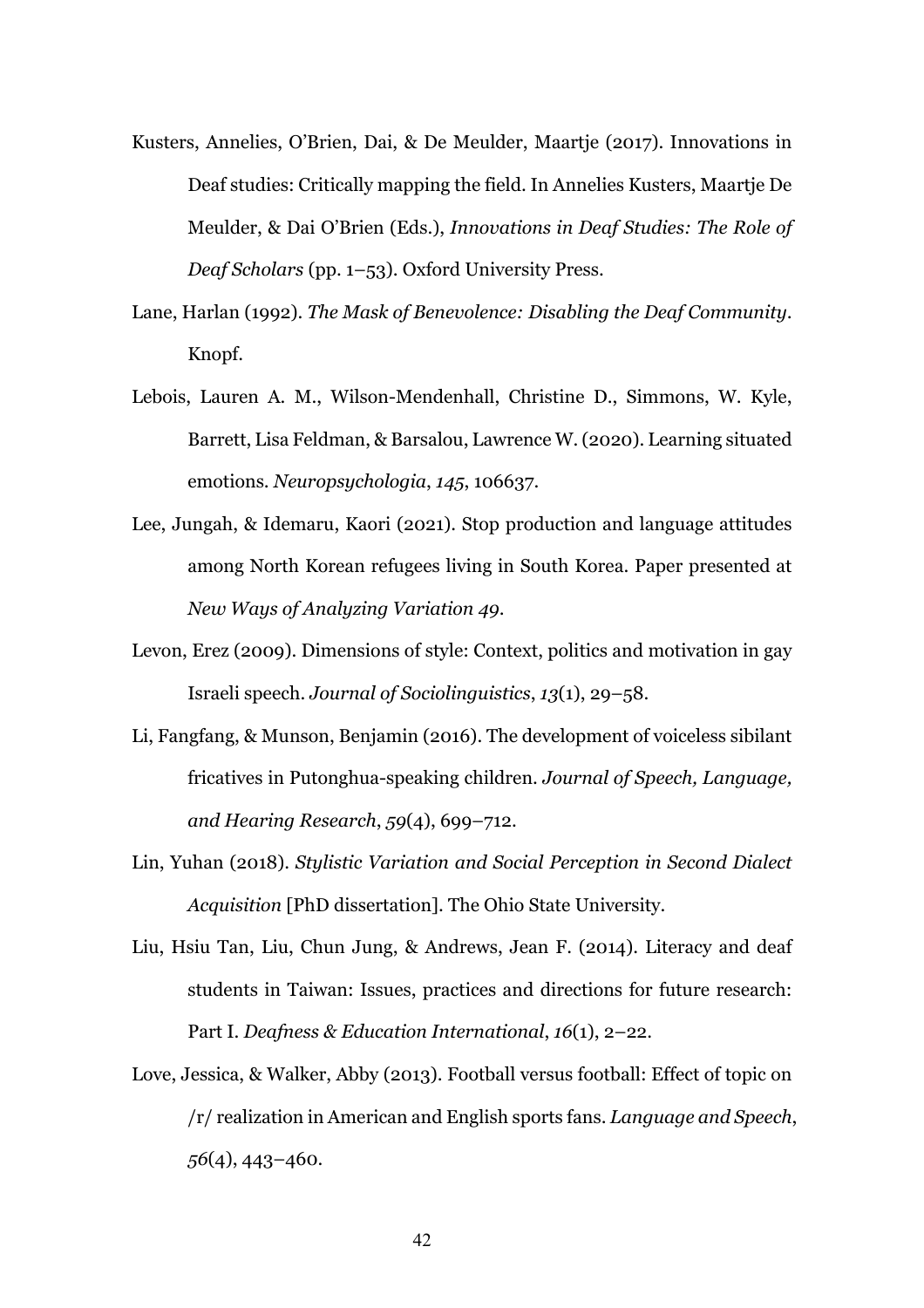- Lu, Hsin-Yi (2012). 我們不是外國人 系列一 [We are not foreigners (I)]. *PeoPo: Citizen Journalism*. https://www.peopo.org/news/99568
- Mitchell, David T., & Snyder, Sharon L. (2015). *The Biopolitics of Disability: Neoliberalism, Ablenationalism, and Peripheral Embodiment*. University of Michigan Press.
- Montgomery, Chris, & Moore, Emma (2018). Evaluating S(c)illy voices: The effects of salience, stereotypes, and co-present language variables on realtime reactions to regional speech. *Language*, *94*(3), 629–661. https://doi.org/10.1353/lan.2018.0038
- Moore, Emma, & Carter, Paul (2015). Dialect contact and distinctiveness: The social meaning of language variation in an island community. *Journal of Sociolinguistics*, *19*(1), 3–36.
- Park, Joseph Sung-Yul (2021). Figures of personhood: Time, space, and affect as heuristics for metapragmatic analysis. *International Journal of the Sociology of Language*, *272*(1), 47–73.
- Peng, Shu-Chen, Weiss, Amy L., Cheung, Hintat, & Lin, Yung-Song (2004). Consonant production and language skills in Mandarin-speaking children With cochlear implants. *Archives of Otolaryngology–Head & Neck Surgery*, *130*(5), 592–597.
- Phuong, Jennifer, & Cioè-Peña, María (2022). Perfect or Mocha: Language policing and pathologization. In Subini A. Annamma, Beth A. Ferri, & David J. Connor (Eds.), *DisCrit Expanded: Reverberations, Ruptures, and Inquiries* (pp. 129–146). Teachers College Press.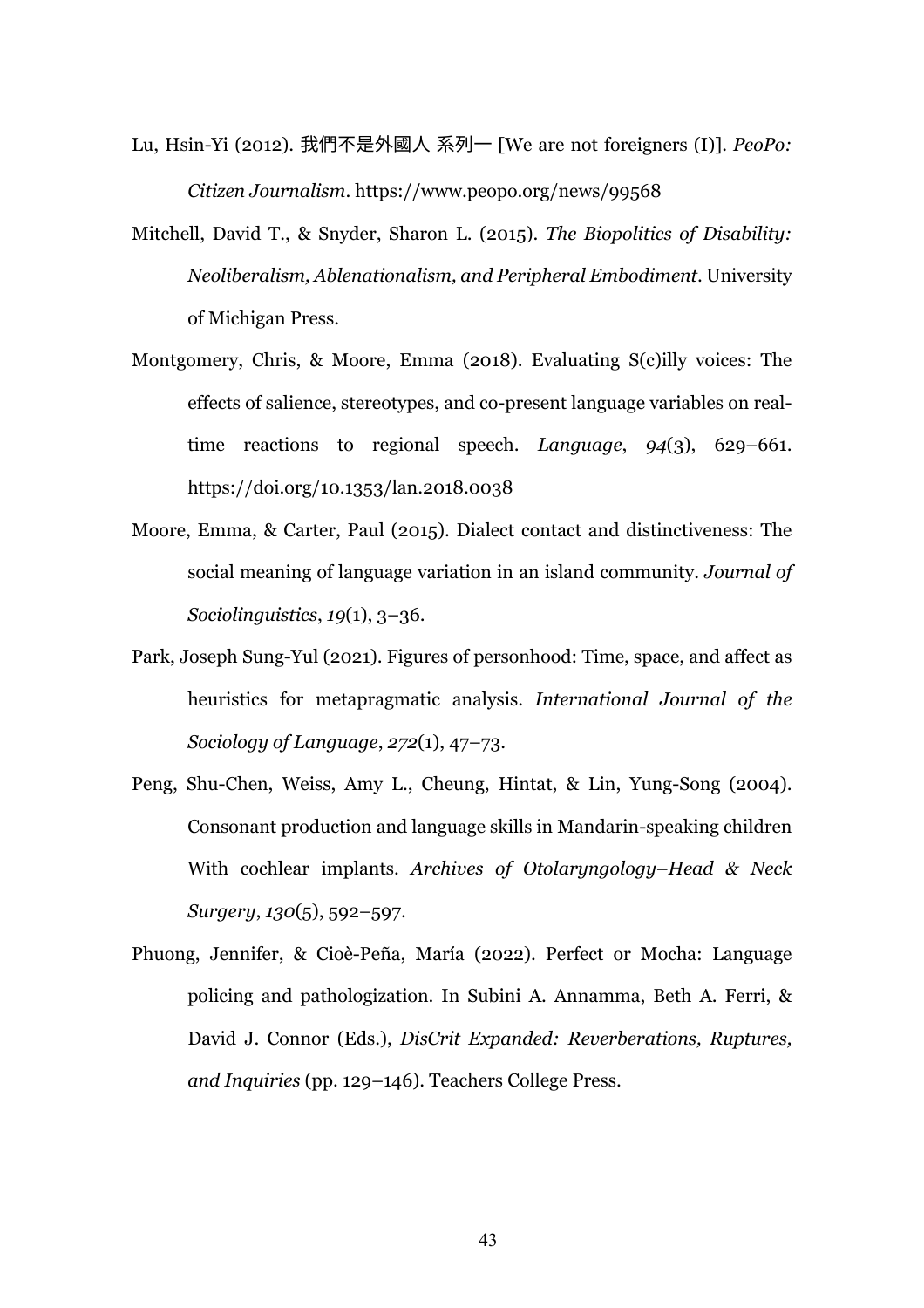- R Core Team. (2019). *R: A Language and Environment for Statistical Computing*. R Foundation for Statistical Computing. https://www.Rproject.org
- Reetz, Henning (2020). *Praat-scripts/Spectru/Spectrum\_2\_0.praat* (2.0) [Praat]. https://github.com/HenningReetz/Praat-scripts
- Rickford, John R. & Faye McNair-Knox (1994). Addressee- and topic-influenced style shift: A quantitative sociolinguistic study. In Douglas Biber & Edward Finegan (eds.), *Sociolinguistic Perspectives on Register*, 235–276. New York and Oxford: Oxford University Press.
- Silverstein, Michael (2005). Axes of evals. *Journal of Linguistic Anthropology*, *15*(1), 6–22.
- St. Pierre, Joshua, & St. Pierre, Charis (2018). Governing the voice: A critical history of speech-language pathology. *Foucault Studies*, 151–184.
- Starr, Rebecca Lurie. (2016). *Sociolinguistic Variation and Acquisition in Two-Way Language Immersion: Negotiating the Standard*. Multilingual Matters.
- Stuart-Smith, Jane, Pryce, Gwilym, Timmins, Claire, & Gunter, Barrie (2013). Television can also be a factor in language change: Evidence from an urban dialect. *Language*, *89*(3), 501–536.
- Tso, Ru-Ping Ruby (2017). *The Effect of Chinese Characters on the Speech Perception and Production of Retroflex Sibilants in Taiwan Mandarin* [PhD dissertation]. Rice University.
- Walker, Abby J. (2019). The role of dialect experience in topic-based shifts in speech production. *Language Variation and Change*, *31*(2), 135–163.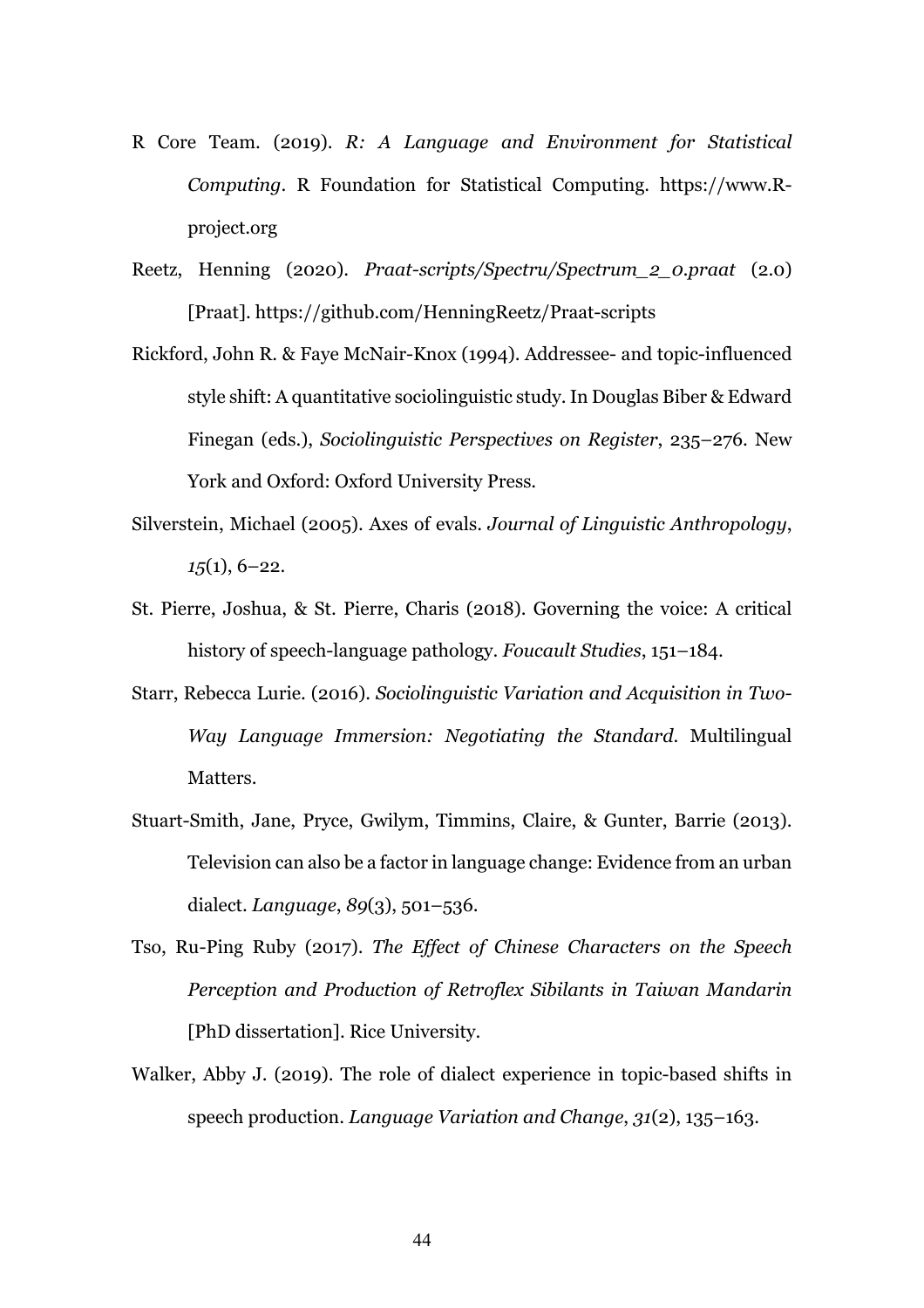- Wan, Tsung-Lun Alan. (2021a). Sociolinguistics of pathologized speech: A case of deaf and hard-of-hearing speakers of Taiwan Mandarin. *Journal of Sociolinguistics,* 25(3), 438–452.
- Wan, Tsung-Lun Alan. (2021b). Formulating (dis)ability: Discursive construction of cochlear implant satisfaction. In Jessica Nina Lester (ed.), *Discursive Psychology and Disability*, 169–197. Springer International Publishing.
- Wan, Tsung-Lun Alan, Lauren Hall-Lew & Claire Cowie. (in press). Feeling disabled: Vowel quality and assistive hearing devices in embodying affect. *Language in Society*.
- Wang, Ping-Hsuan (2018). Co-constructing simple and complex frames using repetition and evaluation in Taiwanese family dinner talk. *Working Papers of the Linguistics Circle*, *28*(1), 26–46.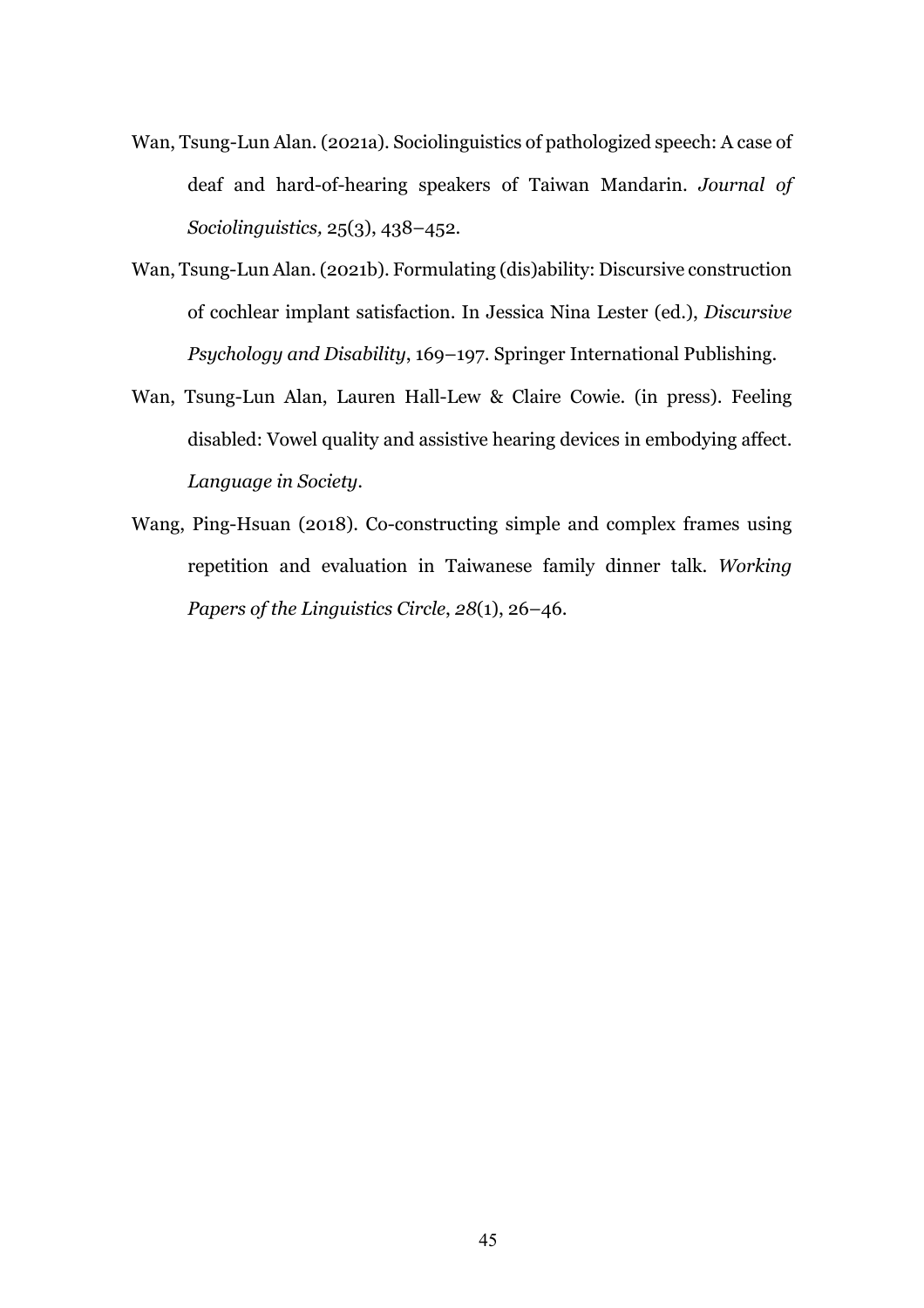## **Appendix: the DEAF passage**

#### [Original text]

聽損朋友曾跟我說過一個故事:在很久很久以前,「阿帕王國」中並存著兩大 ⺠族,主要差異在於使用語言的不同。其中占多數的是「偉族」,他們的語言 以口語為主,王族、政府中的官員,皆是偉族出身,偉族文化四處可見,另一 族叫「比族」,由於聽力障礙的問題,肢體語言是他們所發展出來的溝通手段, 雖然語言不同,這兩大民族的文字相近,因此藉由筆談交流,不過偉族的人常 常嫌筆談麻煩,老是拿筆談來開刀,鬧得兩個民族間出現文化代溝,事實上, 偉族有相當強烈的排他意識,對他們來說,比族的肢體語言溝通方式簡直怪異, 無法忍耐,甚至將比族的語言納為一種異端,認為肢體語言是邪惡的象徵,會 敗壞國家。就連王族、政府官員和耆老也持一樣的意見,他們認為,偉族的口 語表達方式,才是真正的主流,因此,比族的母語遭到壓制,隨著偉族靠攏, 如此特別的肢體語言逐漸失傳,愈來愈不快樂,最終兩個民族爆發嚴重衝突。

#### [English translation]

A friend of mine once told me a story: a long time ago, there were two major ethnic groups in the "Apa Kingdom", and the main difference was the language used. The majority of them are "Wei people", whose language is mainly spoken. The royal family and government officials are all Wei People, whose culture can be seen everywhere. The other ethnicity is called "Bi people". Because of deafness, gestural language is the means of communication that they have developed. Although the languages are different, the two ethnic groups have similar written languages, so they communicate through written texts.